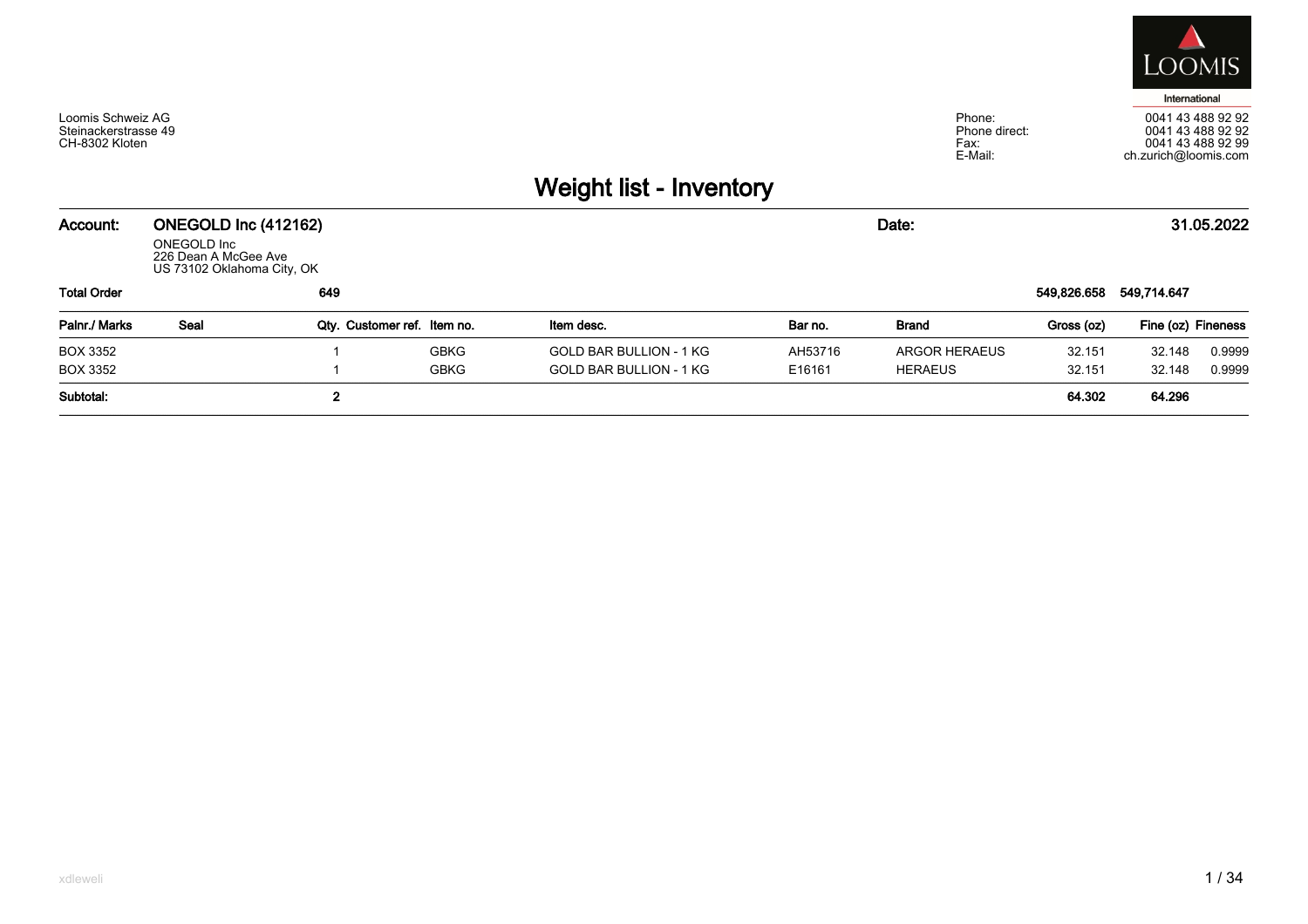| Palnr./ Marks | Seal       | Qty. Customer ref. Item no. |             | Item desc.                     | Bar no. | Brand                | Gross (oz) | Fine (oz) Fineness |        |
|---------------|------------|-----------------------------|-------------|--------------------------------|---------|----------------------|------------|--------------------|--------|
| PAL/0001      | 0000018998 | 1 0062841-/<br>842          | GOLD        | <b>GOLD STANDARD BAR</b>       | 00973   | <b>ARGOR HERAEUS</b> | 406.416    | 406.375            | 0.9999 |
| PAL/0001      | 0000022728 | 1 0062841-/<br>842          | GOLD        | <b>GOLD STANDARD BAR</b>       | R7959   | <b>CHIMET</b>        | 406.850    | 406.809            | 0.9999 |
| PAL/0001      | 0000082508 | 1 0062841-/<br>842          | <b>GBKG</b> | <b>GOLD BAR BULLION - 1 KG</b> | AL21078 | <b>ARGOR HERAEUS</b> | 32.151     | 32.148             | 0.9999 |
| PAL/0001      | 0000082508 | 1 0062841-/<br>842          | <b>GBKG</b> | GOLD BAR BULLION - 1 KG        | AL21079 | <b>ARGOR HERAEUS</b> | 32.151     | 32.148             | 0.9999 |
| PAL/0001      | 0000082508 | 1 0062841-/<br>842          | <b>GBKG</b> | <b>GOLD BAR BULLION - 1 KG</b> | AL21080 | <b>ARGOR HERAEUS</b> | 32.151     | 32.148             | 0.9999 |
| PAL/0001      | 0000082508 | 1 0062841-/<br>842          | <b>GBKG</b> | <b>GOLD BAR BULLION - 1 KG</b> | AL21081 | <b>ARGOR HERAEUS</b> | 32.151     | 32.148             | 0.9999 |
| PAL/0001      | 0000082508 | 1 0062841-/<br>842          | <b>GBKG</b> | GOLD BAR BULLION - 1 KG        | AL21082 | <b>ARGOR HERAEUS</b> | 32.151     | 32.148             | 0.9999 |
| PAL/0001      | 0000082508 | 1 0062841-/<br>842          | <b>GBKG</b> | GOLD BAR BULLION - 1 KG        | AL21083 | <b>ARGOR HERAEUS</b> | 32.151     | 32.148             | 0.9999 |
| PAL/0001      | 0000082508 | 1 0062841-/<br>842          | <b>GBKG</b> | <b>GOLD BAR BULLION - 1 KG</b> | AL21084 | <b>ARGOR HERAEUS</b> | 32.151     | 32.148             | 0.9999 |
| PAL/0001      | 0000082508 | 1 0062841-/<br>842          | <b>GBKG</b> | GOLD BAR BULLION - 1 KG        | AL21085 | <b>ARGOR HERAEUS</b> | 32.151     | 32.148             | 0.9999 |
| PAL/0001      | 0000082508 | 1 0062841-/<br>842          | <b>GBKG</b> | GOLD BAR BULLION - 1 KG        | AL21086 | <b>ARGOR HERAEUS</b> | 32.151     | 32.148             | 0.9999 |
| PAL/0001      | 0000082508 | 1 0062841-/<br>842          | <b>GBKG</b> | <b>GOLD BAR BULLION - 1 KG</b> | AL21087 | <b>ARGOR HERAEUS</b> | 32.151     | 32.148             | 0.9999 |
| PAL/0001      | 0000155092 | 1 0062841-/<br>842          | <b>GBKG</b> | GOLD BAR BULLION - 1 KG        | AL62019 | <b>ARGOR HERAEUS</b> | 32.151     | 32.148             | 0.9999 |
| PAL/0001      | 0000155092 | 1 0062841-/<br>842          | <b>GBKG</b> | GOLD BAR BULLION - 1 KG        | AL62020 | <b>ARGOR HERAEUS</b> | 32.151     | 32.148             | 0.9999 |
| PAL/0001      | 0000155092 | 1 0062841-/<br>842          | <b>GBKG</b> | <b>GOLD BAR BULLION - 1 KG</b> | AL62021 | <b>ARGOR HERAEUS</b> | 32.151     | 32.148             | 0.9999 |
| PAL/0001      | 0000155092 | 1 0062841-/<br>842          | <b>GBKG</b> | GOLD BAR BULLION - 1 KG        | AL62022 | <b>ARGOR HERAEUS</b> | 32.151     | 32.148             | 0.9999 |
| PAL/0001      | 0000155092 | 1 0062841-/<br>842          | <b>GBKG</b> | GOLD BAR BULLION - 1 KG        | AL62023 | <b>ARGOR HERAEUS</b> | 32.151     | 32.148             | 0.9999 |
| PAL/0001      | 0000165708 | 1 0062841-/<br>842          | <b>GBKG</b> | GOLD BAR BULLION - 1 KG        | AL34508 | <b>ARGOR HERAEUS</b> | 32.151     | 32.148             | 0.9999 |
| PAL/0001      | 0000165708 | 1 0062841-/<br>842          | <b>GBKG</b> | GOLD BAR BULLION - 1 KG        | AL34509 | <b>ARGOR HERAEUS</b> | 32.151     | 32.148             | 0.9999 |
| PAL/0001      | 0000165708 | 1 0062841-/<br>842          | <b>GBKG</b> | <b>GOLD BAR BULLION - 1 KG</b> | AL34510 | <b>ARGOR HERAEUS</b> | 32.151     | 32.148             | 0.9999 |
| PAL/0001      | 0000165708 | 1 0062841-/<br>842          | <b>GBKG</b> | <b>GOLD BAR BULLION - 1 KG</b> | AL34511 | <b>ARGOR HERAEUS</b> | 32.151     | 32.148             | 0.9999 |
| PAL/0001      | 0000165708 | 1 0062841-/<br>842          | <b>GBKG</b> | GOLD BAR BULLION - 1 KG        | AL34512 | <b>ARGOR HERAEUS</b> | 32.151     | 32.148             | 0.9999 |
| Subtotal:     |            | 22                          |             |                                |         |                      | 1,456.286  | 1,456.144          |        |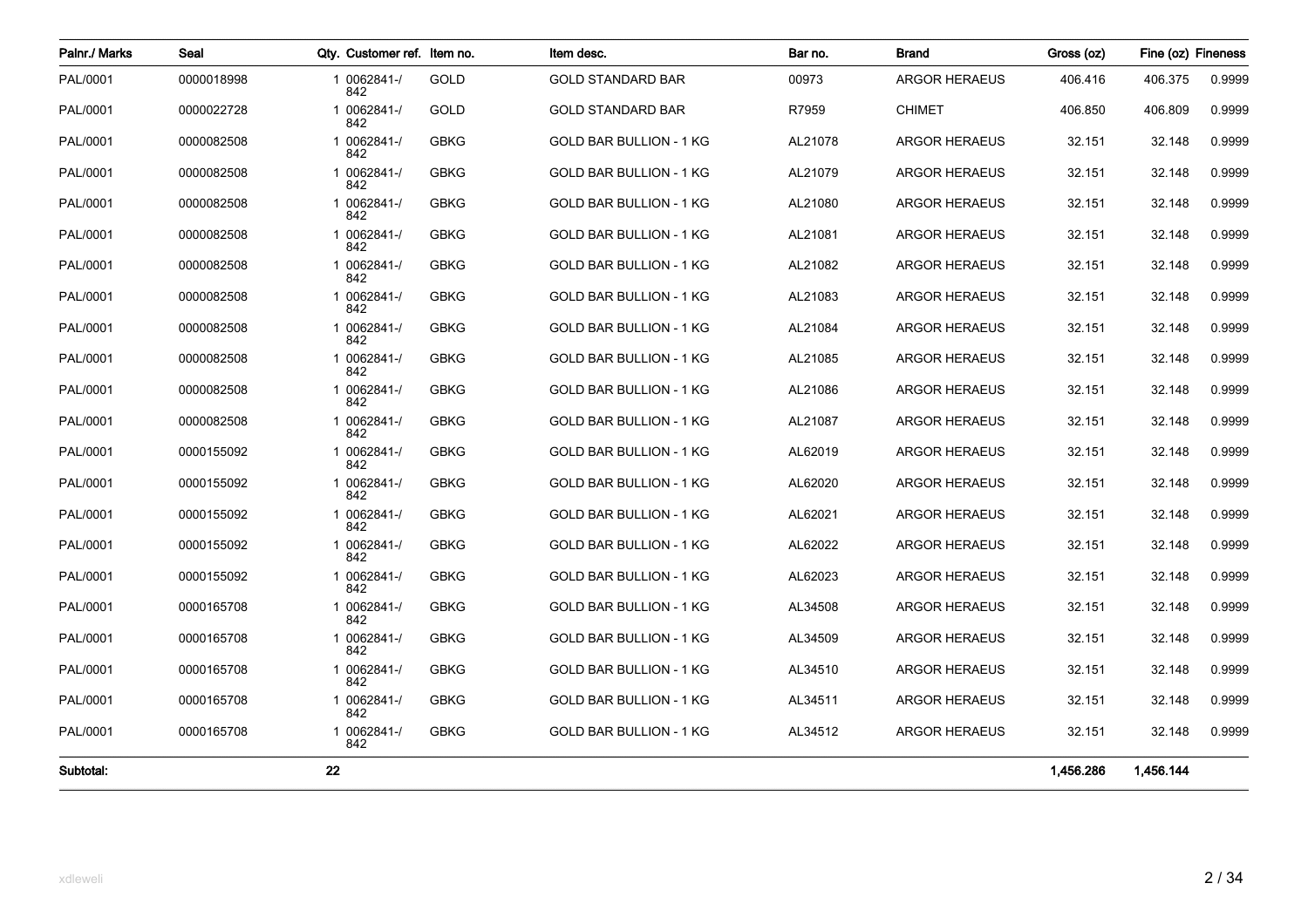| Palnr./ Marks | Seal       | Qty. Customer ref. Item no. |             | Item desc.                     | Bar no. | <b>Brand</b>         | Gross (oz)<br>Fine (oz) Fineness |           |        |
|---------------|------------|-----------------------------|-------------|--------------------------------|---------|----------------------|----------------------------------|-----------|--------|
| PAL/0001      | 0000165708 | 1 0062841-/<br>842          | <b>GBKG</b> | <b>GOLD BAR BULLION - 1 KG</b> | AL34513 | <b>ARGOR HERAEUS</b> | 32.151                           | 32.148    | 0.9999 |
| PAL/0001      | 0000165708 | 1 0062841-/<br>842          | <b>GBKG</b> | <b>GOLD BAR BULLION - 1 KG</b> | AL34514 | <b>ARGOR HERAEUS</b> | 32.151                           | 32.148    | 0.9999 |
| PAL/0001      | 00785148   | 1 0062841-/<br>842          | GOLD        | <b>GOLD STANDARD BAR</b>       | AC02125 | <b>VALCAMBI</b>      | 396.379                          | 394.397   | 0.9950 |
| PAL/0001      | 00836473   | 1 0062841-/<br>842          | <b>GOLD</b> | <b>GOLD STANDARD BAR</b>       | AC10366 | <b>VALCAMBI</b>      | 401.190                          | 399.184   | 0.9950 |
| PAL/0001      | 00842101   | 1 0062841-/<br>842          | <b>GBKG</b> | <b>GOLD BAR BULLION - 1 KG</b> | BB11447 | <b>VALCAMBI</b>      | 32.151                           | 32.148    | 0.9999 |
| PAL/0001      | 00842101   | 1 0062841-/<br>842          | <b>GBKG</b> | <b>GOLD BAR BULLION - 1 KG</b> | BB11448 | <b>VALCAMBI</b>      | 32.151                           | 32.148    | 0.9999 |
| PAL/0001      | 00842101   | 1 0062841-/<br>842          | <b>GBKG</b> | <b>GOLD BAR BULLION - 1 KG</b> | BB11449 | <b>VALCAMBI</b>      | 32.151                           | 32.148    | 0.9999 |
| PAL/0001      | 00842101   | 1 0062841-/<br>842          | <b>GBKG</b> | GOLD BAR BULLION - 1 KG        | BB11450 | <b>VALCAMBI</b>      | 32.151                           | 32.148    | 0.9999 |
| PAL/0001      |            | 1 0062841-/<br>842          | <b>GBKG</b> | GOLD BAR BULLION - 1 KG        | AK63305 | <b>ARGOR HERAEUS</b> | 32.151                           | 32.148    | 0.9999 |
| PAL/0001      |            | 1 0062841-/<br>842          | <b>GBKG</b> | <b>GOLD BAR BULLION - 1 KG</b> | AK66507 | <b>ARGOR HERAEUS</b> | 32.151                           | 32.148    | 0.9999 |
| PAL/0001      |            | 1 0062841-/<br>842          | <b>GBKG</b> | <b>GOLD BAR BULLION - 1 KG</b> | AK66509 | <b>ARGOR HERAEUS</b> | 32.151                           | 32.148    | 0.9999 |
| PAL/0001      |            | 1 0062841-/<br>842          | <b>GBKG</b> | GOLD BAR BULLION - 1 KG        | AK66521 | <b>ARGOR HERAEUS</b> | 32.151                           | 32.148    | 0.9999 |
| PAL/0001      |            | 1 0062841-/<br>842          | <b>GBKG</b> | GOLD BAR BULLION - 1 KG        | AK66522 | <b>ARGOR HERAEUS</b> | 32.151                           | 32.148    | 0.9999 |
| PAL/0001      |            | 1 0062841-/<br>842          | <b>GBKG</b> | <b>GOLD BAR BULLION - 1 KG</b> | AL12180 | <b>ARGOR HERAEUS</b> | 32.151                           | 32.148    | 0.9999 |
| PAL/0001      |            | 1 0062841-/<br>842          | <b>GBKG</b> | GOLD BAR BULLION - 1 KG        | AL12181 | ARGOR HERAEUS        | 32.151                           | 32.148    | 0.9999 |
| PAL/0001      |            | 1 0062841-/<br>842          | <b>GBKG</b> | GOLD BAR BULLION - 1 KG        | AM06114 | <b>ARGOR HERAEUS</b> | 32.151                           | 32.148    | 0.9999 |
| PAL/0001      |            | 1 0062841-/<br>842          | <b>GBKG</b> | GOLD BAR BULLION - 1 KG        | AM06115 | <b>ARGOR HERAEUS</b> | 32.151                           | 32.148    | 0.9999 |
| PAL/0001      |            | 1 0062841-/<br>842          | <b>GBKG</b> | <b>GOLD BAR BULLION - 1 KG</b> | AM06116 | <b>ARGOR HERAEUS</b> | 32.151                           | 32.148    | 0.9999 |
| PAL/0001      |            | 1 0062841-/<br>842          | <b>GBKG</b> | GOLD BAR BULLION - 1 KG        | AM06117 | <b>ARGOR HERAEUS</b> | 32.151                           | 32.148    | 0.9999 |
| PAL/0001      |            | 1 0062841-/<br>842          | <b>GBKG</b> | <b>GOLD BAR BULLION - 1 KG</b> | AM06450 | <b>ARGOR HERAEUS</b> | 32.151                           | 32.148    | 0.9999 |
| PAL/0001      |            | 1 0062841-/<br>842          | <b>GBKG</b> | <b>GOLD BAR BULLION - 1 KG</b> | AM06451 | <b>ARGOR HERAEUS</b> | 32.151                           | 32.148    | 0.9999 |
| PAL/0001      |            | 1 0062841-/<br>842          | <b>GBKG</b> | GOLD BAR BULLION - 1 KG        | AM06452 | <b>ARGOR HERAEUS</b> | 32.151                           | 32.148    | 0.9999 |
| Subtotal:     |            | 22                          |             |                                |         |                      | 1,440.589                        | 1,436.541 |        |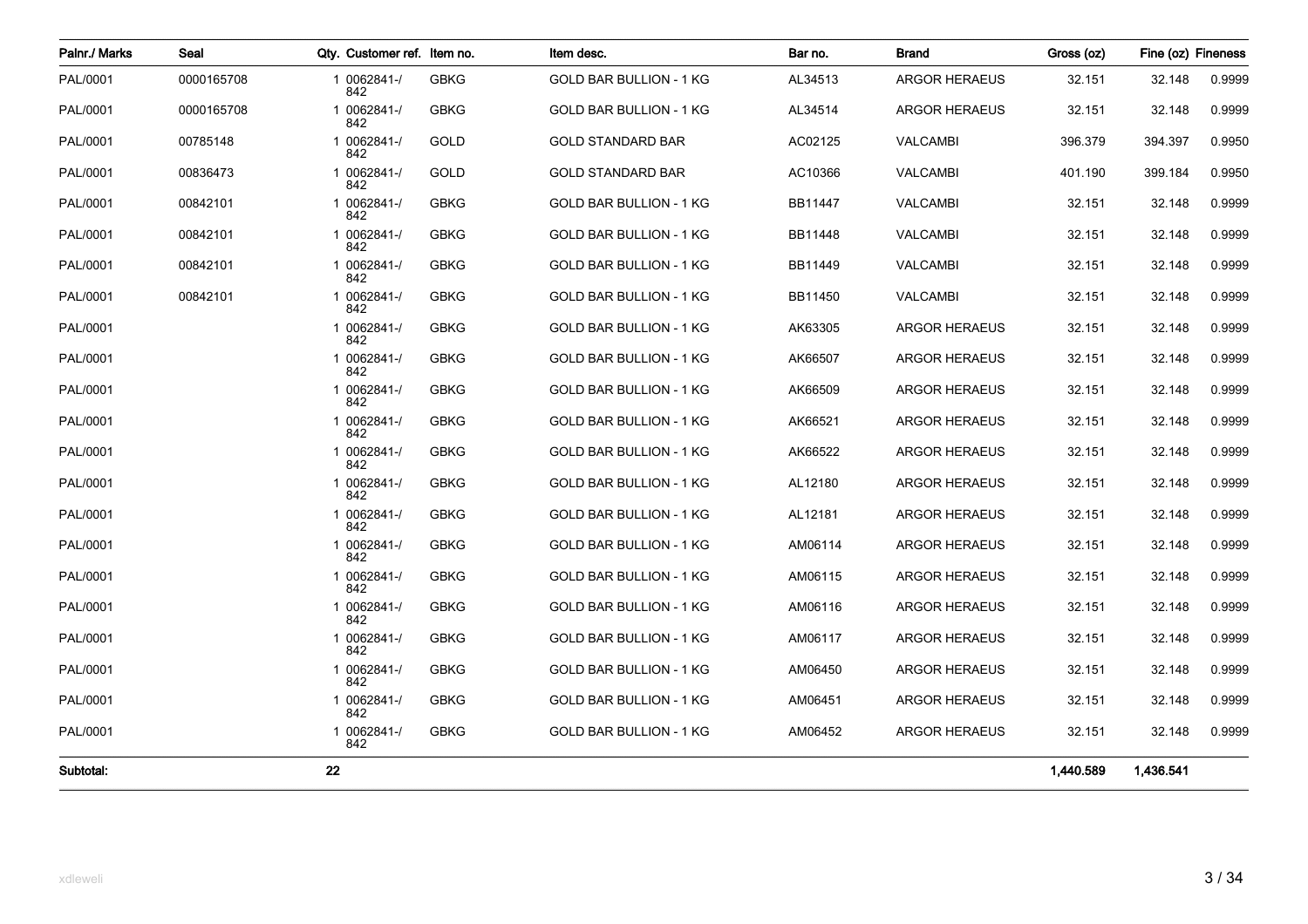| Palnr./ Marks | Seal | Qty. Customer ref. Item no. |             | Item desc.                     | Bar no.  | <b>Brand</b>         | Gross (oz) | Fine (oz) Fineness |        |
|---------------|------|-----------------------------|-------------|--------------------------------|----------|----------------------|------------|--------------------|--------|
| PAL/0001      |      | 1 0062841-/<br>842          | <b>GBKG</b> | <b>GOLD BAR BULLION - 1 KG</b> | AM06453  | <b>ARGOR HERAEUS</b> | 32.151     | 32.148             | 0.9999 |
| PAL/0001      |      | 1 0062841-/<br>842          | <b>GBKG</b> | <b>GOLD BAR BULLION - 1 KG</b> | AM18898  | <b>ARGOR HERAEUS</b> | 32.151     | 32.148             | 0.9999 |
| PAL/0001      |      | 1 0062841-/<br>842          | <b>GBKG</b> | GOLD BAR BULLION - 1 KG        | AM18899  | <b>ARGOR HERAEUS</b> | 32.151     | 32.148             | 0.9999 |
| PAL/0001      |      | 1 0062841-/<br>842          | <b>GBKG</b> | GOLD BAR BULLION - 1 KG        | AM18900  | <b>ARGOR HERAEUS</b> | 32.151     | 32.148             | 0.9999 |
| PAL/0001      |      | 1 0062841-/<br>842          | <b>GBKG</b> | <b>GOLD BAR BULLION - 1 KG</b> | AA77502  | <b>CREDIT SUISSE</b> | 32.151     | 32.147             | 0.9999 |
| PAL/0001      |      | 1 0062841-/<br>842          | <b>GBKG</b> | <b>GOLD BAR BULLION - 1 KG</b> | E15798   | <b>HERAEUS</b>       | 32.151     | 32.147             | 0.9999 |
| PAL/0001      |      | 1 0062841-/<br>842          | <b>GBKG</b> | GOLD BAR BULLION - 1 KG        | E15823   | <b>HERAEUS</b>       | 32.151     | 32.147             | 0.9999 |
| PAL/0001      |      | 1 0062841-/<br>842          | <b>GBKG</b> | GOLD BAR BULLION - 1 KG        | 20092030 | <b>METALOR</b>       | 32.151     | 32.148             | 0.9999 |
| PAL/0001      |      | 1 0062841-/<br>842          | <b>GBKG</b> | GOLD BAR BULLION - 1 KG        | 20092031 | <b>METALOR</b>       | 32.151     | 32.148             | 0.9999 |
| PAL/0001      |      | 1 0062841-/<br>842          | <b>GBKG</b> | <b>GOLD BAR BULLION - 1 KG</b> | 20092032 | <b>METALOR</b>       | 32.151     | 32.148             | 0.9999 |
| PAL/0001      |      | 1 0062841-/<br>842          | <b>GBKG</b> | <b>GOLD BAR BULLION - 1 KG</b> | 20092033 | <b>METALOR</b>       | 32.151     | 32.148             | 0.9999 |
| PAL/0001      |      | 1 0062841-/<br>842          | <b>GBKG</b> | GOLD BAR BULLION - 1 KG        | 20092034 | <b>METALOR</b>       | 32.151     | 32.148             | 0.9999 |
| PAL/0001      |      | 1 0062841-/<br>842          | <b>GBKG</b> | GOLD BAR BULLION - 1 KG        | 20092035 | <b>METALOR</b>       | 32.151     | 32.148             | 0.9999 |
| PAL/0001      |      | 1 0062841-/<br>842          | <b>GBKG</b> | <b>GOLD BAR BULLION - 1 KG</b> | 20092036 | <b>METALOR</b>       | 32.151     | 32.148             | 0.9999 |
| PAL/0001      |      | 1 0062841-/<br>842          | <b>GBKG</b> | <b>GOLD BAR BULLION - 1 KG</b> | 20092037 | <b>METALOR</b>       | 32.151     | 32.148             | 0.9999 |
| PAL/0001      |      | 1 0062841-/<br>842          | <b>GBKG</b> | GOLD BAR BULLION - 1 KG        | 20092038 | <b>METALOR</b>       | 32.151     | 32.148             | 0.9999 |
| PAL/0001      |      | 1 0062841-/<br>842          | <b>GBKG</b> | GOLD BAR BULLION - 1 KG        | 20092039 | <b>METALOR</b>       | 32.151     | 32.148             | 0.9999 |
| PAL/0001      |      | 1 0062841-/<br>842          | <b>GBKG</b> | GOLD BAR BULLION - 1 KG        | 20092040 | <b>METALOR</b>       | 32.151     | 32.148             | 0.9999 |
| PAL/0001      |      | 1 0062841-/<br>842          | <b>GBKG</b> | <b>GOLD BAR BULLION - 1 KG</b> | 20092041 | <b>METALOR</b>       | 32.151     | 32.148             | 0.9999 |
| PAL/0001      |      | 1 0062841-/<br>842          | <b>GBKG</b> | <b>GOLD BAR BULLION - 1 KG</b> | 20092042 | <b>METALOR</b>       | 32.151     | 32.148             | 0.9999 |
| PAL/0001      |      | 1 0062841-/<br>842          | <b>GBKG</b> | GOLD BAR BULLION - 1 KG        | 20092043 | <b>METALOR</b>       | 32.151     | 32.148             | 0.9999 |
| PAL/0001      |      | 1 0062841-/<br>842          | GB100       | GOLD BULLION BAR - 100 OZ      | RS5154   | <b>RCM</b>           | 103.870    | 103.724            | 0.9986 |
| Subtotal:     |      | 22                          |             |                                |          |                      | 779.041    | 778.829            |        |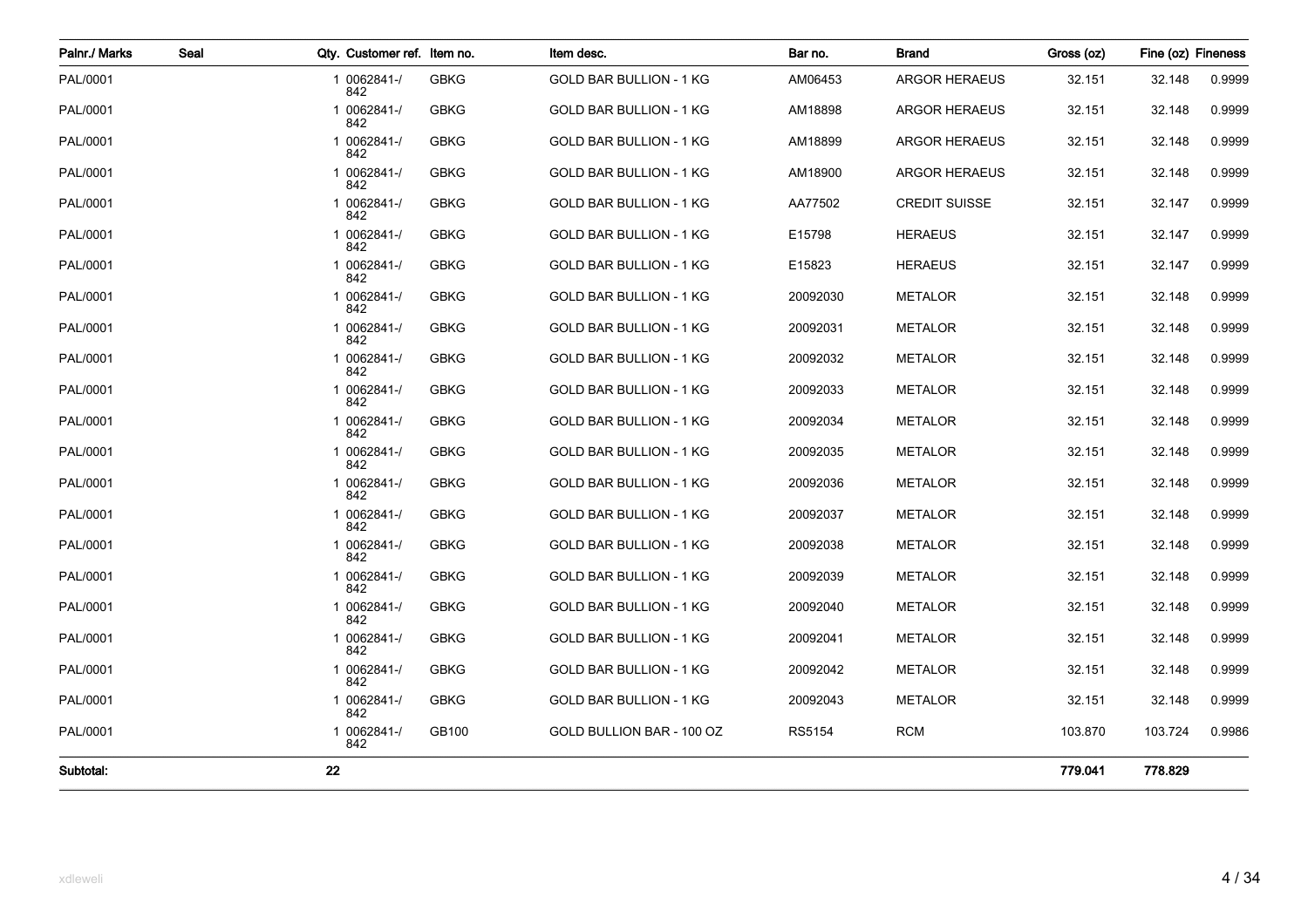| Palnr./ Marks | Seal |             | Qty. Customer ref. Item no. |               | Item desc.                 | Bar no.    | <b>Brand</b>                       | Gross (oz) | Fine (oz) Fineness |        |
|---------------|------|-------------|-----------------------------|---------------|----------------------------|------------|------------------------------------|------------|--------------------|--------|
| PAL/0001      |      | 842         | 1 0062841-/                 | GB100         | GOLD BULLION BAR - 100 OZ  | RS5234     | <b>RCM</b>                         | 98.830     | 98.632             | 0.9980 |
| PAL/0001      |      | 842         | 1 0062841-/                 | GOLD          | <b>GOLD STANDARD BAR</b>   | 146993     | <b>ARGOR HERAEUS</b>               | 402.050    | 402.009            | 0.9999 |
| PAL/0001      |      | 842         | 1 0062841-/                 | GOLD          | <b>GOLD STANDARD BAR</b>   | 23693      | <b>AURUBIS</b>                     | 426.400    | 426.357            | 0.9999 |
| PAL/0001      |      | 842         | 1 0062841-/                 | GOLD          | <b>GOLD STANDARD BAR</b>   | R6757      | <b>CHIMET</b>                      | 386.093    | 386.054            | 0.9999 |
| PAL/0001      |      | 842         | 1 0062841-/                 | GOLD          | <b>GOLD STANDARD BAR</b>   | 081059     | <b>METALOR</b>                     | 402.450    | 402.409            | 0.9999 |
| PAL/0001      |      | 842         | 1 0062841-/                 | GOLD          | <b>GOLD STANDARD BAR</b>   | AB98046    | <b>VALCAMBI</b>                    | 399.641    | 397.642            | 0.9951 |
| PAL/0001      |      | 842         | 1 0062841-/                 | GOLD          | <b>GOLD STANDARD BAR</b>   | AB98864    | <b>VALCAMBI</b>                    | 403.740    | 401.721            | 0.9951 |
| PAL/0001      |      |             |                             | <b>SILVER</b> | SILVER STANDARD BAR        | 0320027305 | <b>KAZAKHMYS</b>                   | 1,010.800  | 1,010.699          | 0.9999 |
| PAL/0001      |      |             |                             | <b>SILVER</b> | SILVER STANDARD BAR        | 0320027306 | <b>KAZAKHMYS</b>                   | 993.300    | 993.200            | 0.9999 |
| PAL/0001      |      |             |                             | <b>SILVER</b> | SILVER STANDARD BAR        | 0320027307 | <b>KAZAKHMYS</b>                   | 959.900    | 959.804            | 0.9999 |
| PAL/0001      |      |             |                             | <b>SILVER</b> | SILVER STANDARD BAR        | 0320027501 | <b>KAZAKHMYS</b>                   | 990.700    | 990.601            | 0.9999 |
| PAL/0001      |      |             |                             | <b>SILVER</b> | SILVER STANDARD BAR        | 0320027502 | <b>KAZAKHMYS</b>                   | 936.700    | 936.606            | 0.9999 |
| PAL/0001      |      |             |                             | <b>SILVER</b> | SILVER STANDARD BAR        | 0320028404 | <b>KAZAKHMYS</b>                   | 986.600    | 986.501            | 0.9999 |
| PAL/0001      |      |             |                             | <b>SILVER</b> | SILVER STANDARD BAR        | 0320028405 | <b>KAZAKHMYS</b>                   | 970.500    | 970.403            | 0.9999 |
| PAL/0001      |      |             |                             | <b>SILVER</b> | SILVER STANDARD BAR        | 0320028406 | <b>KAZAKHMYS</b>                   | 953.200    | 953.104            | 0.9999 |
| PAL/0001      |      |             |                             | <b>SILVER</b> | SILVER STANDARD BAR        | 0320030305 | <b>KAZAKHMYS</b>                   | 982.700    | 982.601            | 0.9999 |
| PAL/0001      |      |             |                             | <b>SILVER</b> | <b>SILVER STANDARD BAR</b> | 0320030307 | <b>KAZAKHMYS</b>                   | 986.100    | 986.001            | 0.9999 |
| PAL/0001      |      |             |                             | <b>SILVER</b> | SILVER STANDARD BAR        | 0320030401 | <b>KAZAKHMYS</b>                   | 950.200    | 950.105            | 0.9999 |
| PAL/0001      |      |             |                             | <b>SILVER</b> | SILVER STANDARD BAR        | 0320030402 | <b>KAZAKHMYS</b>                   | 950.500    | 950.405            | 0.9999 |
| PAL/0001      |      |             |                             | <b>SILVER</b> | SILVER STANDARD BAR        | 0320030404 | <b>KAZAKHMYS</b>                   | 933.900    | 933.806            | 0.9999 |
| PAL/0001      |      |             |                             | <b>SILVER</b> | SILVER STANDARD BAR        | 0320030405 | <b>KAZAKHMYS</b>                   | 942.900    | 942.805            | 0.9999 |
| PAL/0001      |      |             |                             | <b>SILVER</b> | SILVER STANDARD BAR        | 0320030406 | <b>KAZAKHMYS</b>                   | 963.300    | 963.203            | 0.9999 |
| PAL/0001      |      |             |                             | <b>SILVER</b> | SILVER STANDARD BAR        | 0320030407 | <b>KAZAKHMYS</b>                   | 1,016.500  | 1,016.398          | 0.9999 |
| PAL/0001      |      |             |                             | <b>SILVER</b> | SILVER STANDARD BAR        | 0320030501 | <b>KAZAKHMYS</b>                   | 961.800    | 961.703            | 0.9999 |
| PAL/0001      |      |             |                             | <b>SILVER</b> | SILVER STANDARD BAR        | 0320030502 | <b>KAZAKHMYS</b>                   | 965.600    | 965.503            | 0.9999 |
| PAL/0001      |      |             |                             | <b>SILVER</b> | <b>SILVER STANDARD BAR</b> | 0320030503 | <b>KAZAKHMYS</b>                   | 944.400    | 944.305            | 0.9999 |
| PAL/0001      |      |             |                             | <b>SILVER</b> | <b>SILVER STANDARD BAR</b> | 0320030504 | <b>KAZAKHMYS</b>                   | 958.900    | 958.804            | 0.9999 |
| PAL/0001      |      |             |                             | <b>SILVER</b> | SILVER STANDARD BAR        | 0320030505 | <b>KAZAKHMYS</b>                   | 931.700    | 931.606            | 0.9999 |
| PAL/0001      |      |             |                             | <b>SILVER</b> | SILVER STANDARD BAR        | 0320030506 | <b>KAZAKHMYS</b>                   | 948.000    | 947.905            | 0.9999 |
| PAL/0001      |      |             |                             | <b>SILVER</b> | SILVER STANDARD BAR        | 0320030507 | <b>KAZAKHMYS</b>                   | 968.200    | 968.103            | 0.9999 |
| PAL/0001      |      |             |                             | <b>SILVER</b> | SILVER STANDARD BAR        | P147605    | <b>OJSC</b><br><b>KRASTSVETMET</b> | 925.811    | 925.719            | 0.9999 |
| PAL/0001      |      | $\mathbf 1$ |                             | <b>SILVER</b> | SILVER STANDARD BAR        | P147606    | <b>OJSC</b><br><b>KRASTSVETMET</b> | 917.323    | 917.232            | 0.9999 |
| Subtotal:     |      | 32          |                             |               |                            |            |                                    | 26,568.738 | 26,561.946         |        |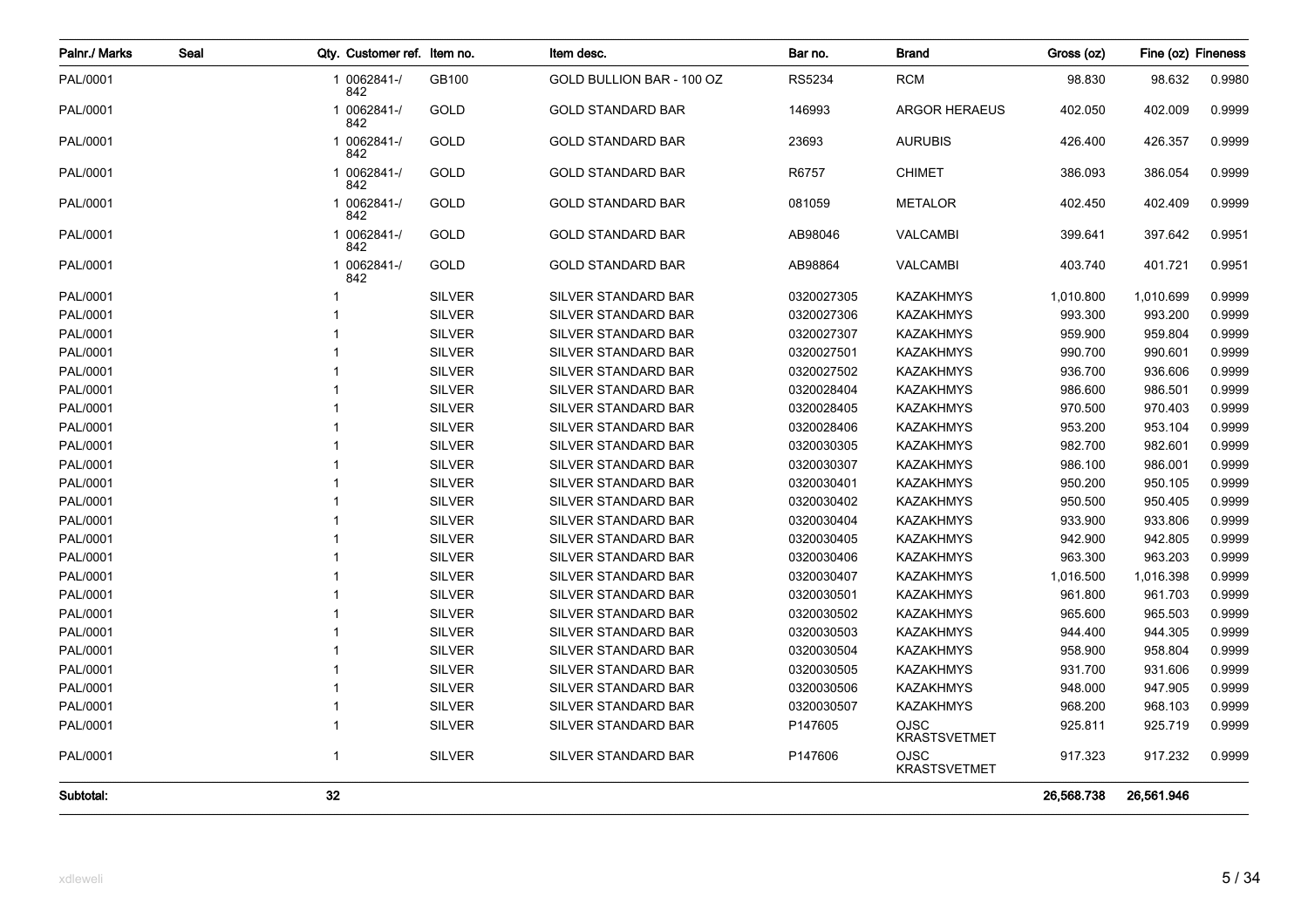| Palnr./ Marks | Seal | Qty. Customer ref. Item no. |               | Item desc.                 | Bar no.             | <b>Brand</b>                       | Gross (oz) | Fine (oz) Fineness |        |
|---------------|------|-----------------------------|---------------|----------------------------|---------------------|------------------------------------|------------|--------------------|--------|
| PAL/0001      |      |                             | <b>SILVER</b> | <b>SILVER STANDARD BAR</b> | P147607             | <b>OJSC</b><br><b>KRASTSVETMET</b> | 925.168    | 925.076            | 0.9999 |
| PAL/0001      |      |                             | <b>SILVER</b> | <b>SILVER STANDARD BAR</b> | P147608             | OJSC<br><b>KRASTSVETMET</b>        | 930.055    | 929.962            | 0.9999 |
| PAL/0001      |      |                             | <b>SILVER</b> | SILVER STANDARD BAR        | P147609             | <b>OJSC</b><br><b>KRASTSVETMET</b> | 952.110    | 952.015            | 0.9999 |
| PAL/0001      |      |                             | <b>SILVER</b> | <b>SILVER STANDARD BAR</b> | P147701             | <b>OJSC</b><br><b>KRASTSVETMET</b> | 954.297    | 954.201            | 0.9999 |
| PAL/0001      |      |                             | <b>SILVER</b> | SILVER STANDARD BAR        | P147702             | <b>OJSC</b><br><b>KRASTSVETMET</b> | 940.858    | 940.764            | 0.9999 |
| PAL/0001      |      |                             | <b>SILVER</b> | SILVER STANDARD BAR        | P147703             | <b>OJSC</b><br><b>KRASTSVETMET</b> | 956.804    | 956.709            | 0.9999 |
| PAL/0001      |      |                             | <b>SILVER</b> | <b>SILVER STANDARD BAR</b> | P147704             | <b>OJSC</b><br><b>KRASTSVETMET</b> | 951.178    | 951.083            | 0.9999 |
| PAL/0001      |      |                             | <b>SILVER</b> | SILVER STANDARD BAR        | P <sub>147705</sub> | <b>OJSC</b><br><b>KRASTSVETMET</b> | 940.408    | 940.314            | 0.9999 |
| PAL/0001      |      |                             | <b>SILVER</b> | <b>SILVER STANDARD BAR</b> | P147706             | OJSC<br><b>KRASTSVETMET</b>        | 938.671    | 938.578            | 0.9999 |
| Subtotal:     |      | 9                           |               |                            |                     |                                    | 8,489.549  | 8,488.702          |        |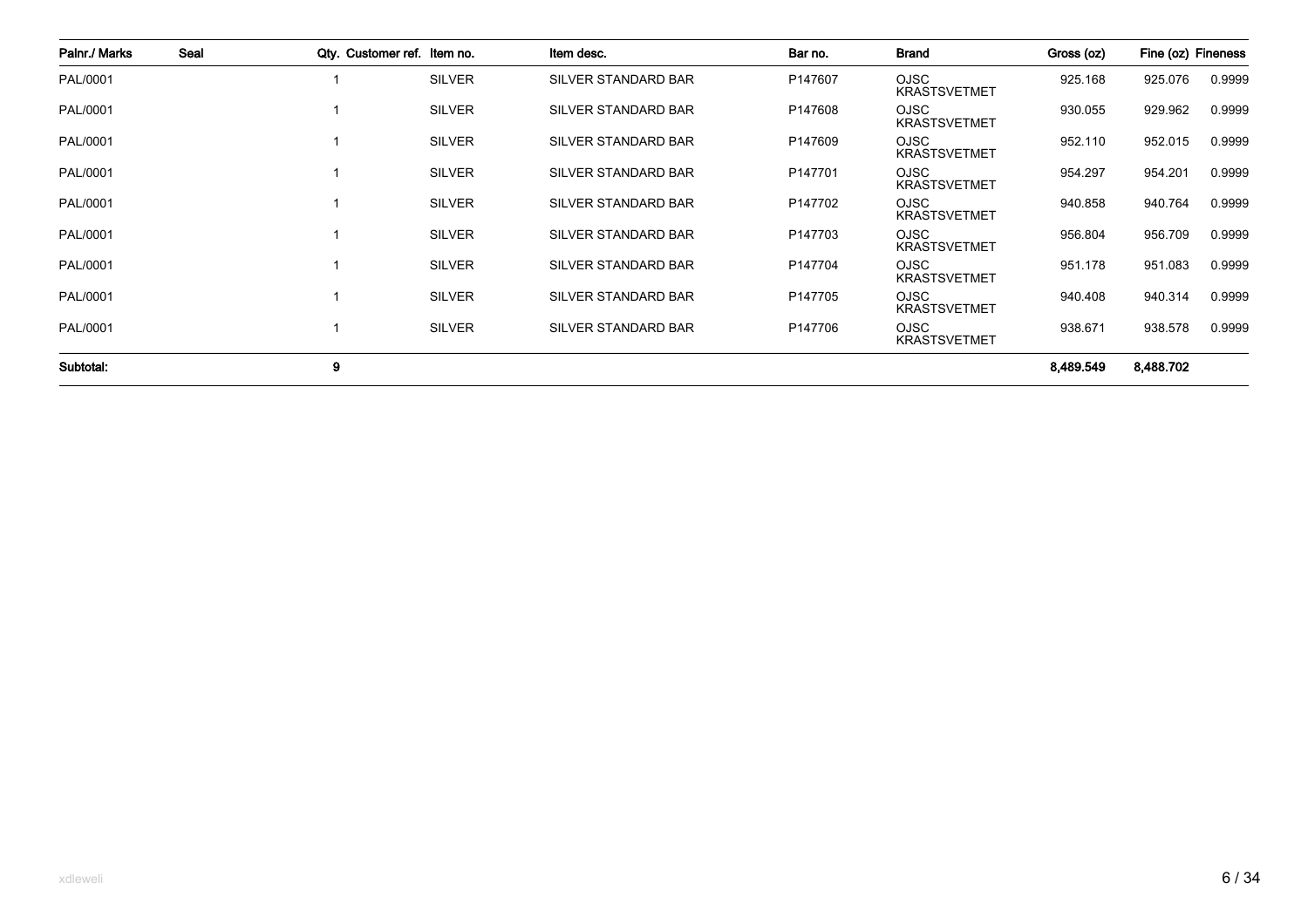| Palnr./ Marks | Seal | Qty. Customer ref. Item no. |               | Item desc.                 | Bar no. | <b>Brand</b>        | Gross (oz) | Fine (oz) Fineness |        |
|---------------|------|-----------------------------|---------------|----------------------------|---------|---------------------|------------|--------------------|--------|
| PAL/0002      |      |                             | <b>SILVER</b> | <b>SILVER STANDARD BAR</b> | M144109 | <b>KRASTSVETMET</b> | 924.000    | 923.907            | 0.9999 |
| PAL/0002      |      |                             | <b>SILVER</b> | <b>SILVER STANDARD BAR</b> | M146507 | <b>KRASTSVETMET</b> | 932.900    | 932.806            | 0.9999 |
| PAL/0002      |      |                             | <b>SILVER</b> | <b>SILVER STANDARD BAR</b> | M147104 | <b>KRASTSVETMET</b> | 942.800    | 942.705            | 0.9999 |
| PAL/0002      |      |                             | <b>SILVER</b> | <b>SILVER STANDARD BAR</b> | M147105 | <b>KRASTSVETMET</b> | 933.000    | 932.906            | 0.9999 |
| PAL/0002      |      |                             | <b>SILVER</b> | <b>SILVER STANDARD BAR</b> | M148606 | <b>KRASTSVETMET</b> | 962.800    | 962.703            | 0.9999 |
| PAL/0002      |      |                             | <b>SILVER</b> | <b>SILVER STANDARD BAR</b> | M148903 | <b>KRASTSVETMET</b> | 965.500    | 965.403            | 0.9999 |
| PAL/0002      |      |                             | <b>SILVER</b> | SILVER STANDARD BAR        | M148909 | <b>KRASTSVETMET</b> | 939.600    | 939.506            | 0.9999 |
| PAL/0002      |      |                             | <b>SILVER</b> | <b>SILVER STANDARD BAR</b> | M149002 | <b>KRASTSVETMET</b> | 970.200    | 970.103            | 0.9999 |
| PAL/0002      |      |                             | <b>SILVER</b> | <b>SILVER STANDARD BAR</b> | M149004 | <b>KRASTSVETMET</b> | 964.300    | 964.203            | 0.9999 |
| PAL/0002      |      |                             | <b>SILVER</b> | <b>SILVER STANDARD BAR</b> | M149007 | <b>KRASTSVETMET</b> | 963.400    | 963.303            | 0.9999 |
| PAL/0002      |      |                             | <b>SILVER</b> | <b>SILVER STANDARD BAR</b> | M149201 | <b>KRASTSVETMET</b> | 964.700    | 964.603            | 0.9999 |
| PAL/0002      |      |                             | <b>SILVER</b> | <b>SILVER STANDARD BAR</b> | M149202 | <b>KRASTSVETMET</b> | 942.800    | 942.705            | 0.9999 |
| PAL/0002      |      |                             | <b>SILVER</b> | <b>SILVER STANDARD BAR</b> | M149204 | <b>KRASTSVETMET</b> | 957.100    | 957.004            | 0.9999 |
| PAL/0002      |      |                             | <b>SILVER</b> | <b>SILVER STANDARD BAR</b> | M149301 | <b>KRASTSVETMET</b> | 958.200    | 958.104            | 0.9999 |
| PAL/0002      |      |                             | <b>SILVER</b> | <b>SILVER STANDARD BAR</b> | M149607 | <b>KRASTSVETMET</b> | 940.400    | 940.306            | 0.9999 |
| PAL/0002      |      |                             | <b>SILVER</b> | <b>SILVER STANDARD BAR</b> | M149701 | <b>KRASTSVETMET</b> | 923.000    | 922.907            | 0.9999 |
| PAL/0002      |      |                             | <b>SILVER</b> | <b>SILVER STANDARD BAR</b> | M149703 | <b>KRASTSVETMET</b> | 954.100    | 954.004            | 0.9999 |
| PAL/0002      |      |                             | <b>SILVER</b> | <b>SILVER STANDARD BAR</b> | M149705 | <b>KRASTSVETMET</b> | 916.400    | 916.308            | 0.9999 |
| PAL/0002      |      |                             | <b>SILVER</b> | <b>SILVER STANDARD BAR</b> | M149707 | <b>KRASTSVETMET</b> | 922.800    | 922.707            | 0.9999 |
| PAL/0002      |      |                             | <b>SILVER</b> | <b>SILVER STANDARD BAR</b> | M149805 | <b>KRASTSVETMET</b> | 942.100    | 942.005            | 0.9999 |
| PAL/0002      |      |                             | <b>SILVER</b> | SILVER STANDARD BAR        | M149904 | <b>KRASTSVETMET</b> | 954.100    | 954.004            | 0.9999 |
| Subtotal:     |      | 21                          |               |                            |         |                     | 19,874.200 | 19,872.202         |        |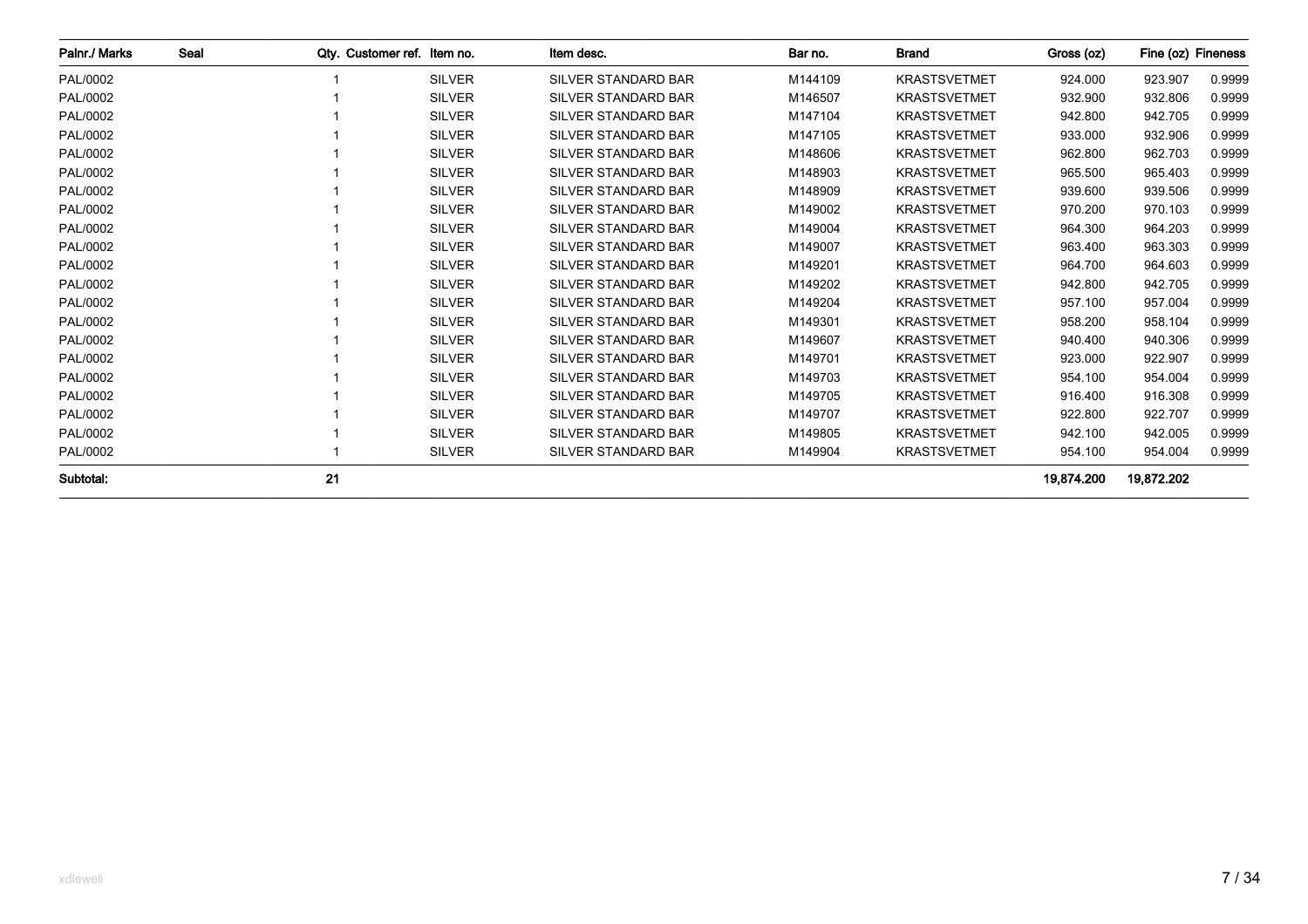| Palnr./ Marks | Seal | Qty. Customer ref. Item no. |               | Item desc.                 | Bar no.   | <b>Brand</b>     | Gross (oz) | Fine (oz) Fineness |        |
|---------------|------|-----------------------------|---------------|----------------------------|-----------|------------------|------------|--------------------|--------|
| PAL/0007      |      |                             | <b>SILVER</b> | SILVER STANDARD BAR        | P082202   | <b>OJSC KZCM</b> | 961.016    | 960.919            | 0.9999 |
| PAL/0007      |      |                             | <b>SILVER</b> | <b>SILVER STANDARD BAR</b> | P082203   | <b>OJSC KZCM</b> | 947.706    | 947.611            | 0.9999 |
| PAL/0007      |      |                             | <b>SILVER</b> | <b>SILVER STANDARD BAR</b> | P082204   | <b>OJSC KZCM</b> | 968.957    | 968.860            | 0.9999 |
| PAL/0007      |      |                             | <b>SILVER</b> | SILVER STANDARD BAR        | P082301   | <b>OJSC KZCM</b> | 958.187    | 958.091            | 0.9999 |
| PAL/0007      |      |                             | <b>SILVER</b> | <b>SILVER STANDARD BAR</b> | P082302   | <b>OJSC KZCM</b> | 944.201    | 944.106            | 0.9999 |
| PAL/0007      |      |                             | <b>SILVER</b> | <b>SILVER STANDARD BAR</b> | P082303   | <b>OJSC KZCM</b> | 954.361    | 954.265            | 0.9999 |
| PAL/0007      |      |                             | <b>SILVER</b> | <b>SILVER STANDARD BAR</b> | P082304   | <b>OJSC KZCM</b> | 938.221    | 938.127            | 0.9999 |
| PAL/0007      |      |                             | <b>SILVER</b> | <b>SILVER STANDARD BAR</b> | P082305   | <b>OJSC KZCM</b> | 957.158    | 957.062            | 0.9999 |
| PAL/0007      |      |                             | <b>SILVER</b> | <b>SILVER STANDARD BAR</b> | P082306   | <b>OJSC KZCM</b> | 964.553    | 964.456            | 0.9999 |
| PAL/0007      |      |                             | <b>SILVER</b> | <b>SILVER STANDARD BAR</b> | P082307   | <b>OJSC KZCM</b> | 959.473    | 959.377            | 0.9999 |
| PAL/0007      |      |                             | <b>SILVER</b> | <b>SILVER STANDARD BAR</b> | PT 064183 | <b>PPNFM</b>     | 981.882    | 981.783            | 0.9999 |
| PAL/0007      |      |                             | <b>SILVER</b> | <b>SILVER STANDARD BAR</b> | PT 064185 | <b>PPNFM</b>     | 988.023    | 987.924            | 0.9999 |
| PAL/0007      |      |                             | <b>SILVER</b> | <b>SILVER STANDARD BAR</b> | PT 064186 | <b>PPNFM</b>     | 969.568    | 969.471            | 0.9999 |
| PAL/0007      |      |                             | <b>SILVER</b> | <b>SILVER STANDARD BAR</b> | PT 064189 | <b>PPNFM</b>     | 957.576    | 957.480            | 0.9999 |
| PAL/0007      |      |                             | <b>SILVER</b> | <b>SILVER STANDARD BAR</b> | PT 064247 | <b>PPNFM</b>     | 959.344    | 959.248            | 0.9999 |
| PAL/0007      |      |                             | <b>SILVER</b> | <b>SILVER STANDARD BAR</b> | PT 064252 | <b>PPNFM</b>     | 987.862    | 987.763            | 0.9999 |
| PAL/0007      |      |                             | <b>SILVER</b> | <b>SILVER STANDARD BAR</b> | PT 074383 | <b>PPNFM</b>     | 988.666    | 988.567            | 0.9999 |
| PAL/0007      |      |                             | <b>SILVER</b> | <b>SILVER STANDARD BAR</b> | PT 074402 | <b>PPNFM</b>     | 1,021.009  | 1,020.906          | 0.9999 |
| PAL/0007      |      |                             | <b>SILVER</b> | SILVER STANDARD BAR        | PT 074405 | <b>PPNFM</b>     | 986.608    | 986.509            | 0.9999 |
| PAL/0007      |      |                             | <b>SILVER</b> | <b>SILVER STANDARD BAR</b> | PT 074431 | <b>PPNFM</b>     | 934.331    | 934.237            | 0.9999 |
| PAL/0007      |      |                             | <b>SILVER</b> | <b>SILVER STANDARD BAR</b> | PT 074451 | <b>PPNFM</b>     | 952.786    | 952.690            | 0.9999 |
| PAL/0007      |      |                             | <b>SILVER</b> | <b>SILVER STANDARD BAR</b> | PT 074456 | <b>PPNFM</b>     | 948.349    | 948.254            | 0.9999 |
| PAL/0007      |      |                             | <b>SILVER</b> | <b>SILVER STANDARD BAR</b> | PT 074458 | <b>PPNFM</b>     | 933.881    | 933.787            | 0.9999 |
| PAL/0007      |      |                             | <b>SILVER</b> | <b>SILVER STANDARD BAR</b> | PT 074490 | <b>PPNFM</b>     | 983.489    | 983.390            | 0.9999 |
| PAL/0007      |      |                             | <b>SILVER</b> | SILVER STANDARD BAR        | PT 074514 | <b>PPNFM</b>     | 930.280    | 930.187            | 0.9999 |
| Subtotal:     |      | 25                          |               |                            |           |                  | 24.077.487 | 24,075.070         |        |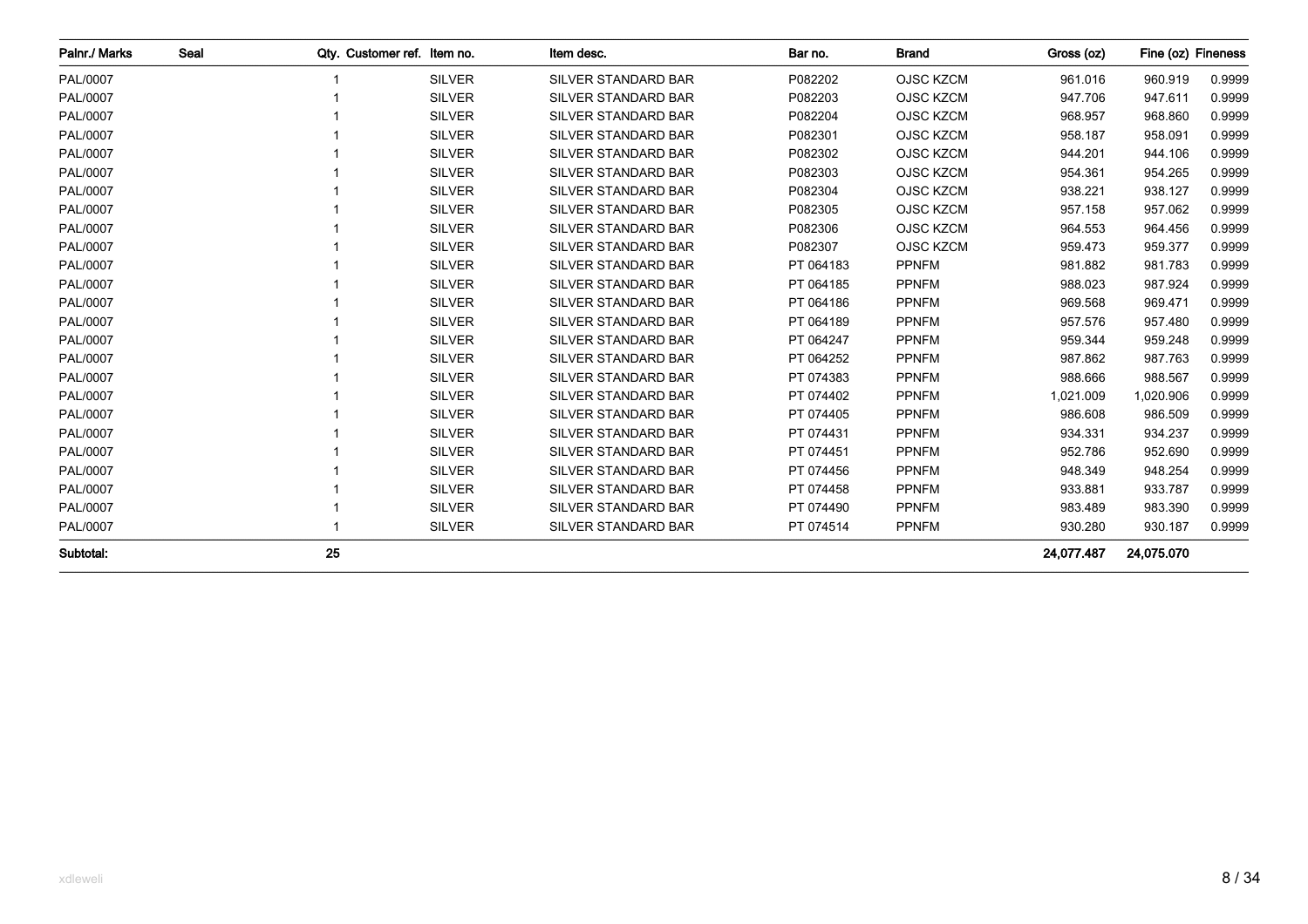| Palnr./ Marks | Seal | Qty. Customer ref. Item no. |               | Item desc.                 | Bar no.   | <b>Brand</b> | Gross (oz) | Fine (oz) Fineness |        |
|---------------|------|-----------------------------|---------------|----------------------------|-----------|--------------|------------|--------------------|--------|
| PAL/0008      |      |                             | <b>SILVER</b> | SILVER STANDARD BAR        | PT 064184 | <b>PPNFM</b> | 989.084    | 988.985            | 0.9999 |
| PAL/0008      |      |                             | <b>SILVER</b> | <b>SILVER STANDARD BAR</b> | PT 064187 | <b>PPNFM</b> | 971.819    | 971.721            | 0.9999 |
| PAL/0008      |      |                             | <b>SILVER</b> | SILVER STANDARD BAR        | PT 064190 | <b>PPNFM</b> | 961.531    | 961.434            | 0.9999 |
| PAL/0008      |      |                             | <b>SILVER</b> | SILVER STANDARD BAR        | PT 064191 | <b>PPNFM</b> | 963.331    | 963.234            | 0.9999 |
| PAL/0008      |      |                             | <b>SILVER</b> | SILVER STANDARD BAR        | PT 064246 | <b>PPNFM</b> | 929.862    | 929.769            | 0.9999 |
| PAL/0008      |      |                             | <b>SILVER</b> | SILVER STANDARD BAR        | PT 064248 | <b>PPNFM</b> | 962.720    | 962.623            | 0.9999 |
| PAL/0008      |      |                             | <b>SILVER</b> | SILVER STANDARD BAR        | PT 064249 | <b>PPNFM</b> | 965.549    | 965.452            | 0.9999 |
| PAL/0008      |      |                             | <b>SILVER</b> | SILVER STANDARD BAR        | PT 064250 | <b>PPNFM</b> | 961.080    | 960.983            | 0.9999 |
| PAL/0008      |      |                             | <b>SILVER</b> | SILVER STANDARD BAR        | PT 064251 | <b>PPNFM</b> | 951.532    | 951.436            | 0.9999 |
| PAL/0008      |      |                             | <b>SILVER</b> | SILVER STANDARD BAR        | PT 064253 | <b>PPNFM</b> | 974.809    | 974.711            | 0.9999 |
| PAL/0008      |      |                             | <b>SILVER</b> | SILVER STANDARD BAR        | PT 064254 | <b>PPNFM</b> | 978.313    | 978.215            | 0.9999 |
| PAL/0008      |      |                             | <b>SILVER</b> | SILVER STANDARD BAR        | PT 074381 | <b>PPNFM</b> | 989.566    | 989.467            | 0.9999 |
| PAL/0008      |      |                             | <b>SILVER</b> | <b>SILVER STANDARD BAR</b> | PT 074391 | <b>PPNFM</b> | 994.163    | 994.063            | 0.9999 |
| PAL/0008      |      |                             | <b>SILVER</b> | <b>SILVER STANDARD BAR</b> | PT 074395 | <b>PPNFM</b> | 987.058    | 986.959            | 0.9999 |
| PAL/0008      |      |                             | <b>SILVER</b> | <b>SILVER STANDARD BAR</b> | PT 074404 | <b>PPNFM</b> | 1,008.535  | 1,008.434          | 0.9999 |
| PAL/0008      |      |                             | <b>SILVER</b> | SILVER STANDARD BAR        | PT 074427 | <b>PPNFM</b> | 932.048    | 931.954            | 0.9999 |
| PAL/0008      |      |                             | <b>SILVER</b> | SILVER STANDARD BAR        | PT 074440 | <b>PPNFM</b> | 936.839    | 936.745            | 0.9999 |
| PAL/0008      |      |                             | <b>SILVER</b> | SILVER STANDARD BAR        | PT 074442 | <b>PPNFM</b> | 943.880    | 943.785            | 0.9999 |
| PAL/0008      |      |                             | <b>SILVER</b> | SILVER STANDARD BAR        | PT 074446 | <b>PPNFM</b> | 954.039    | 953.943            | 0.9999 |
| PAL/0008      |      |                             | <b>SILVER</b> | SILVER STANDARD BAR        | PT 074447 | <b>PPNFM</b> | 933.913    | 933.819            | 0.9999 |
| PAL/0008      |      |                             | <b>SILVER</b> | SILVER STANDARD BAR        | PT 074448 | <b>PPNFM</b> | 943.719    | 943.624            | 0.9999 |
| PAL/0008      |      |                             | <b>SILVER</b> | SILVER STANDARD BAR        | PT 074452 | <b>PPNFM</b> | 956.579    | 956.483            | 0.9999 |
| PAL/0008      |      |                             | <b>SILVER</b> | SILVER STANDARD BAR        | PT 074457 | <b>PPNFM</b> | 937.835    | 937.741            | 0.9999 |
| PAL/0008      |      |                             | <b>SILVER</b> | SILVER STANDARD BAR        | PT 074487 | <b>PPNFM</b> | 971.754    | 971.656            | 0.9999 |
| PAL/0008      |      |                             | <b>SILVER</b> | SILVER STANDARD BAR        | PT 074488 | <b>PPNFM</b> | 943.944    | 943.849            | 0.9999 |
| PAL/0008      |      |                             | <b>SILVER</b> | SILVER STANDARD BAR        | PT 074489 | <b>PPNFM</b> | 985.001    | 984.902            | 0.9999 |
| PAL/0008      |      |                             | <b>SILVER</b> | SILVER STANDARD BAR        | PT 074491 | <b>PPNFM</b> | 962.881    | 962.784            | 0.9999 |
| PAL/0008      |      |                             | <b>SILVER</b> | SILVER STANDARD BAR        | PT 074492 | <b>PPNFM</b> | 1,016.733  | 1,016.631          | 0.9999 |
| PAL/0008      |      |                             | <b>SILVER</b> | SILVER STANDARD BAR        | PT 074493 | <b>PPNFM</b> | 988.441    | 988.342            | 0.9999 |
| PAL/0008      |      |                             | <b>SILVER</b> | SILVER STANDARD BAR        | PT 074494 | <b>PPNFM</b> | 973.201    | 973.103            | 0.9999 |
| PAL/0008      |      |                             | <b>SILVER</b> | SILVER STANDARD BAR        | PT 074495 | <b>PPNFM</b> | 972.044    | 971.946            | 0.9999 |
| PAL/0008      |      |                             | <b>SILVER</b> | SILVER STANDARD BAR        | PT 074496 | <b>PPNFM</b> | 971.272    | 971.174            | 0.9999 |
| PAL/0008      |      |                             | <b>SILVER</b> | SILVER STANDARD BAR        | PT 074497 | <b>PPNFM</b> | 997.539    | 997.439            | 0.9999 |
| PAL/0008      |      |                             | <b>SILVER</b> | SILVER STANDARD BAR        | PT 074515 | <b>PPNFM</b> | 927.258    | 927.165            | 0.9999 |
| PAL/0008      |      |                             | <b>SILVER</b> | SILVER STANDARD BAR        | PT 074521 | <b>PPNFM</b> | 917.741    | 917.649            | 0.9999 |
| Subtotal:     |      | 35                          |               |                            |           |              | 33,755.613 | 33,752.220         |        |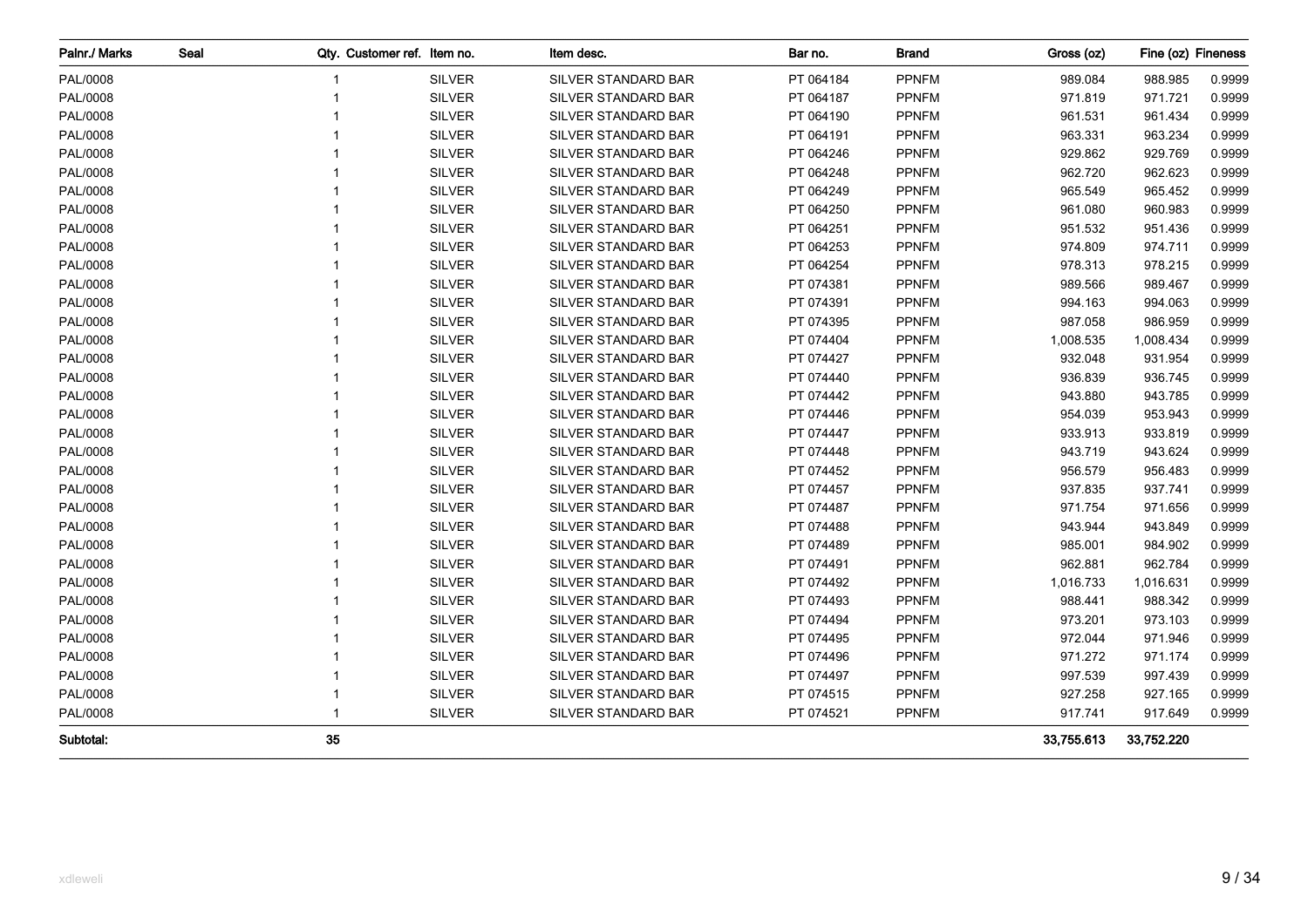| Palnr./ Marks | Seal |    | Qty. Customer ref. Item no. | Item desc.                 | Bar no.         | <b>Brand</b>            | Gross (oz) | Fine (oz) Fineness |        |
|---------------|------|----|-----------------------------|----------------------------|-----------------|-------------------------|------------|--------------------|--------|
| PAL/0009      |      |    | <b>SILVER</b>               | SILVER STANDARD BAR        | <b>BNP 0470</b> | <b>ALMALYK</b>          | 970.300    | 970.203            | 0.9999 |
| PAL/0009      |      |    | <b>SILVER</b>               | SILVER STANDARD BAR        | <b>BNP 0471</b> | <b>ALMALYK</b>          | 964.700    | 964.603            | 0.9999 |
| PAL/0009      |      |    | <b>SILVER</b>               | SILVER STANDARD BAR        | <b>BNP 0472</b> | <b>ALMALYK</b>          | 964.000    | 963.903            | 0.9999 |
| PAL/0009      |      |    | <b>SILVER</b>               | SILVER STANDARD BAR        | <b>BNP 0473</b> | <b>ALMALYK</b>          | 1,005.300  | 1,005.199          | 0.9999 |
| PAL/0009      |      |    | <b>SILVER</b>               | SILVER STANDARD BAR        | <b>BNP 0474</b> | <b>ALMALYK</b>          | 981.700    | 981.601            | 0.9999 |
| PAL/0009      |      |    | <b>SILVER</b>               | SILVER STANDARD BAR        | <b>BNP 0475</b> | <b>ALMALYK</b>          | 969.700    | 969.603            | 0.9999 |
| PAL/0009      |      |    | <b>SILVER</b>               | SILVER STANDARD BAR        | <b>BNP 0476</b> | <b>ALMALYK</b>          | 949.900    | 949.805            | 0.9999 |
| PAL/0009      |      |    | <b>SILVER</b>               | SILVER STANDARD BAR        | <b>BNP 0477</b> | <b>ALMALYK</b>          | 958.900    | 958.804            | 0.9999 |
| PAL/0009      |      |    | <b>SILVER</b>               | SILVER STANDARD BAR        | <b>BNP 0478</b> | <b>ALMALYK</b>          | 979.400    | 979.302            | 0.9999 |
| PAL/0009      |      |    | <b>SILVER</b>               | SILVER STANDARD BAR        | <b>BNP 0479</b> | ALMALYK                 | 939.200    | 939.106            | 0.9999 |
| PAL/0009      |      |    | <b>SILVER</b>               | SILVER STANDARD BAR        | <b>BNP 0480</b> | ALMALYK                 | 996.900    | 996.800            | 0.9999 |
| PAL/0009      |      |    | <b>SILVER</b>               | SILVER STANDARD BAR        | <b>BNP 0481</b> | <b>ALMALYK</b>          | 972.300    | 972.202            | 0.9999 |
| PAL/0009      |      |    | <b>SILVER</b>               | SILVER STANDARD BAR        | <b>BNP 0482</b> | <b>ALMALYK</b>          | 941.600    | 941.505            | 0.9999 |
| PAL/0009      |      |    | <b>SILVER</b>               | SILVER STANDARD BAR        | <b>BNP 0483</b> | <b>ALMALYK</b>          | 961.500    | 961.403            | 0.9999 |
| PAL/0009      |      |    | <b>SILVER</b>               | SILVER STANDARD BAR        | <b>BNP 0484</b> | <b>ALMALYK</b>          | 955.300    | 955.204            | 0.9999 |
| PAL/0009      |      |    | <b>SILVER</b>               | SILVER STANDARD BAR        | <b>BNP 0485</b> | <b>ALMALYK</b>          | 968.200    | 968.103            | 0.9999 |
| PAL/0009      |      |    | <b>SILVER</b>               | <b>SILVER STANDARD BAR</b> | <b>BNP 0486</b> | <b>ALMALYK</b>          | 979.400    | 979.302            | 0.9999 |
| PAL/0009      |      |    | <b>SILVER</b>               | <b>SILVER STANDARD BAR</b> | <b>BNP 0487</b> | <b>ALMALYK</b>          | 961.500    | 961.403            | 0.9999 |
| PAL/0009      |      |    | <b>SILVER</b>               | SILVER STANDARD BAR        | <b>BNP 0488</b> | <b>ALMALYK</b>          | 950.100    | 950.005            | 0.9999 |
| PAL/0009      |      |    | <b>SILVER</b>               | SILVER STANDARD BAR        | <b>BNP 0489</b> | <b>ALMALYK</b>          | 965.000    | 964.903            | 0.9999 |
| PAL/0009      |      |    | <b>SILVER</b>               | SILVER STANDARD BAR        | <b>BNP 0490</b> | <b>ALMALYK</b>          | 943.600    | 943.505            | 0.9999 |
| PAL/0009      |      |    | <b>SILVER</b>               | SILVER STANDARD BAR        | V02754          | <b>JBR RECOVERY LTD</b> | 937.798    | 936.860            | 0.9990 |
| PAL/0009      |      |    | <b>SILVER</b>               | SILVER STANDARD BAR        | V02755          | <b>JBR RECOVERY LTD</b> | 949.000    | 948.051            | 0.9990 |
| PAL/0009      |      |    | <b>SILVER</b>               | SILVER STANDARD BAR        | V02756          | <b>JBR RECOVERY LTD</b> | 969.698    | 968.728            | 0.9990 |
| PAL/0009      |      |    | <b>SILVER</b>               | SILVER STANDARD BAR        | V02757          | <b>JBR RECOVERY LTD</b> | 939.599    | 938.659            | 0.9990 |
| PAL/0009      |      |    | <b>SILVER</b>               | <b>SILVER STANDARD BAR</b> | V02758          | <b>JBR RECOVERY LTD</b> | 945.000    | 944.055            | 0.9990 |
| PAL/0009      |      |    | <b>SILVER</b>               | SILVER STANDARD BAR        | V02759          | <b>JBR RECOVERY LTD</b> | 922.501    | 921.578            | 0.9990 |
| PAL/0009      |      |    | <b>SILVER</b>               | SILVER STANDARD BAR        | V02760          | <b>JBR RECOVERY LTD</b> | 956.500    | 955.543            | 0.9990 |
| PAL/0009      |      |    | <b>SILVER</b>               | SILVER STANDARD BAR        | V02761          | <b>JBR RECOVERY LTD</b> | 967.698    | 966.730            | 0.9990 |
| PAL/0009      |      |    | <b>SILVER</b>               | SILVER STANDARD BAR        | V02762          | <b>JBR RECOVERY LTD</b> | 947.601    | 946.653            | 0.9990 |
| PAL/0009      |      |    | <b>SILVER</b>               | SILVER STANDARD BAR        | V02763          | <b>JBR RECOVERY LTD</b> | 946.000    | 945.054            | 0.9990 |
| PAL/0009      |      |    | <b>SILVER</b>               | SILVER STANDARD BAR        | V02764          | <b>JBR RECOVERY LTD</b> | 998.599    | 997.600            | 0.9990 |
| Subtotal:     |      | 32 |                             |                            |                 |                         | 30,758.494 | 30,745.975         |        |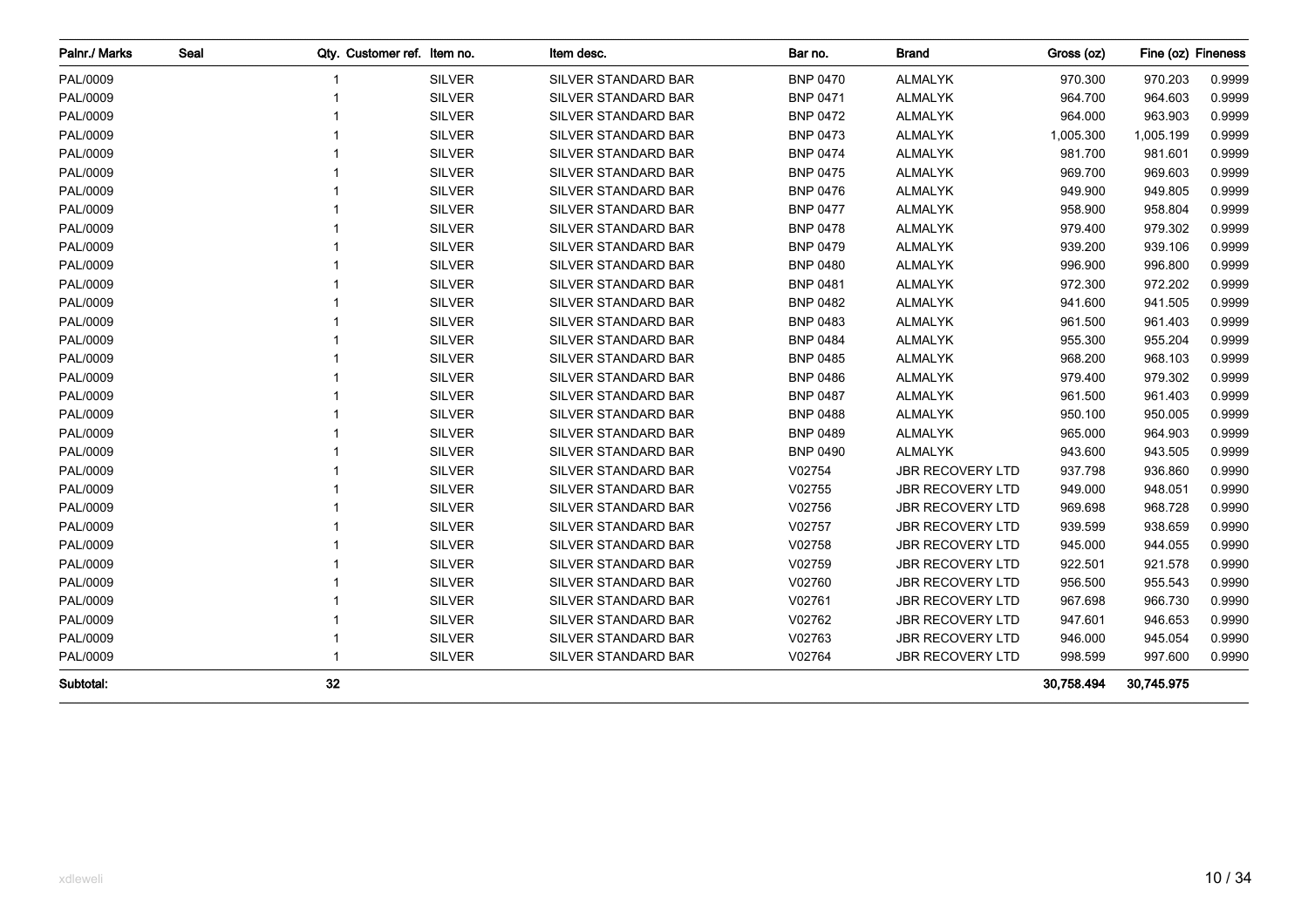| Palnr./ Marks | Seal | Qty. Customer ref. Item no. |               | Item desc.                 | Bar no.         | <b>Brand</b>   | Gross (oz) | Fine (oz) Fineness |        |
|---------------|------|-----------------------------|---------------|----------------------------|-----------------|----------------|------------|--------------------|--------|
| PAL/0010      |      |                             | <b>SILVER</b> | <b>SILVER STANDARD BAR</b> | <b>BNP 0453</b> | <b>ALMALYK</b> | 950.300    | 950.205            | 0.9999 |
| PAL/0010      |      |                             | <b>SILVER</b> | <b>SILVER STANDARD BAR</b> | <b>BNP 0454</b> | <b>ALMALYK</b> | 983.400    | 983.301            | 0.9999 |
| PAL/0010      |      |                             | <b>SILVER</b> | <b>SILVER STANDARD BAR</b> | <b>BNP 0455</b> | <b>ALMALYK</b> | 960.400    | 960.304            | 0.9999 |
| PAL/0010      |      |                             | <b>SILVER</b> | <b>SILVER STANDARD BAR</b> | <b>BNP 0456</b> | <b>ALMALYK</b> | 952.900    | 952.804            | 0.9999 |
| PAL/0010      |      |                             | <b>SILVER</b> | <b>SILVER STANDARD BAR</b> | <b>BNP 0457</b> | <b>ALMALYK</b> | 952.700    | 952.604            | 0.9999 |
| PAL/0010      |      |                             | <b>SILVER</b> | <b>SILVER STANDARD BAR</b> | <b>BNP 0458</b> | <b>ALMALYK</b> | 995.500    | 995.400            | 0.9999 |
| PAL/0010      |      |                             | <b>SILVER</b> | SILVER STANDARD BAR        | <b>BNP 0459</b> | <b>ALMALYK</b> | 983.800    | 983.701            | 0.9999 |
| PAL/0010      |      |                             | <b>SILVER</b> | <b>SILVER STANDARD BAR</b> | <b>BNP 0460</b> | <b>ALMALYK</b> | 956.500    | 956.404            | 0.9999 |
| PAL/0010      |      |                             | <b>SILVER</b> | SILVER STANDARD BAR        | <b>BNP 0461</b> | <b>ALMALYK</b> | 960.900    | 960.804            | 0.9999 |
| PAL/0010      |      |                             | <b>SILVER</b> | <b>SILVER STANDARD BAR</b> | <b>BNP 0462</b> | <b>ALMALYK</b> | 960.700    | 960.604            | 0.9999 |
| PAL/0010      |      |                             | <b>SILVER</b> | <b>SILVER STANDARD BAR</b> | <b>BNP 0463</b> | <b>ALMALYK</b> | 959.800    | 959.704            | 0.9999 |
| PAL/0010      |      |                             | <b>SILVER</b> | <b>SILVER STANDARD BAR</b> | <b>BNP 0464</b> | <b>ALMALYK</b> | 977.800    | 977.702            | 0.9999 |
| PAL/0010      |      |                             | <b>SILVER</b> | <b>SILVER STANDARD BAR</b> | <b>BNP 0465</b> | <b>ALMALYK</b> | 968.300    | 968.203            | 0.9999 |
| PAL/0010      |      |                             | <b>SILVER</b> | <b>SILVER STANDARD BAR</b> | <b>BNP 0466</b> | <b>ALMALYK</b> | 947.000    | 946.905            | 0.9999 |
| PAL/0010      |      |                             | <b>SILVER</b> | <b>SILVER STANDARD BAR</b> | <b>BNP 0467</b> | ALMALYK        | 961.500    | 961.403            | 0.9999 |
| PAL/0010      |      |                             | <b>SILVER</b> | <b>SILVER STANDARD BAR</b> | <b>BNP 0468</b> | <b>ALMALYK</b> | 951.100    | 951.004            | 0.9999 |
| PAL/0010      |      |                             | <b>SILVER</b> | <b>SILVER STANDARD BAR</b> | <b>BNP 0469</b> | <b>ALMALYK</b> | 993.800    | 993.700            | 0.9999 |
| PAL/0010      |      |                             | <b>SILVER</b> | <b>SILVER STANDARD BAR</b> | <b>BNP 0497</b> | <b>ALMALYK</b> | 941.200    | 941.105            | 0.9999 |
| PAL/0010      |      |                             | <b>SILVER</b> | <b>SILVER STANDARD BAR</b> | <b>BNP 0498</b> | <b>ALMALYK</b> | 952.100    | 952.004            | 0.9999 |
| PAL/0010      |      |                             | <b>SILVER</b> | <b>SILVER STANDARD BAR</b> | <b>BNP 0499</b> | <b>ALMALYK</b> | 991.600    | 991.500            | 0.9999 |
| PAL/0010      |      |                             | <b>SILVER</b> | SILVER STANDARD BAR        | <b>BNP 0500</b> | <b>ALMALYK</b> | 960.200    | 960.104            | 0.9999 |
| Subtotal:     |      | 21                          |               |                            |                 |                | 20.261.500 | 20,259.465         |        |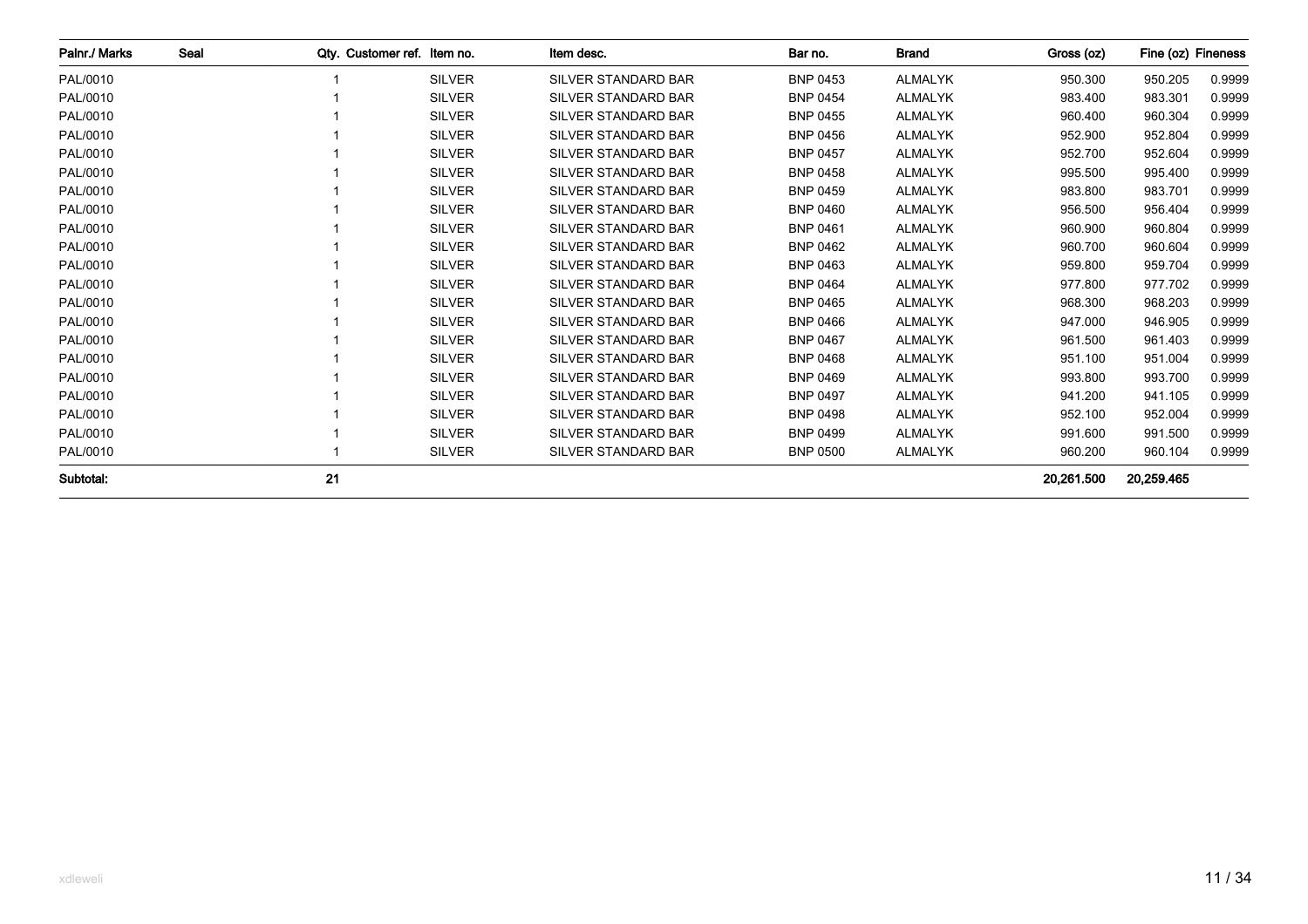| Palnr./ Marks | Seal | Qty. Customer ref. Item no. |               | Item desc.                 | Bar no.   | <b>Brand</b> | Gross (oz) | Fine (oz) Fineness |        |
|---------------|------|-----------------------------|---------------|----------------------------|-----------|--------------|------------|--------------------|--------|
| PAL/0011      |      |                             | <b>SILVER</b> | <b>SILVER STANDARD BAR</b> | PT 043845 | <b>PPNFM</b> | 942.369    | 942.274            | 0.9999 |
| PAL/0011      |      |                             | <b>SILVER</b> | <b>SILVER STANDARD BAR</b> | PT 043846 | <b>PPNFM</b> | 956.001    | 955.905            | 0.9999 |
| PAL/0011      |      |                             | <b>SILVER</b> | <b>SILVER STANDARD BAR</b> | PT 043847 | <b>PPNFM</b> | 953.525    | 953.429            | 0.9999 |
| PAL/0011      |      |                             | <b>SILVER</b> | <b>SILVER STANDARD BAR</b> | PT 043848 | <b>PPNFM</b> | 906.585    | 906.494            | 0.9999 |
| PAL/0011      |      |                             | <b>SILVER</b> | <b>SILVER STANDARD BAR</b> | PT 043850 | <b>PPNFM</b> | 940.761    | 940.667            | 0.9999 |
| PAL/0011      |      |                             | <b>SILVER</b> | <b>SILVER STANDARD BAR</b> | PT 043855 | <b>PPNFM</b> | 977.960    | 977.862            | 0.9999 |
| PAL/0011      |      |                             | <b>SILVER</b> | SILVER STANDARD BAR        | PT 043857 | <b>PPNFM</b> | 989.695    | 989.596            | 0.9999 |
| PAL/0011      |      |                             | <b>SILVER</b> | <b>SILVER STANDARD BAR</b> | PT 043877 | <b>PPNFM</b> | 974.069    | 973.971            | 0.9999 |
| PAL/0011      |      |                             | <b>SILVER</b> | SILVER STANDARD BAR        | PT 054088 | <b>PPNFM</b> | 955.325    | 955.229            | 0.9999 |
| PAL/0011      |      |                             | <b>SILVER</b> | <b>SILVER STANDARD BAR</b> | PT 054094 | <b>PPNFM</b> | 941.758    | 941.663            | 0.9999 |
| PAL/0011      |      |                             | <b>SILVER</b> | <b>SILVER STANDARD BAR</b> | PT 054095 | <b>PPNFM</b> | 951.082    | 950.986            | 0.9999 |
| PAL/0011      |      |                             | <b>SILVER</b> | <b>SILVER STANDARD BAR</b> | PT 054097 | <b>PPNFM</b> | 983.425    | 983.326            | 0.9999 |
| PAL/0011      |      |                             | <b>SILVER</b> | <b>SILVER STANDARD BAR</b> | PT 054098 | <b>PPNFM</b> | 973.201    | 973.103            | 0.9999 |
| PAL/0011      |      |                             | <b>SILVER</b> | <b>SILVER STANDARD BAR</b> | PT 054110 | <b>PPNFM</b> | 934.460    | 934.366            | 0.9999 |
| PAL/0011      |      |                             | <b>SILVER</b> | <b>SILVER STANDARD BAR</b> | PT 054111 | <b>PPNFM</b> | 937.385    | 937.291            | 0.9999 |
| PAL/0011      |      |                             | <b>SILVER</b> | <b>SILVER STANDARD BAR</b> | PT 054112 | <b>PPNFM</b> | 925.072    | 924.979            | 0.9999 |
| PAL/0011      |      |                             | <b>SILVER</b> | <b>SILVER STANDARD BAR</b> | PT 054113 | <b>PPNFM</b> | 937.128    | 937.034            | 0.9999 |
| PAL/0011      |      |                             | <b>SILVER</b> | <b>SILVER STANDARD BAR</b> | PT 054115 | <b>PPNFM</b> | 950.278    | 950.183            | 0.9999 |
| PAL/0011      |      |                             | <b>SILVER</b> | <b>SILVER STANDARD BAR</b> | PT 054117 | <b>PPNFM</b> | 925.811    | 925.718            | 0.9999 |
| PAL/0011      |      |                             | <b>SILVER</b> | <b>SILVER STANDARD BAR</b> | PT 054118 | <b>PPNFM</b> | 957.126    | 957.030            | 0.9999 |
| PAL/0011      |      |                             | <b>SILVER</b> | SILVER STANDARD BAR        | PT 064172 | <b>PPNFM</b> | 964.553    | 964.456            | 0.9999 |
| Subtotal.     |      | 21                          |               |                            |           |              | 19.977.569 | 19,975.562         |        |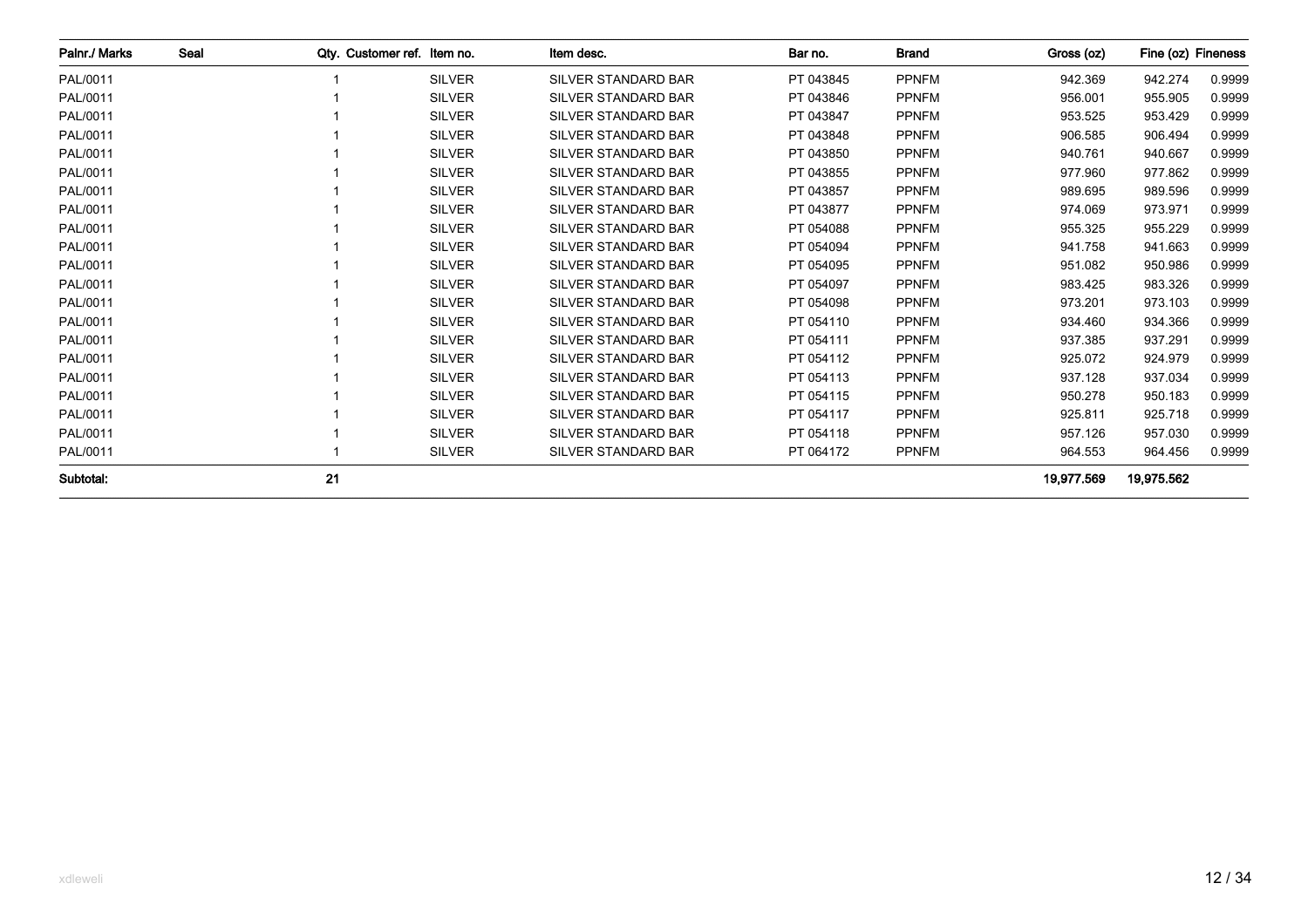| Palnr./ Marks | Seal | Qty. Customer ref. Item no. |               | Item desc.                 | Bar no. | <b>Brand</b>        | Gross (oz) | Fine (oz) Fineness |        |
|---------------|------|-----------------------------|---------------|----------------------------|---------|---------------------|------------|--------------------|--------|
| PAL/0012      |      |                             | <b>SILVER</b> | <b>SILVER STANDARD BAR</b> | P110505 | <b>KRASTSVETMET</b> | 940.472    | 940.378            | 0.9999 |
| PAL/0012      |      |                             | <b>SILVER</b> | <b>SILVER STANDARD BAR</b> | P110506 | <b>KRASTSVETMET</b> | 963.492    | 963.395            | 0.9999 |
| PAL/0012      |      |                             | <b>SILVER</b> | <b>SILVER STANDARD BAR</b> | P110507 | <b>KRASTSVETMET</b> | 949.345    | 949.250            | 0.9999 |
| PAL/0012      |      |                             | <b>SILVER</b> | <b>SILVER STANDARD BAR</b> | P110508 | <b>KRASTSVETMET</b> | 935.617    | 935.523            | 0.9999 |
| PAL/0012      |      |                             | <b>SILVER</b> | <b>SILVER STANDARD BAR</b> | P110509 | <b>KRASTSVETMET</b> | 939.507    | 939.413            | 0.9999 |
| PAL/0012      |      |                             | <b>SILVER</b> | <b>SILVER STANDARD BAR</b> | P110601 | <b>KRASTSVETMET</b> | 961.305    | 961.208            | 0.9999 |
| PAL/0012      |      |                             | <b>SILVER</b> | <b>SILVER STANDARD BAR</b> | P110602 | <b>KRASTSVETMET</b> | 936.903    | 936.809            | 0.9999 |
| PAL/0012      |      |                             | <b>SILVER</b> | <b>SILVER STANDARD BAR</b> | P110603 | <b>KRASTSVETMET</b> | 961.884    | 961.787            | 0.9999 |
| PAL/0012      |      |                             | <b>SILVER</b> | <b>SILVER STANDARD BAR</b> | P110604 | <b>KRASTSVETMET</b> | 950.021    | 949.926            | 0.9999 |
| PAL/0012      |      |                             | <b>SILVER</b> | <b>SILVER STANDARD BAR</b> | P110605 | <b>KRASTSVETMET</b> | 954.779    | 954.683            | 0.9999 |
| PAL/0012      |      |                             | <b>SILVER</b> | <b>SILVER STANDARD BAR</b> | P110606 | <b>KRASTSVETMET</b> | 959.248    | 959.152            | 0.9999 |
| PAL/0012      |      |                             | <b>SILVER</b> | <b>SILVER STANDARD BAR</b> | P110607 | <b>KRASTSVETMET</b> | 967.832    | 967.735            | 0.9999 |
| PAL/0012      |      |                             | <b>SILVER</b> | <b>SILVER STANDARD BAR</b> | P110608 | <b>KRASTSVETMET</b> | 985.226    | 985.127            | 0.9999 |
| PAL/0012      |      |                             | <b>SILVER</b> | <b>SILVER STANDARD BAR</b> | P110609 | <b>KRASTSVETMET</b> | 966.289    | 966.192            | 0.9999 |
| PAL/0012      |      |                             | <b>SILVER</b> | <b>SILVER STANDARD BAR</b> | P110701 | <b>KRASTSVETMET</b> | 995.803    | 995.703            | 0.9999 |
| PAL/0012      |      |                             | <b>SILVER</b> | <b>SILVER STANDARD BAR</b> | P110702 | <b>KRASTSVETMET</b> | 970.886    | 970.789            | 0.9999 |
| PAL/0012      |      |                             | <b>SILVER</b> | <b>SILVER STANDARD BAR</b> | P110703 | <b>KRASTSVETMET</b> | 979.342    | 979.244            | 0.9999 |
| PAL/0012      |      |                             | <b>SILVER</b> | <b>SILVER STANDARD BAR</b> | P110704 | <b>KRASTSVETMET</b> | 961.498    | 961.401            | 0.9999 |
| PAL/0012      |      |                             | <b>SILVER</b> | <b>SILVER STANDARD BAR</b> | P110705 | <b>KRASTSVETMET</b> | 976.513    | 976.415            | 0.9999 |
| PAL/0012      |      |                             | <b>SILVER</b> | <b>SILVER STANDARD BAR</b> | P110706 | <b>KRASTSVETMET</b> | 965.228    | 965.131            | 0.9999 |
| PAL/0012      |      |                             | <b>SILVER</b> | SILVER STANDARD BAR        | P110707 | <b>KRASTSVETMET</b> | 974.423    | 974.325            | 0.9999 |
| Subtotal:     |      | 21                          |               |                            |         |                     | 20.195.613 | 20,193.586         |        |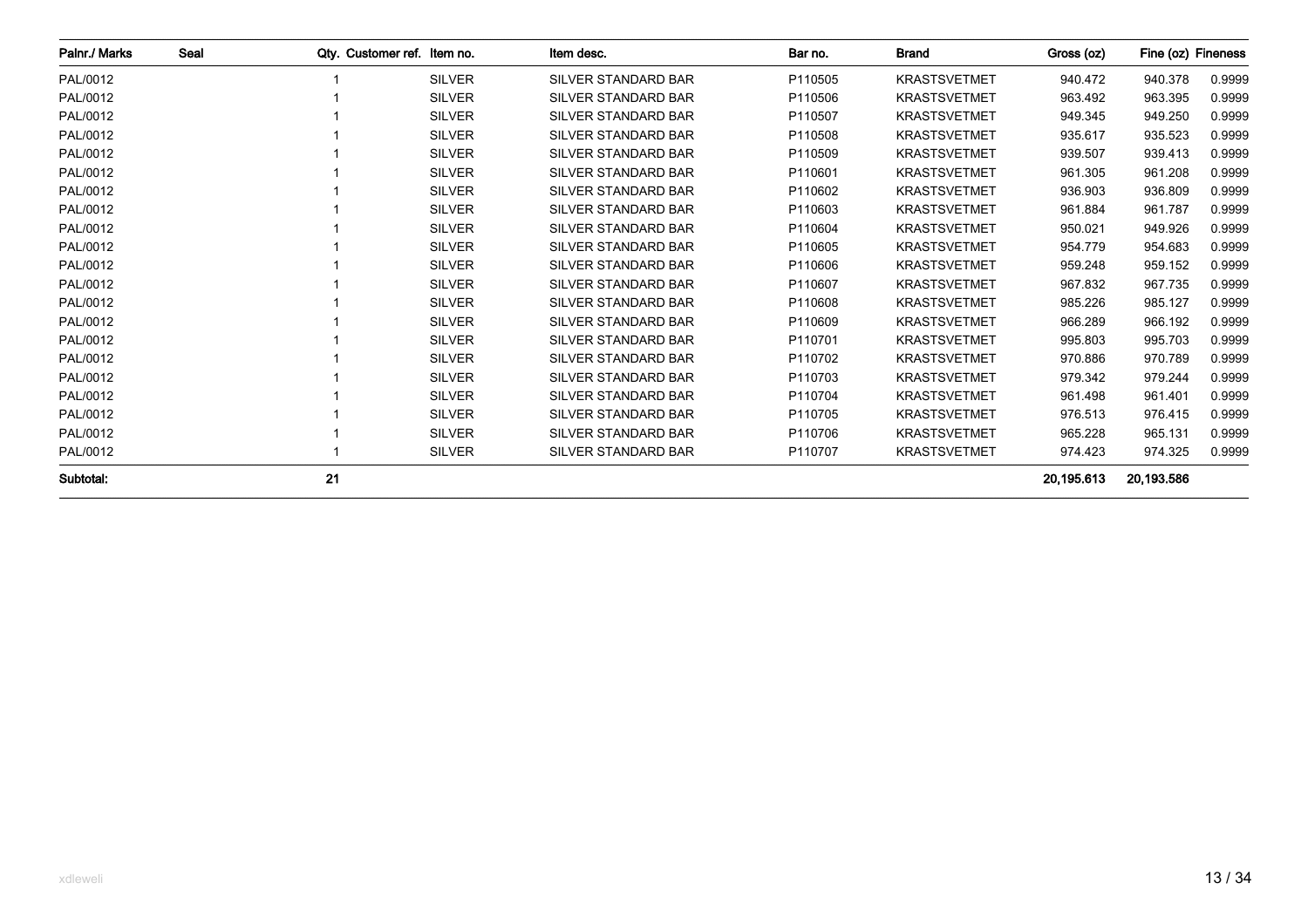| Palnr./ Marks | Seal |              | Qty. Customer ref. Item no. | Item desc.          | Bar no. | <b>Brand</b>                       | Gross (oz) | Fine (oz) Fineness |        |
|---------------|------|--------------|-----------------------------|---------------------|---------|------------------------------------|------------|--------------------|--------|
| PAL/0013      |      |              | <b>SILVER</b>               | SILVER STANDARD BAR | P110808 | <b>KRASTSVETMET</b>                | 940.858    | 940.764            | 0.9999 |
| PAL/0013      |      |              | <b>SILVER</b>               | SILVER STANDARD BAR | P110809 | <b>KRASTSVETMET</b>                | 944.491    | 944.396            | 0.9999 |
| PAL/0013      |      |              | <b>SILVER</b>               | SILVER STANDARD BAR | P110901 | <b>KRASTSVETMET</b>                | 957.801    | 957.705            | 0.9999 |
| PAL/0013      |      |              | <b>SILVER</b>               | SILVER STANDARD BAR | P110904 | <b>KRASTSVETMET</b>                | 953.621    | 953.525            | 0.9999 |
| PAL/0013      |      |              | <b>SILVER</b>               | SILVER STANDARD BAR | P110905 | <b>KRASTSVETMET</b>                | 969.407    | 969.310            | 0.9999 |
| PAL/0013      |      |              | <b>SILVER</b>               | SILVER STANDARD BAR | P110906 | <b>KRASTSVETMET</b>                | 965.582    | 965.485            | 0.9999 |
| PAL/0013      |      |              | <b>SILVER</b>               | SILVER STANDARD BAR | P110908 | <b>KRASTSVETMET</b>                | 970.919    | 970.822            | 0.9999 |
| PAL/0013      |      |              | <b>SILVER</b>               | SILVER STANDARD BAR | P110909 | <b>KRASTSVETMET</b>                | 962.399    | 962.302            | 0.9999 |
| PAL/0013      |      |              | <b>SILVER</b>               | SILVER STANDARD BAR | P111001 | <b>KRASTSVETMET</b>                | 953.364    | 953.268            | 0.9999 |
| PAL/0013      |      |              | <b>SILVER</b>               | SILVER STANDARD BAR | P111002 | <b>KRASTSVETMET</b>                | 935.071    | 934.977            | 0.9999 |
| PAL/0013      |      |              | <b>SILVER</b>               | SILVER STANDARD BAR | P111003 | <b>KRASTSVETMET</b>                | 952.914    | 952.818            | 0.9999 |
| PAL/0013      |      |              | <b>SILVER</b>               | SILVER STANDARD BAR | P111004 | <b>KRASTSVETMET</b>                | 950.953    | 950.858            | 0.9999 |
| PAL/0013      |      |              | <b>SILVER</b>               | SILVER STANDARD BAR | P111005 | <b>KRASTSVETMET</b>                | 957.190    | 957.094            | 0.9999 |
| PAL/0013      |      |              | <b>SILVER</b>               | SILVER STANDARD BAR | P111006 | <b>KRASTSVETMET</b>                | 970.565    | 970.468            | 0.9999 |
| PAL/0013      |      |              | <b>SILVER</b>               | SILVER STANDARD BAR | P111007 | <b>KRASTSVETMET</b>                | 961.723    | 961.626            | 0.9999 |
| PAL/0013      |      |              | <b>SILVER</b>               | SILVER STANDARD BAR | P111008 | <b>KRASTSVETMET</b>                | 955.551    | 955.455            | 0.9999 |
| PAL/0013      |      |              | <b>SILVER</b>               | SILVER STANDARD BAR | P111009 | <b>KRASTSVETMET</b>                | 962.849    | 962.752            | 0.9999 |
| PAL/0013      |      |              | <b>SILVER</b>               | SILVER STANDARD BAR | P111501 | <b>KRASTSVETMET</b>                | 959.891    | 959.795            | 0.9999 |
| PAL/0013      |      |              | <b>SILVER</b>               | SILVER STANDARD BAR | P111502 | <b>KRASTSVETMET</b>                | 969.761    | 969.664            | 0.9999 |
| PAL/0013      |      |              | <b>SILVER</b>               | SILVER STANDARD BAR | P111503 | <b>KRASTSVETMET</b>                | 947.384    | 947.289            | 0.9999 |
| PAL/0013      |      |              | <b>SILVER</b>               | SILVER STANDARD BAR | P111504 | <b>KRASTSVETMET</b>                | 938.028    | 937.934            | 0.9999 |
| PAL/0013      |      |              | <b>SILVER</b>               | SILVER STANDARD BAR | M018102 | <b>OJSC</b><br><b>KRASTSVETMET</b> | 941.694    | 941.599            | 0.9999 |
| PAL/0013      |      | 1            | <b>SILVER</b>               | SILVER STANDARD BAR | M018103 | <b>OJSC</b><br><b>KRASTSVETMET</b> | 953.750    | 953.655            | 0.9999 |
| PAL/0013      |      | $\mathbf{1}$ | <b>SILVER</b>               | SILVER STANDARD BAR | M018104 | <b>OJSC</b><br><b>KRASTSVETMET</b> | 951.725    | 951.629            | 0.9999 |
| PAL/0013      |      | $\mathbf{1}$ | <b>SILVER</b>               | SILVER STANDARD BAR | M018105 | <b>OJSC</b><br><b>KRASTSVETMET</b> | 939.218    | 939.124            | 0.9999 |
| PAL/0013      |      | $\mathbf{1}$ | <b>SILVER</b>               | SILVER STANDARD BAR | M018106 | <b>OJSC</b><br><b>KRASTSVETMET</b> | 949.474    | 949.379            | 0.9999 |
| PAL/0013      |      | $\mathbf{1}$ | <b>SILVER</b>               | SILVER STANDARD BAR | M018107 | OJSC<br><b>KRASTSVETMET</b>        | 938.671    | 938.578            | 0.9999 |
| PAL/0013      |      | $\mathbf{1}$ | <b>SILVER</b>               | SILVER STANDARD BAR | M018108 | <b>OJSC</b><br><b>KRASTSVETMET</b> | 940.279    | 940.185            | 0.9999 |
| PAL/0013      |      | $\mathbf{1}$ | <b>SILVER</b>               | SILVER STANDARD BAR | M018201 | <b>OJSC</b><br><b>KRASTSVETMET</b> | 969.536    | 969.439            | 0.9999 |
| PAL/0013      |      | $\mathbf{1}$ | <b>SILVER</b>               | SILVER STANDARD BAR | M018202 | <b>OJSC</b><br><b>KRASTSVETMET</b> | 961.273    | 961.177            | 0.9999 |
| PAL/0013      |      | $\mathbf{1}$ | <b>SILVER</b>               | SILVER STANDARD BAR | M018203 | OJSC<br><b>KRASTSVETMET</b>        | 971.304    | 971.207            | 0.9999 |
| Subtotal:     |      | 31           |                             |                     |         |                                    | 29,597.246 | 29,594.279         |        |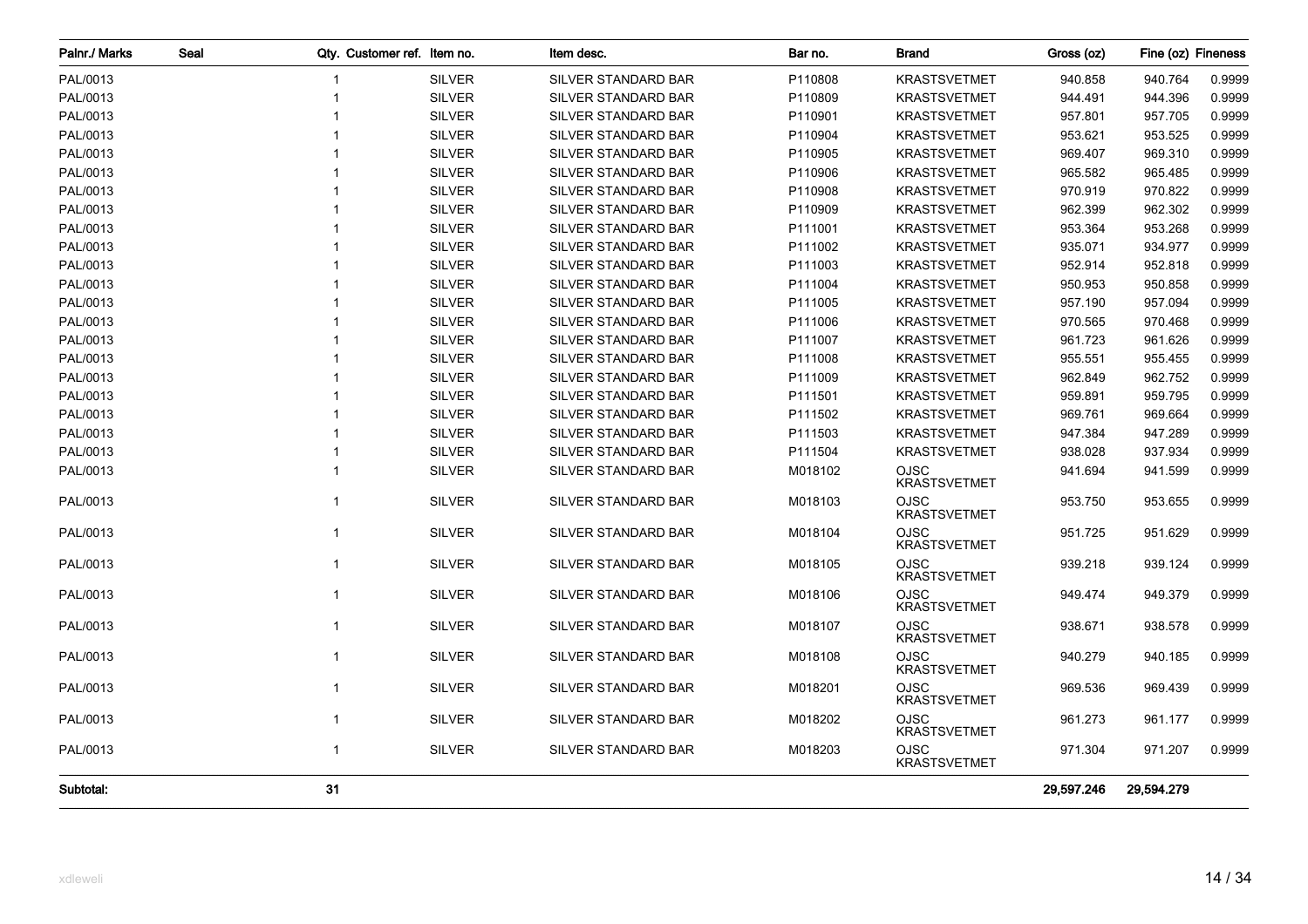| Palnr./ Marks | Seal | Qty. Customer ref. Item no. |               | Item desc.                 | Bar no. | <b>Brand</b>                       | Gross (oz) | Fine (oz) Fineness |        |
|---------------|------|-----------------------------|---------------|----------------------------|---------|------------------------------------|------------|--------------------|--------|
| PAL/0013      |      |                             | <b>SILVER</b> | <b>SILVER STANDARD BAR</b> | M018204 | <b>OJSC</b><br><b>KRASTSVETMET</b> | 962.977    | 962.881            | 0.9999 |
| PAL/0013      |      |                             | <b>SILVER</b> | SILVER STANDARD BAR        | M018205 | <b>OJSC</b><br><b>KRASTSVETMET</b> | 963.106    | 963.010            | 0.9999 |
| PAL/0013      |      |                             | <b>SILVER</b> | SILVER STANDARD BAR        | M018206 | <b>OJSC</b><br><b>KRASTSVETMET</b> | 964.842    | 964.746            | 0.9999 |
| PAL/0013      |      |                             | <b>SILVER</b> | <b>SILVER STANDARD BAR</b> | M018207 | <b>OJSC</b><br><b>KRASTSVETMET</b> | 967.543    | 967.446            | 0.9999 |
| PAL/0013      |      |                             | <b>SILVER</b> | SILVER STANDARD BAR        | M018208 | <b>OJSC</b><br><b>KRASTSVETMET</b> | 964.006    | 963.910            | 0.9999 |
| PAL/0013      |      |                             | <b>SILVER</b> | SILVER STANDARD BAR        | M018209 | <b>OJSC</b><br><b>KRASTSVETMET</b> | 964.778    | 964.681            | 0.9999 |
| Subtotal:     |      | 6                           |               |                            |         |                                    | 5,787.252  | 5,786.674          |        |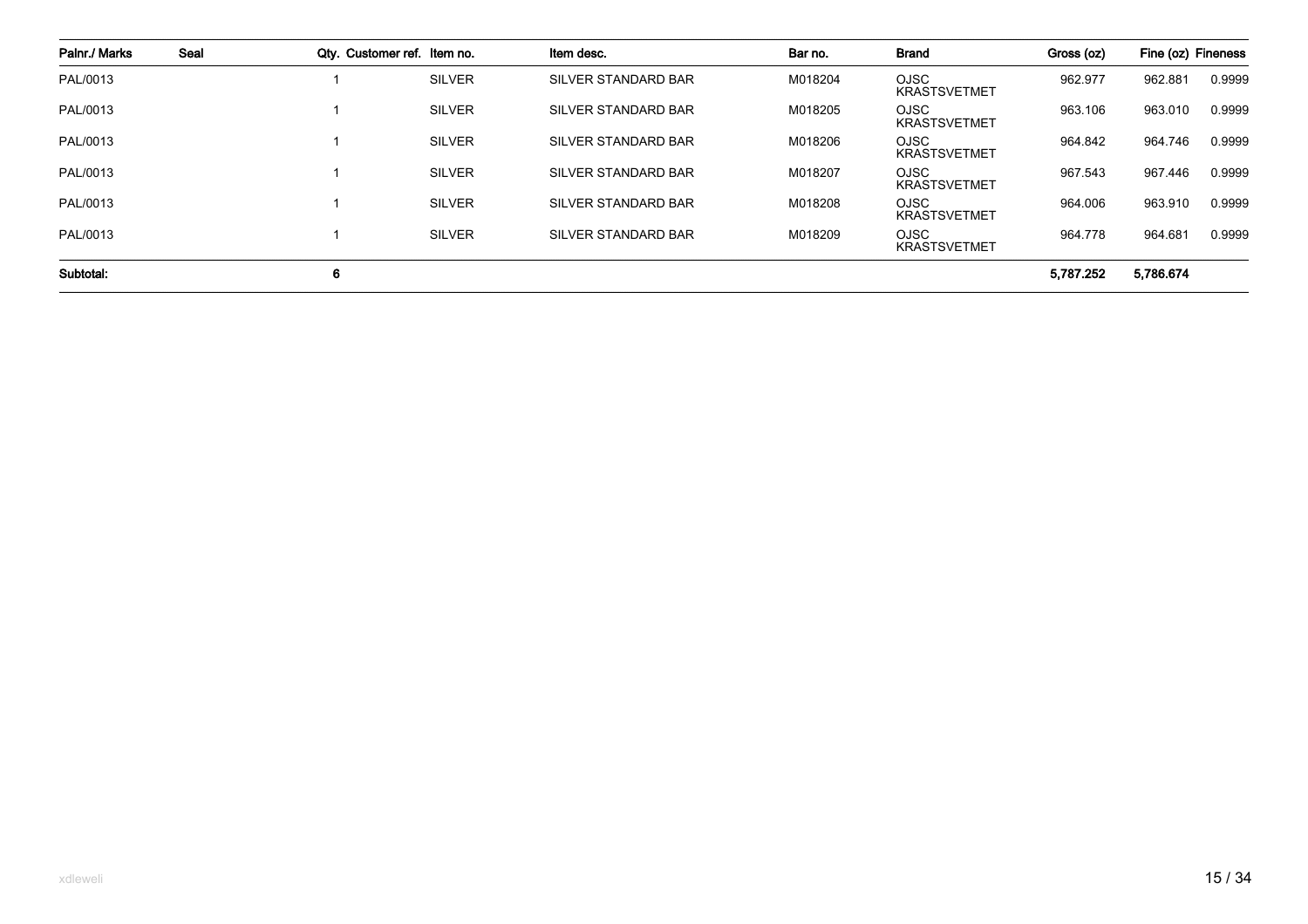| Palnr./ Marks | Seal |              | Qty. Customer ref. Item no. |               | Item desc.                 | Bar no. | <b>Brand</b>                       | Gross (oz) | Fine (oz) Fineness |        |
|---------------|------|--------------|-----------------------------|---------------|----------------------------|---------|------------------------------------|------------|--------------------|--------|
| PAL/0014      |      |              |                             | <b>SILVER</b> | SILVER STANDARD BAR        | M000108 | <b>KRASTSVETMET</b>                | 935.778    | 935.684            | 0.9999 |
| PAL/0014      |      |              |                             | <b>SILVER</b> | SILVER STANDARD BAR        | M000308 | <b>KRASTSVETMET</b>                | 939.861    | 939.767            | 0.9999 |
| PAL/0014      |      |              |                             | <b>SILVER</b> | SILVER STANDARD BAR        | M000701 | <b>KRASTSVETMET</b>                | 933.656    | 933.563            | 0.9999 |
| PAL/0014      |      |              |                             | <b>SILVER</b> | SILVER STANDARD BAR        | M000702 | <b>KRASTSVETMET</b>                | 939.765    | 939.671            | 0.9999 |
| PAL/0014      |      |              |                             | <b>SILVER</b> | SILVER STANDARD BAR        | M001101 | <b>KRASTSVETMET</b>                | 937.418    | 937.324            | 0.9999 |
| PAL/0014      |      |              |                             | <b>SILVER</b> | SILVER STANDARD BAR        | M001107 | <b>KRASTSVETMET</b>                | 934.042    | 933.948            | 0.9999 |
| PAL/0014      |      |              |                             | <b>SILVER</b> | SILVER STANDARD BAR        | M001703 | <b>KRASTSVETMET</b>                | 937.900    | 937.806            | 0.9999 |
| PAL/0014      |      |              |                             | <b>SILVER</b> | SILVER STANDARD BAR        | M001706 | <b>KRASTSVETMET</b>                | 931.791    | 931.698            | 0.9999 |
| PAL/0014      |      |              |                             | <b>SILVER</b> | SILVER STANDARD BAR        | M001709 | <b>KRASTSVETMET</b>                | 935.424    | 935.331            | 0.9999 |
| PAL/0014      |      |              |                             | <b>SILVER</b> | SILVER STANDARD BAR        | M002005 | <b>KRASTSVETMET</b>                | 930.087    | 929.994            | 0.9999 |
| PAL/0014      |      |              |                             | <b>SILVER</b> | SILVER STANDARD BAR        | M002106 | <b>KRASTSVETMET</b>                | 928.994    | 928.901            | 0.9999 |
| PAL/0014      |      |              |                             | <b>SILVER</b> | SILVER STANDARD BAR        | M002401 | <b>KRASTSVETMET</b>                | 940.182    | 940.088            | 0.9999 |
| PAL/0014      |      |              |                             | <b>SILVER</b> | SILVER STANDARD BAR        | M002402 | <b>KRASTSVETMET</b>                | 937.353    | 937.260            | 0.9999 |
| PAL/0014      |      |              |                             | <b>SILVER</b> | SILVER STANDARD BAR        | M002404 | <b>KRASTSVETMET</b>                | 931.180    | 931.087            | 0.9999 |
| PAL/0014      |      |              |                             | <b>SILVER</b> | SILVER STANDARD BAR        | M002409 | <b>KRASTSVETMET</b>                | 939.089    | 938.995            | 0.9999 |
| PAL/0014      |      |              |                             | <b>SILVER</b> | SILVER STANDARD BAR        | M002608 | <b>KRASTSVETMET</b>                | 937.803    | 937.710            | 0.9999 |
| PAL/0014      |      |              |                             | <b>SILVER</b> | SILVER STANDARD BAR        | M002801 | <b>KRASTSVETMET</b>                | 935.199    | 935.106            | 0.9999 |
| PAL/0014      |      |              |                             | <b>SILVER</b> | SILVER STANDARD BAR        | M002802 | <b>KRASTSVETMET</b>                | 939.282    | 939.188            | 0.9999 |
| PAL/0014      |      |              |                             | <b>SILVER</b> | SILVER STANDARD BAR        | M003006 | <b>KRASTSVETMET</b>                | 936.131    | 936.038            | 0.9999 |
| PAL/0014      |      |              |                             | <b>SILVER</b> | SILVER STANDARD BAR        | M003008 | <b>KRASTSVETMET</b>                | 932.048    | 931.955            | 0.9999 |
| PAL/0014      |      |              |                             | <b>SILVER</b> | <b>SILVER STANDARD BAR</b> | M003207 | <b>KRASTSVETMET</b>                | 935.778    | 935.684            | 0.9999 |
| PAL/0014      |      |              |                             | <b>SILVER</b> | SILVER STANDARD BAR        | M003404 | <b>KRASTSVETMET</b>                | 935.328    | 935.234            | 0.9999 |
| PAL/0014      |      |              |                             | <b>SILVER</b> | SILVER STANDARD BAR        | M003409 | <b>KRASTSVETMET</b>                | 935.006    | 934.913            | 0.9999 |
| PAL/0014      |      |              |                             | <b>SILVER</b> | SILVER STANDARD BAR        | M004001 | <b>KRASTSVETMET</b>                | 937.964    | 937.870            | 0.9999 |
| PAL/0014      |      |              |                             | <b>SILVER</b> | SILVER STANDARD BAR        | M004007 | <b>KRASTSVETMET</b>                | 931.888    | 931.794            | 0.9999 |
| PAL/0014      |      |              |                             | <b>SILVER</b> | SILVER STANDARD BAR        | M004203 | <b>KRASTSVETMET</b>                | 930.891    | 930.798            | 0.9999 |
| PAL/0014      |      |              |                             | <b>SILVER</b> | SILVER STANDARD BAR        | M004204 | <b>KRASTSVETMET</b>                | 928.190    | 928.097            | 0.9999 |
| PAL/0014      |      |              |                             | <b>SILVER</b> | SILVER STANDARD BAR        | M004205 | <b>KRASTSVETMET</b>                | 937.610    | 937.517            | 0.9999 |
| PAL/0014      |      |              |                             | <b>SILVER</b> | SILVER STANDARD BAR        | M004206 | <b>KRASTSVETMET</b>                | 938.896    | 938.803            | 0.9999 |
| PAL/0014      |      |              |                             | <b>SILVER</b> | SILVER STANDARD BAR        | M004207 | <b>KRASTSVETMET</b>                | 939.990    | 939.896            | 0.9999 |
| PAL/0014      |      |              |                             | <b>SILVER</b> | SILVER STANDARD BAR        | M004403 | <b>KRASTSVETMET</b>                | 937.900    | 937.806            | 0.9999 |
| PAL/0014      |      |              |                             | <b>SILVER</b> | SILVER STANDARD BAR        | M004605 | <b>KRASTSVETMET</b>                | 927.965    | 927.873            | 0.9999 |
| PAL/0014      |      |              |                             | <b>SILVER</b> | SILVER STANDARD BAR        | P141905 | OJSC<br><b>KRASTSVETMET</b>        | 947.513    | 947.418            | 0.9999 |
| PAL/0014      |      | $\mathbf{1}$ |                             | <b>SILVER</b> | SILVER STANDARD BAR        | P141906 | <b>OJSC</b><br><b>KRASTSVETMET</b> | 952.368    | 952.272            | 0.9999 |
| PAL/0014      |      | $\mathbf{1}$ |                             | <b>SILVER</b> | SILVER STANDARD BAR        | P141907 | OJSC<br><b>KRASTSVETMET</b>        | 961.820    | 961.724            | 0.9999 |
| Subtotal:     |      | 35           |                             |               |                            |         |                                    | 32,792.090 | 32,788.813         |        |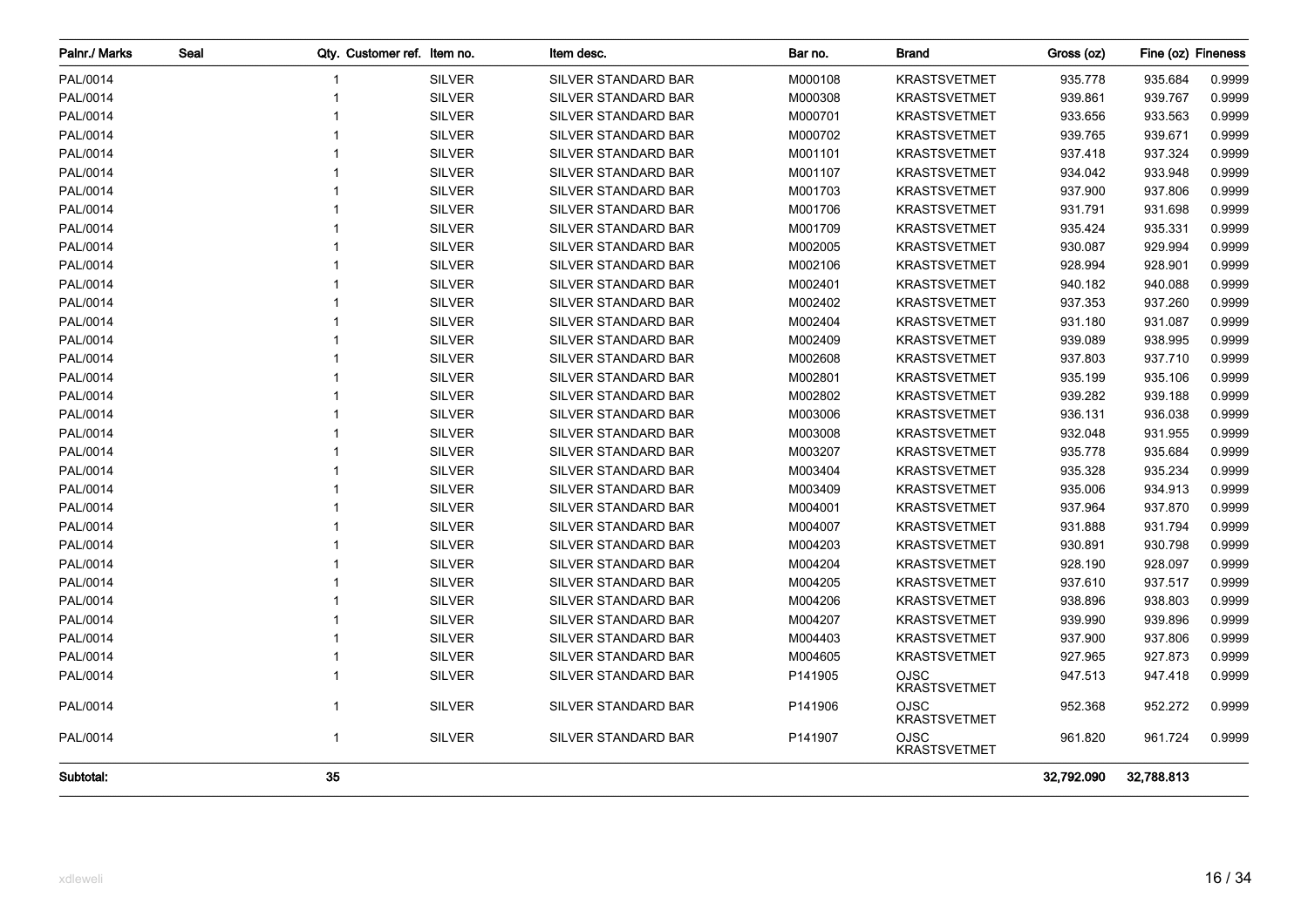| Palnr./ Marks | Seal | Qty. Customer ref. Item no. |               | Item desc.          | Bar no. | Brand                              | Gross (oz) | Fine (oz) Fineness |        |
|---------------|------|-----------------------------|---------------|---------------------|---------|------------------------------------|------------|--------------------|--------|
| PAL/0014      |      |                             | <b>SILVER</b> | SILVER STANDARD BAR | P141909 | <b>OJSC</b><br><b>KRASTSVETMET</b> | 970.919    | 970.822            | 0.9999 |
| PAL/0014      |      |                             | <b>SILVER</b> | SILVER STANDARD BAR | P142005 | OJSC<br><b>KRASTSVETMET</b>        | 960.084    | 959.988            | 0.9999 |
| PAL/0014      |      |                             | <b>SILVER</b> | SILVER STANDARD BAR | P142007 | <b>OJSC</b><br><b>KRASTSVETMET</b> | 949.731    | 949.636            | 0.9999 |
| Subtotal:     |      |                             |               |                     |         |                                    | 2,880.734  | 2,880.446          |        |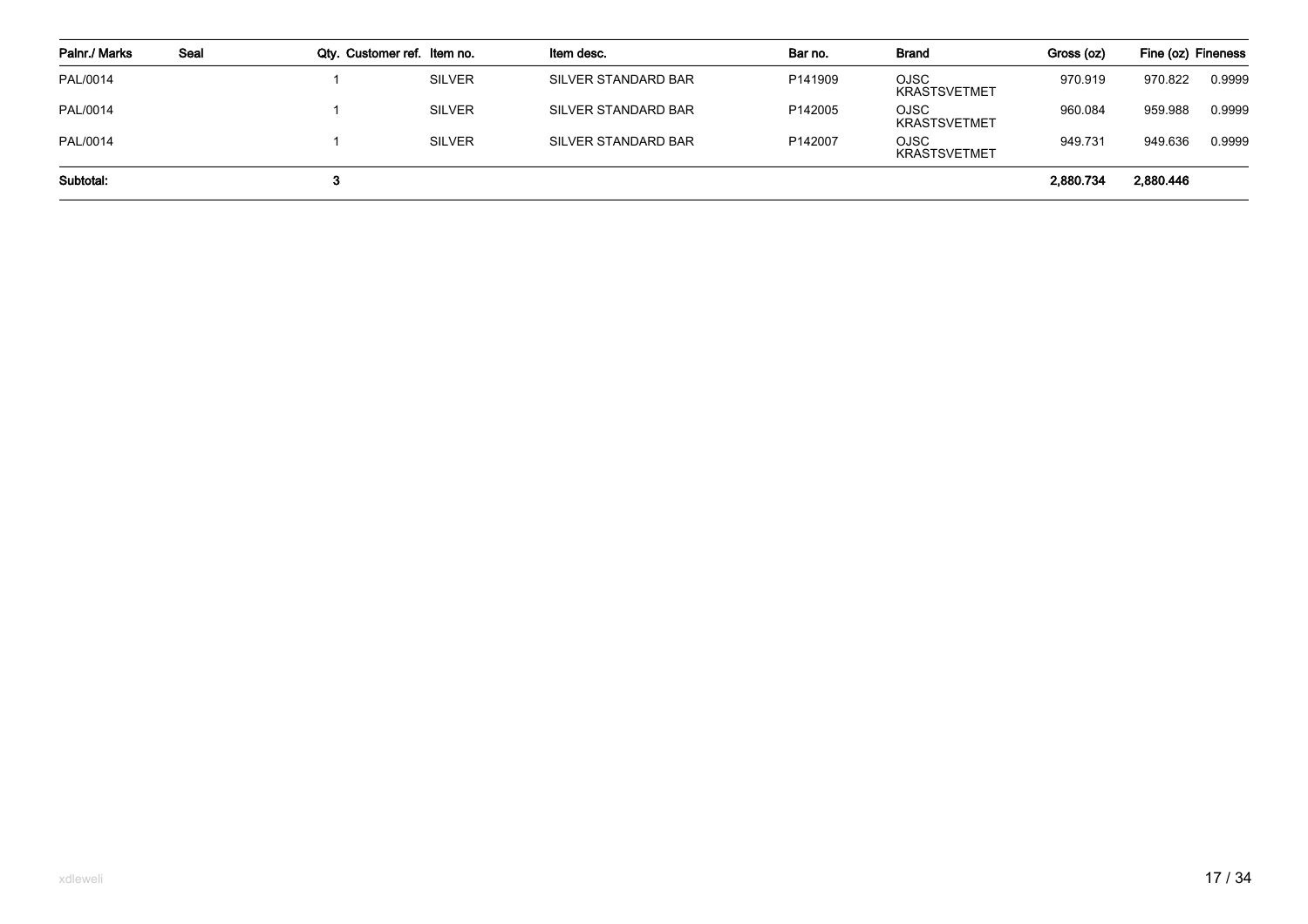| Palnr./ Marks | Seal | Qty. Customer ref. Item no. |               | Item desc.          | Bar no. | <b>Brand</b>                       | Gross (oz) | Fine (oz) Fineness |        |
|---------------|------|-----------------------------|---------------|---------------------|---------|------------------------------------|------------|--------------------|--------|
| PAL/0015      |      | -1                          | <b>SILVER</b> | SILVER STANDARD BAR | P141804 | OJSC<br><b>KRASTSVETMET</b>        | 936.260    | 936.166            | 0.9999 |
| PAL/0015      |      |                             | <b>SILVER</b> | SILVER STANDARD BAR | P141901 | <b>OJSC</b><br><b>KRASTSVETMET</b> | 935.906    | 935.813            | 0.9999 |
| PAL/0015      |      | $\mathbf{1}$                | <b>SILVER</b> | SILVER STANDARD BAR | P141902 | <b>OJSC</b><br><b>KRASTSVETMET</b> | 970.147    | 970.050            | 0.9999 |
| PAL/0015      |      | 1                           | <b>SILVER</b> | SILVER STANDARD BAR | P141903 | <b>OJSC</b><br><b>KRASTSVETMET</b> | 969.118    | 969.021            | 0.9999 |
| PAL/0015      |      |                             | <b>SILVER</b> | SILVER STANDARD BAR | P141904 | <b>OJSC</b><br><b>KRASTSVETMET</b> | 957.930    | 957.834            | 0.9999 |
| PAL/0015      |      |                             | <b>SILVER</b> | SILVER STANDARD BAR | P141908 | <b>OJSC</b><br><b>KRASTSVETMET</b> | 948.799    | 948.704            | 0.9999 |
| PAL/0015      |      |                             | <b>SILVER</b> | SILVER STANDARD BAR | P142001 | <b>OJSC</b><br><b>KRASTSVETMET</b> | 961.820    | 961.724            | 0.9999 |
| PAL/0015      |      |                             | <b>SILVER</b> | SILVER STANDARD BAR | P142002 | <b>OJSC</b><br><b>KRASTSVETMET</b> | 952.464    | 952.369            | 0.9999 |
| PAL/0015      |      |                             | <b>SILVER</b> | SILVER STANDARD BAR | P142003 | <b>OJSC</b><br><b>KRASTSVETMET</b> | 950.374    | 950.279            | 0.9999 |
| PAL/0015      |      | $\mathbf{1}$                | <b>SILVER</b> | SILVER STANDARD BAR | P142004 | <b>OJSC</b><br><b>KRASTSVETMET</b> | 961.627    | 961.531            | 0.9999 |
| PAL/0015      |      |                             | <b>SILVER</b> | SILVER STANDARD BAR | P142006 | <b>OJSC</b><br><b>KRASTSVETMET</b> | 956.129    | 956.034            | 0.9999 |
| PAL/0015      |      | $\mathbf{1}$                | <b>SILVER</b> | SILVER STANDARD BAR | P142008 | <b>OJSC</b><br><b>KRASTSVETMET</b> | 953.204    | 953.108            | 0.9999 |
| PAL/0015      |      | 1                           | <b>SILVER</b> | SILVER STANDARD BAR | P142009 | <b>OJSC</b><br><b>KRASTSVETMET</b> | 949.153    | 949.058            | 0.9999 |
| PAL/0015      |      |                             | <b>SILVER</b> | SILVER STANDARD BAR | P142101 | OJSC<br><b>KRASTSVETMET</b>        | 952.496    | 952.401            | 0.9999 |
| PAL/0015      |      |                             | <b>SILVER</b> | SILVER STANDARD BAR | P142102 | <b>OJSC</b><br><b>KRASTSVETMET</b> | 950.535    | 950.440            | 0.9999 |
| PAL/0015      |      |                             | <b>SILVER</b> | SILVER STANDARD BAR | P142103 | <b>OJSC</b><br><b>KRASTSVETMET</b> | 951.114    | 951.019            | 0.9999 |
| PAL/0015      |      | 1                           | <b>SILVER</b> | SILVER STANDARD BAR | P142104 | <b>OJSC</b><br><b>KRASTSVETMET</b> | 952.882    | 952.787            | 0.9999 |
| PAL/0015      |      |                             | <b>SILVER</b> | SILVER STANDARD BAR | P142105 | <b>OJSC</b><br><b>KRASTSVETMET</b> | 955.133    | 955.037            | 0.9999 |
| PAL/0015      |      | $\mathbf 1$                 | <b>SILVER</b> | SILVER STANDARD BAR | P142106 | <b>OJSC</b><br><b>KRASTSVETMET</b> | 960.695    | 960.599            | 0.9999 |
| PAL/0015      |      |                             | <b>SILVER</b> | SILVER STANDARD BAR | P142107 | <b>OJSC</b><br><b>KRASTSVETMET</b> | 941.822    | 941.728            | 0.9999 |
| PAL/0015      |      |                             | <b>SILVER</b> | SILVER STANDARD BAR | P142108 | <b>OJSC</b><br><b>KRASTSVETMET</b> | 946.677    | 946.582            | 0.9999 |
| PAL/0015      |      | $\mathbf{1}$                | <b>SILVER</b> | SILVER STANDARD BAR | P142109 | OJSC<br><b>KRASTSVETMET</b>        | 957.737    | 957.641            | 0.9999 |
| Subtotal:     |      | 22                          |               |                     |         |                                    | 20,972.022 | 20,969.925         |        |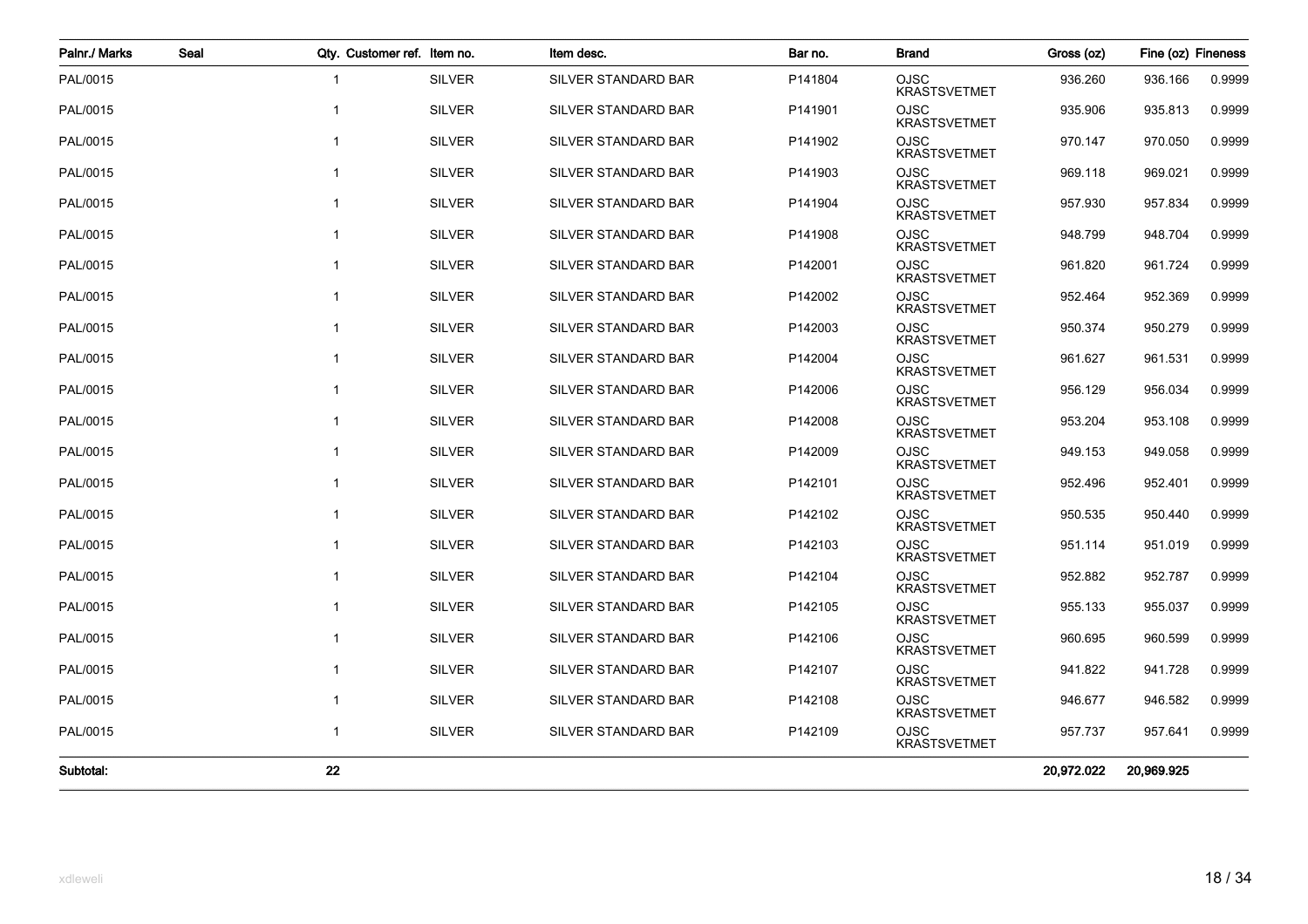| Palnr./ Marks | Seal | Qtv. Customer ref. Item no. |               | Item desc.                 | Bar no. | <b>Brand</b>                                            | Gross (oz) | Fine (oz) Fineness |        |
|---------------|------|-----------------------------|---------------|----------------------------|---------|---------------------------------------------------------|------------|--------------------|--------|
| PAL/0015      |      | $\mathbf 1$                 | <b>SILVER</b> | <b>SILVER STANDARD BAR</b> | P142201 | <b>OJSC</b><br><b>KRASTSVETMET</b>                      | 948.317    | 948.222            | 0.9999 |
| PAL/0015      |      | 1                           | <b>SILVER</b> | SILVER STANDARD BAR        | P142202 | <b>OJSC</b><br><b>KRASTSVETMET</b>                      | 951.274    | 951.179            | 0.9999 |
| PAL/0015      |      | $\mathbf 1$                 | <b>SILVER</b> | SILVER STANDARD BAR        | P142203 | <b>OJSC</b><br><b>KRASTSVETMET</b>                      | 956.547    | 956.452            | 0.9999 |
| PAL/0015      |      | 1                           | <b>SILVER</b> | SILVER STANDARD BAR        | P142204 | <b>OJSC</b><br><b>KRASTSVETMET</b>                      | 945.230    | 945.136            | 0.9999 |
| PAL/0015      |      | $\mathbf 1$                 | <b>SILVER</b> | <b>SILVER STANDARD BAR</b> | P142205 | <b>OJSC</b><br><b>KRASTSVETMET</b>                      | 953.429    | 953.333            | 0.9999 |
| PAL/0015      |      | $\mathbf 1$                 | <b>SILVER</b> | <b>SILVER STANDARD BAR</b> | P142206 | <b>OJSC</b><br><b>KRASTSVETMET</b>                      | 940.697    | 940.603            | 0.9999 |
| PAL/0015      |      | 1                           | <b>SILVER</b> | SILVER STANDARD BAR        | P142207 | <b>OJSC</b><br><b>KRASTSVETMET</b>                      | 942.658    | 942.564            | 0.9999 |
| PAL/0015      |      | 1                           | <b>SILVER</b> | <b>SILVER STANDARD BAR</b> | P142208 | <b>OJSC</b><br><b>KRASTSVETMET</b>                      | 951.628    | 951.533            | 0.9999 |
| PAL/0015      |      | 1                           | <b>SILVER</b> | <b>SILVER STANDARD BAR</b> | P142209 | <b>OJSC</b><br><b>KRASTSVETMET</b>                      | 939.089    | 938.995            | 0.9999 |
| PAL/0015      |      | $\mathbf 1$                 | <b>SILVER</b> | <b>SILVER STANDARD BAR</b> | P142303 | <b>OJSC</b><br><b>KRASTSVETMET</b>                      | 940.408    | 940.314            | 0.9999 |
| PAL/0015      |      | 1                           | <b>SILVER</b> | <b>SILVER STANDARD BAR</b> | P142401 | <b>OJSC</b><br><b>KRASTSVETMET</b>                      | 954.393    | 954.298            | 0.9999 |
| PAL/0015      |      | $\mathbf 1$                 | <b>SILVER</b> | <b>SILVER STANDARD BAR</b> | P142402 | <b>OJSC</b><br><b>KRASTSVETMET</b>                      | 943.365    | 943.271            | 0.9999 |
| PAL/0015      |      | 1                           | <b>SILVER</b> | SILVER STANDARD BAR        | P142403 | <b>PRIOKSKY PLANT</b><br>OF NON-FERROUS<br><b>METAL</b> | 952.335    | 952.240            | 0.9999 |
| PAL/0015      |      | $\mathbf 1$                 | <b>SILVER</b> | <b>SILVER STANDARD BAR</b> | P142404 | PRIOKSKY PLANT<br>OF NON-FERROUS<br><b>METAL</b>        | 949.474    | 949.379            | 0.9999 |
| Subtotal:     | 14   |                             |               |                            |         |                                                         | 13,268.844 | 13,267.519         |        |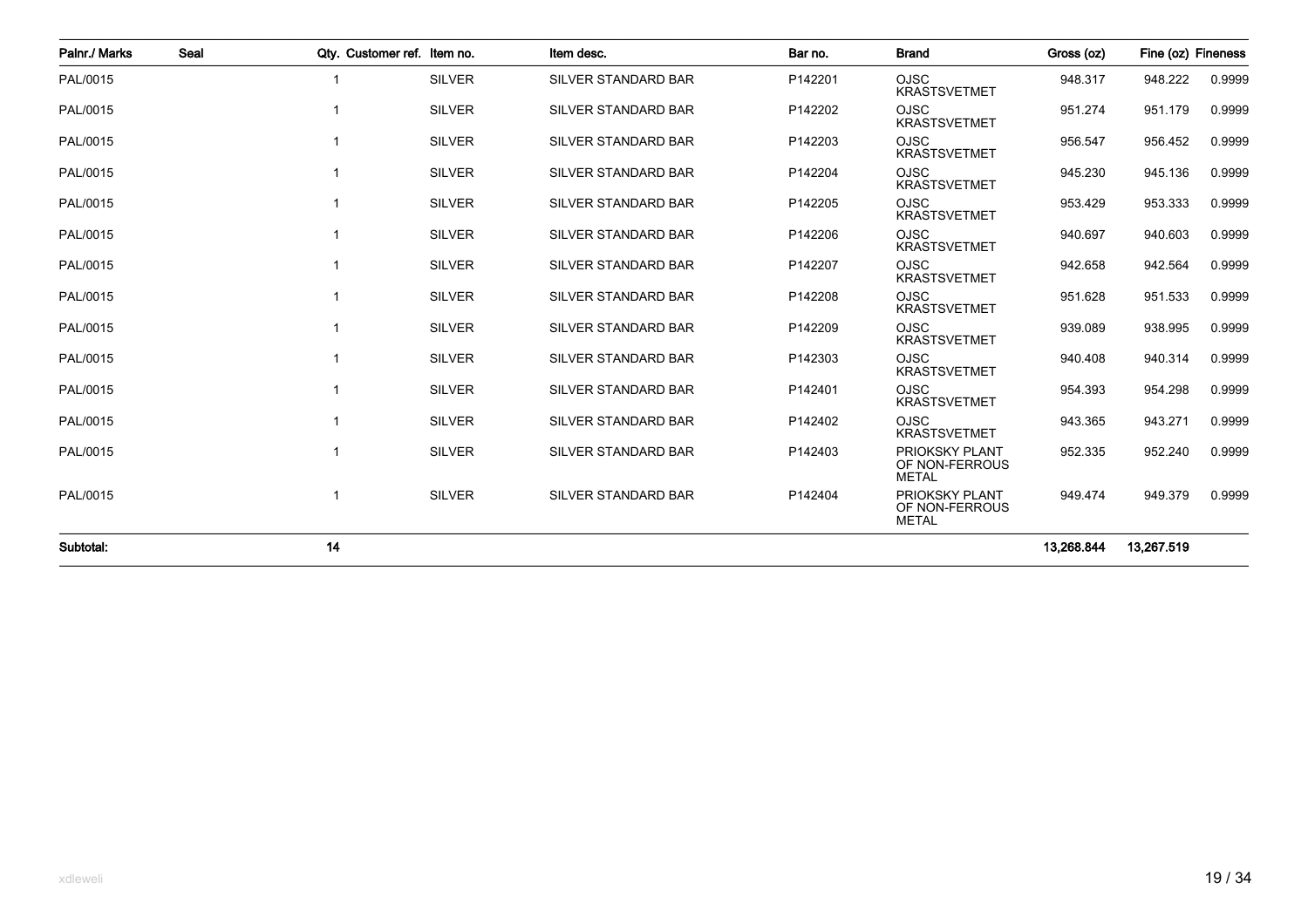| Palnr./ Marks | Seal | Qty. Customer ref. Item no. |               | Item desc.                 | Bar no. | <b>Brand</b>        | Gross (oz) | Fine (oz) Fineness |        |
|---------------|------|-----------------------------|---------------|----------------------------|---------|---------------------|------------|--------------------|--------|
| PAL/0017      |      |                             | <b>SILVER</b> | <b>SILVER STANDARD BAR</b> | M002008 | <b>KRASTSVETMET</b> | 948.831    | 948.736            | 0.9999 |
| PAL/0017      |      |                             | <b>SILVER</b> | <b>SILVER STANDARD BAR</b> | M002009 | <b>KRASTSVETMET</b> | 952.528    | 952.433            | 0.9999 |
| PAL/0017      |      |                             | <b>SILVER</b> | <b>SILVER STANDARD BAR</b> | M003201 | <b>KRASTSVETMET</b> | 949.860    | 949.765            | 0.9999 |
| PAL/0017      |      |                             | <b>SILVER</b> | <b>SILVER STANDARD BAR</b> | M003202 | <b>KRASTSVETMET</b> | 915.266    | 915.174            | 0.9999 |
| PAL/0017      |      |                             | <b>SILVER</b> | <b>SILVER STANDARD BAR</b> | M003203 | <b>KRASTSVETMET</b> | 941.822    | 941.728            | 0.9999 |
| PAL/0017      |      |                             | <b>SILVER</b> | <b>SILVER STANDARD BAR</b> | M003204 | <b>KRASTSVETMET</b> | 957.865    | 957.770            | 0.9999 |
| PAL/0017      |      |                             | <b>SILVER</b> | <b>SILVER STANDARD BAR</b> | M004401 | <b>KRASTSVETMET</b> | 940.279    | 940.185            | 0.9999 |
| PAL/0017      |      |                             | <b>SILVER</b> | <b>SILVER STANDARD BAR</b> | M004404 | <b>KRASTSVETMET</b> | 945.198    | 945.103            | 0.9999 |
| PAL/0017      |      |                             | <b>SILVER</b> | <b>SILVER STANDARD BAR</b> | M004405 | <b>KRASTSVETMET</b> | 944.233    | 944.139            | 0.9999 |
| PAL/0017      |      |                             | <b>SILVER</b> | <b>SILVER STANDARD BAR</b> | M004406 | <b>KRASTSVETMET</b> | 946.677    | 946.582            | 0.9999 |
| PAL/0017      |      |                             | <b>SILVER</b> | <b>SILVER STANDARD BAR</b> | M004407 | <b>KRASTSVETMET</b> | 948.027    | 947.932            | 0.9999 |
| PAL/0017      |      |                             | <b>SILVER</b> | <b>SILVER STANDARD BAR</b> | M004408 | <b>KRASTSVETMET</b> | 941.308    | 941.214            | 0.9999 |
| PAL/0017      |      |                             | <b>SILVER</b> | <b>SILVER STANDARD BAR</b> | M004409 | <b>KRASTSVETMET</b> | 957.447    | 957.352            | 0.9999 |
| PAL/0017      |      |                             | <b>SILVER</b> | <b>SILVER STANDARD BAR</b> | M004501 | <b>KRASTSVETMET</b> | 961.756    | 961.659            | 0.9999 |
| PAL/0017      |      |                             | <b>SILVER</b> | <b>SILVER STANDARD BAR</b> | M004502 | <b>KRASTSVETMET</b> | 946.741    | 946.647            | 0.9999 |
| PAL/0017      |      |                             | <b>SILVER</b> | <b>SILVER STANDARD BAR</b> | M004503 | <b>KRASTSVETMET</b> | 955.647    | 955.551            | 0.9999 |
| PAL/0017      |      |                             | <b>SILVER</b> | <b>SILVER STANDARD BAR</b> | M004504 | <b>KRASTSVETMET</b> | 957.833    | 957.738            | 0.9999 |
| PAL/0017      |      |                             | <b>SILVER</b> | <b>SILVER STANDARD BAR</b> | M004505 | <b>KRASTSVETMET</b> | 950.406    | 950.311            | 0.9999 |
| PAL/0017      |      |                             | <b>SILVER</b> | <b>SILVER STANDARD BAR</b> | M004506 | <b>KRASTSVETMET</b> | 956.837    | 956.741            | 0.9999 |
| PAL/0017      |      |                             | <b>SILVER</b> | <b>SILVER STANDARD BAR</b> | M004507 | <b>KRASTSVETMET</b> | 943.687    | 943.593            | 0.9999 |
| PAL/0017      |      |                             | <b>SILVER</b> | SILVER STANDARD BAR        | M004508 | <b>KRASTSVETMET</b> | 956.194    | 956.098            | 0.9999 |
| Subtotal:     |      | 21                          |               |                            |         |                     | 19.918.442 | 19,916.451         |        |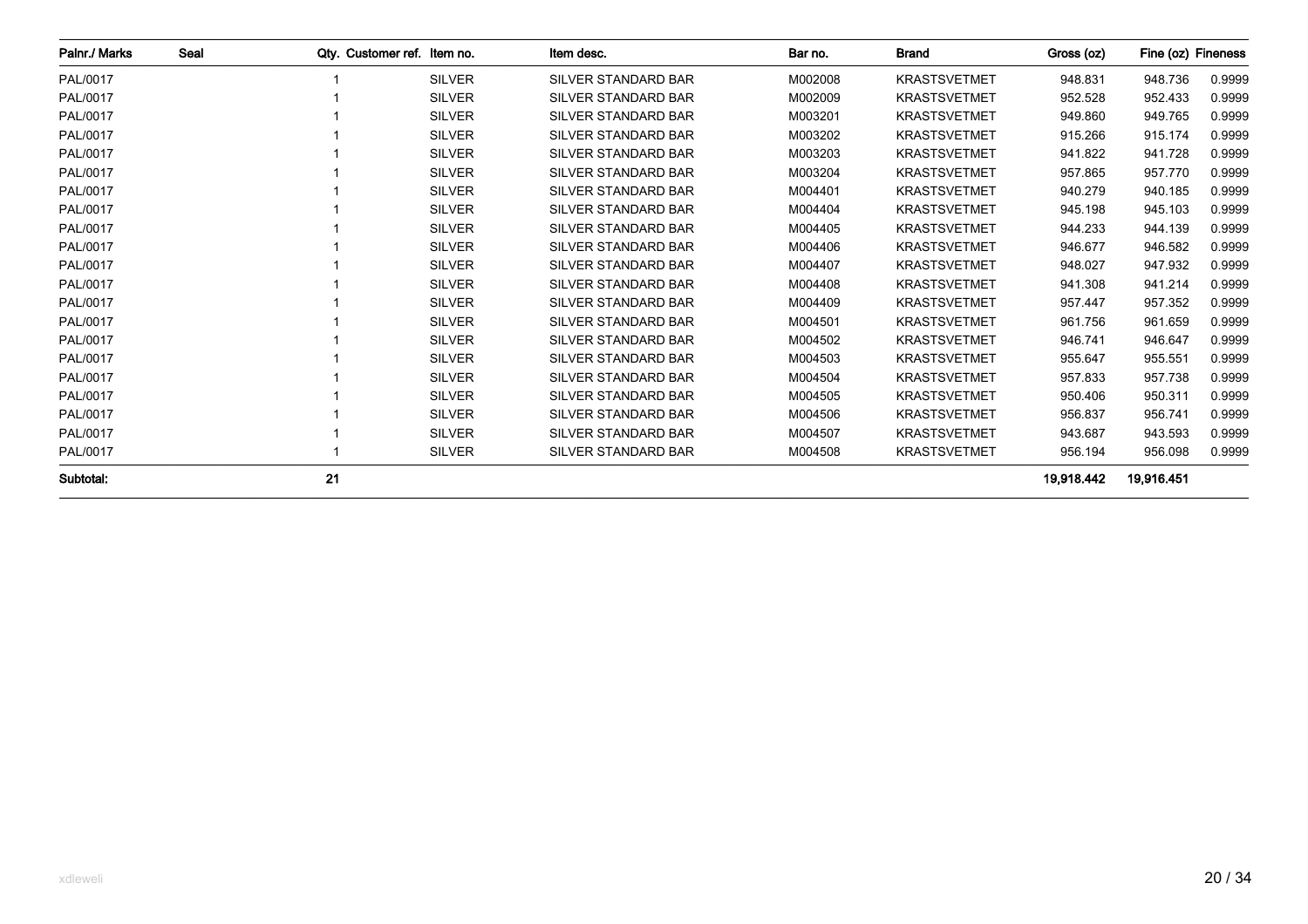| Palnr./ Marks | Seal           | Qty. Customer ref. Item no. | Item desc.                 | Bar no. | <b>Brand</b>                       | Gross (oz) | Fine (oz) Fineness |        |
|---------------|----------------|-----------------------------|----------------------------|---------|------------------------------------|------------|--------------------|--------|
| PAL/0018      | $\mathbf 1$    | <b>SILVER</b>               | SILVER STANDARD BAR        | M048703 | <b>OJSC</b><br><b>KRASTSVETMET</b> | 958.701    | 958.605            | 0.9999 |
| PAL/0018      | -1             | <b>SILVER</b>               | SILVER STANDARD BAR        | M048704 | <b>OJSC</b><br><b>KRASTSVETMET</b> | 939.893    | 939.799            | 0.9999 |
| PAL/0018      | $\mathbf 1$    | <b>SILVER</b>               | SILVER STANDARD BAR        | M048705 | <b>OJSC</b><br><b>KRASTSVETMET</b> | 956.804    | 956.709            | 0.9999 |
| PAL/0018      | $\mathbf{1}$   | <b>SILVER</b>               | SILVER STANDARD BAR        | M048706 | <b>OJSC</b><br><b>KRASTSVETMET</b> | 954.457    | 954.362            | 0.9999 |
| PAL/0018      | $\mathbf{1}$   | <b>SILVER</b>               | SILVER STANDARD BAR        | M048707 | <b>OJSC</b><br><b>KRASTSVETMET</b> | 934.363    | 934.270            | 0.9999 |
| PAL/0018      | $\mathbf{1}$   | <b>SILVER</b>               | SILVER STANDARD BAR        | M048708 | <b>OJSC</b><br><b>KRASTSVETMET</b> | 955.422    | 955.326            | 0.9999 |
| PAL/0018      | $\overline{1}$ | <b>SILVER</b>               | SILVER STANDARD BAR        | M048709 | <b>OJSC</b><br><b>KRASTSVETMET</b> | 960.984    | 960.888            | 0.9999 |
| PAL/0018      | $\overline{1}$ | <b>SILVER</b>               | <b>SILVER STANDARD BAR</b> | M053901 | <b>OJSC</b><br><b>KRASTSVETMET</b> | 956.065    | 955.969            | 0.9999 |
| PAL/0018      |                | <b>SILVER</b>               | SILVER STANDARD BAR        | M053902 | <b>OJSC</b><br><b>KRASTSVETMET</b> | 960.984    | 960.888            | 0.9999 |
| PAL/0018      | $\overline{1}$ | <b>SILVER</b>               | SILVER STANDARD BAR        | M053903 | <b>OJSC</b><br><b>KRASTSVETMET</b> | 954.779    | 954.683            | 0.9999 |
| PAL/0018      | $\overline{1}$ | <b>SILVER</b>               | SILVER STANDARD BAR        | M053904 | <b>OJSC</b><br><b>KRASTSVETMET</b> | 955.100    | 955.005            | 0.9999 |
| PAL/0018      | $\overline{1}$ | <b>SILVER</b>               | SILVER STANDARD BAR        | M053905 | <b>OJSC</b><br><b>KRASTSVETMET</b> | 954.682    | 954.587            | 0.9999 |
| PAL/0018      | $\mathbf 1$    | <b>SILVER</b>               | SILVER STANDARD BAR        | M053906 | <b>OJSC</b><br><b>KRASTSVETMET</b> | 955.711    | 955.616            | 0.9999 |
| PAL/0018      | $\mathbf{1}$   | <b>SILVER</b>               | SILVER STANDARD BAR        | M053907 | OJSC<br><b>KRASTSVETMET</b>        | 957.705    | 957.609            | 0.9999 |
| PAL/0018      | $\mathbf 1$    | <b>SILVER</b>               | SILVER STANDARD BAR        | M053908 | <b>OJSC</b><br><b>KRASTSVETMET</b> | 963.749    | 963.653            | 0.9999 |
| PAL/0018      | $\mathbf 1$    | <b>SILVER</b>               | SILVER STANDARD BAR        | M053909 | <b>OJSC</b><br><b>KRASTSVETMET</b> | 943.880    | 943.786            | 0.9999 |
| PAL/0018      | $\mathbf{1}$   | <b>SILVER</b>               | SILVER STANDARD BAR        | M054001 | <b>OJSC</b><br><b>KRASTSVETMET</b> | 942.883    | 942.789            | 0.9999 |
| PAL/0018      | $\mathbf{1}$   | <b>SILVER</b>               | SILVER STANDARD BAR        | M054002 | <b>OJSC</b><br><b>KRASTSVETMET</b> | 954.425    | 954.330            | 0.9999 |
| PAL/0018      | $\mathbf{1}$   | <b>SILVER</b>               | SILVER STANDARD BAR        | M054003 | <b>OJSC</b><br><b>KRASTSVETMET</b> | 962.206    | 962.109            | 0.9999 |
| PAL/0018      | $\overline{1}$ | <b>SILVER</b>               | SILVER STANDARD BAR        | M054004 | OJSC<br><b>KRASTSVETMET</b>        | 948.381    | 948.286            | 0.9999 |
| PAL/0018      | $\overline{1}$ | <b>SILVER</b>               | SILVER STANDARD BAR        | M054005 | OJSC<br><b>KRASTSVETMET</b>        | 938.478    | 938.385            | 0.9999 |
| PAL/0018      | $\overline{1}$ | <b>SILVER</b>               | SILVER STANDARD BAR        | M054006 | <b>OJSC</b><br><b>KRASTSVETMET</b> | 940.215    | 940.121            | 0.9999 |
| Subtotal:     | 22             |                             |                            |         |                                    | 20.949.867 | 20,947.775         |        |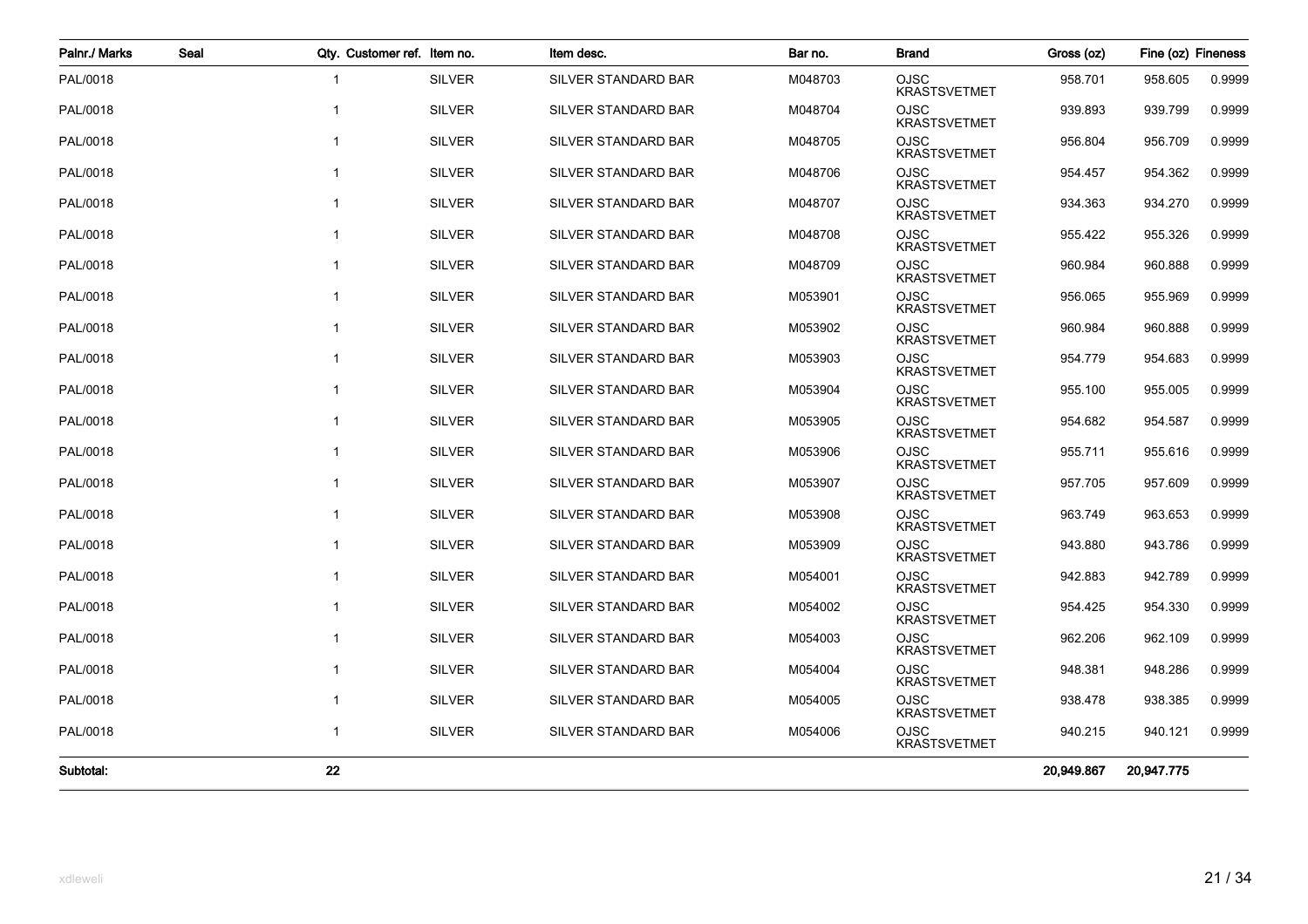| Palnr./ Marks | Seal | Qty. Customer ref. Item no. |               | Item desc.                 | Bar no. | <b>Brand</b>                       | Gross (oz) | Fine (oz) Fineness |        |
|---------------|------|-----------------------------|---------------|----------------------------|---------|------------------------------------|------------|--------------------|--------|
| PAL/0018      |      |                             | <b>SILVER</b> | <b>SILVER STANDARD BAR</b> | M054007 | <b>OJSC</b><br><b>KRASTSVETMET</b> | 939.829    | 939.735            | 0.9999 |
| PAL/0018      |      |                             | <b>SILVER</b> | <b>SILVER STANDARD BAR</b> | M054008 | <b>OJSC</b><br><b>KRASTSVETMET</b> | 937.996    | 937.903            | 0.9999 |
| PAL/0018      |      |                             | <b>SILVER</b> | <b>SILVER STANDARD BAR</b> | M054009 | <b>OJSC</b><br><b>KRASTSVETMET</b> | 948.124    | 948.029            | 0.9999 |
| PAL/0018      |      |                             | <b>SILVER</b> | <b>SILVER STANDARD BAR</b> | M054101 | <b>OJSC</b><br><b>KRASTSVETMET</b> | 959.280    | 959.184            | 0.9999 |
| PAL/0018      |      |                             | <b>SILVER</b> | SILVER STANDARD BAR        | M054102 | <b>OJSC</b><br><b>KRASTSVETMET</b> | 954.843    | 954.748            | 0.9999 |
| PAL/0018      |      |                             | <b>SILVER</b> | <b>SILVER STANDARD BAR</b> | M054103 | <b>OJSC</b><br><b>KRASTSVETMET</b> | 946.677    | 946.582            | 0.9999 |
| Subtotal:     |      | 6                           |               |                            |         |                                    | 5,686.749  | 5,686.181          |        |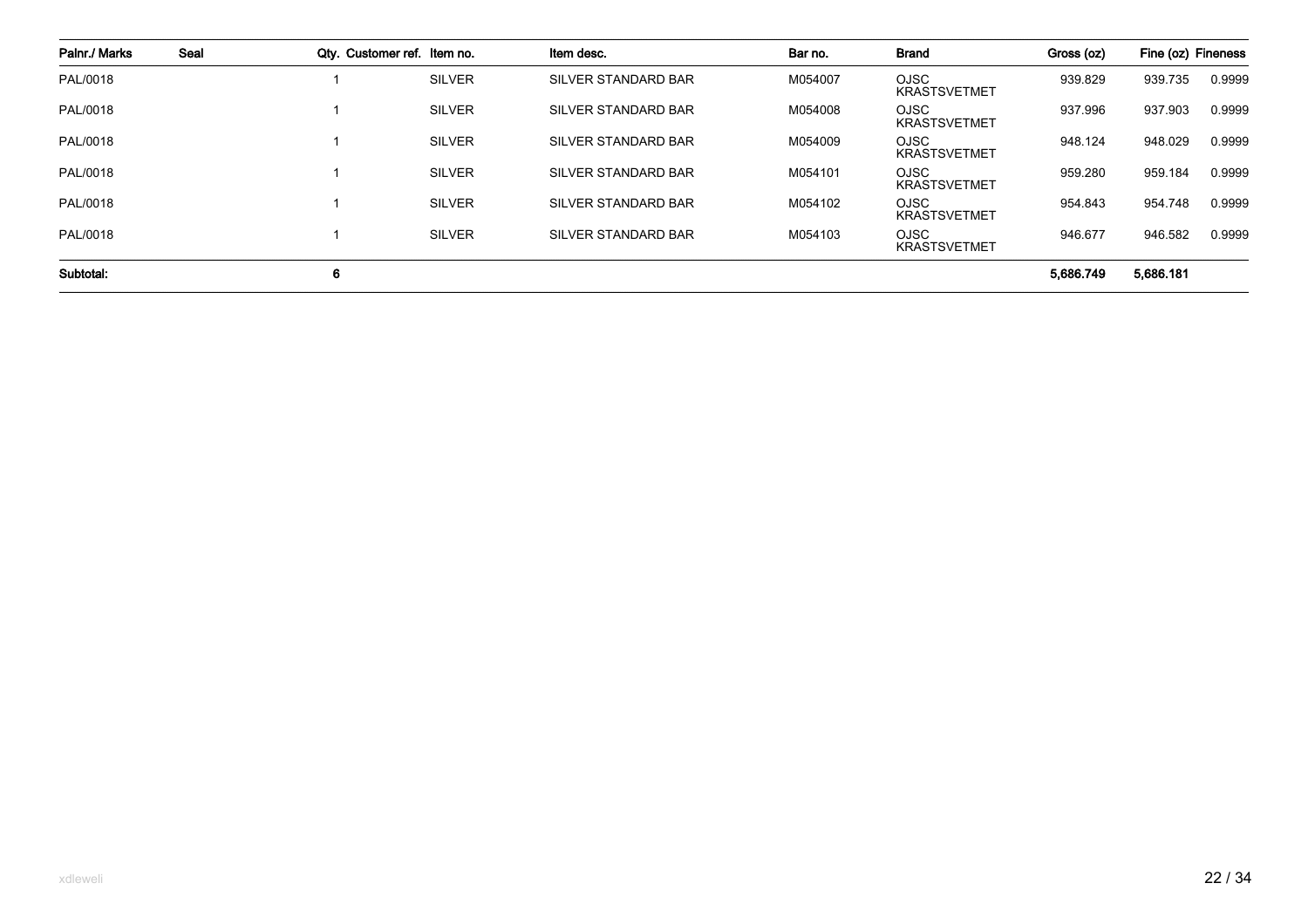| Palnr./ Marks | Seal | Qty. Customer ref. Item no. |               | Item desc.                 | Bar no. | <b>Brand</b>        | Gross (oz) | Fine (oz) Fineness |        |
|---------------|------|-----------------------------|---------------|----------------------------|---------|---------------------|------------|--------------------|--------|
| PAL/0019      |      | -1                          | <b>SILVER</b> | SILVER STANDARD BAR        | M059208 | <b>KRASTSVETMET</b> | 966.257    | 966.160            | 0.9999 |
| PAL/0019      |      | $\mathbf{1}$                | <b>SILVER</b> | <b>SILVER STANDARD BAR</b> | M059209 | <b>KRASTSVETMET</b> | 973.973    | 973.875            | 0.9999 |
| PAL/0019      |      | $\mathbf 1$                 | <b>SILVER</b> | SILVER STANDARD BAR        | M059601 | <b>KRASTSVETMET</b> | 956.258    | 956.162            | 0.9999 |
| PAL/0019      |      | $\overline{1}$              | <b>SILVER</b> | <b>SILVER STANDARD BAR</b> | M059602 | <b>KRASTSVETMET</b> | 943.398    | 943.303            | 0.9999 |
| PAL/0019      |      |                             | <b>SILVER</b> | SILVER STANDARD BAR        | M059603 | <b>KRASTSVETMET</b> | 967.157    | 967.060            | 0.9999 |
| PAL/0019      |      |                             | <b>SILVER</b> | <b>SILVER STANDARD BAR</b> | M059604 | <b>KRASTSVETMET</b> | 968.829    | 968.732            | 0.9999 |
| PAL/0019      |      |                             | <b>SILVER</b> | SILVER STANDARD BAR        | M059605 | <b>KRASTSVETMET</b> | 959.762    | 959.666            | 0.9999 |
| PAL/0019      |      |                             | <b>SILVER</b> | <b>SILVER STANDARD BAR</b> | M059606 | <b>KRASTSVETMET</b> | 959.055    | 958.959            | 0.9999 |
| PAL/0019      |      |                             | <b>SILVER</b> | SILVER STANDARD BAR        | M059607 | <b>KRASTSVETMET</b> | 952.689    | 952.593            | 0.9999 |
| PAL/0019      |      |                             | <b>SILVER</b> | SILVER STANDARD BAR        | M059608 | <b>KRASTSVETMET</b> | 973.169    | 973.071            | 0.9999 |
| PAL/0019      |      | 1                           | <b>SILVER</b> | SILVER STANDARD BAR        | M059609 | <b>KRASTSVETMET</b> | 956.740    | 956.644            | 0.9999 |
| PAL/0019      |      | 1                           | <b>SILVER</b> | SILVER STANDARD BAR        | M059701 | <b>KRASTSVETMET</b> | 955.325    | 955.229            | 0.9999 |
| PAL/0019      |      | 1                           | <b>SILVER</b> | SILVER STANDARD BAR        | M059801 | <b>KRASTSVETMET</b> | 960.759    | 960.663            | 0.9999 |
| PAL/0019      |      | $\mathbf 1$                 | <b>SILVER</b> | SILVER STANDARD BAR        | M059802 | <b>KRASTSVETMET</b> | 953.654    | 953.558            | 0.9999 |
| PAL/0019      |      | 1                           | <b>SILVER</b> | SILVER STANDARD BAR        | M059803 | <b>KRASTSVETMET</b> | 978.281    | 978.183            | 0.9999 |
| PAL/0019      |      | $\mathbf 1$                 | <b>SILVER</b> | SILVER STANDARD BAR        | M059804 | <b>KRASTSVETMET</b> | 950.181    | 950.086            | 0.9999 |
| PAL/0019      |      |                             | <b>SILVER</b> | SILVER STANDARD BAR        | M059805 | <b>KRASTSVETMET</b> | 936.099    | 936.005            | 0.9999 |
| PAL/0019      |      |                             | <b>SILVER</b> | SILVER STANDARD BAR        | M059806 | <b>KRASTSVETMET</b> | 961.948    | 961.851            | 0.9999 |
| PAL/0019      |      |                             | <b>SILVER</b> | <b>SILVER STANDARD BAR</b> | M059807 | <b>KRASTSVETMET</b> | 952.786    | 952.690            | 0.9999 |
| PAL/0019      |      |                             | <b>SILVER</b> | SILVER STANDARD BAR        | M059808 | <b>KRASTSVETMET</b> | 966.514    | 966.417            | 0.9999 |
| PAL/0019      |      |                             | <b>SILVER</b> | SILVER STANDARD BAR        | M059809 | <b>KRASTSVETMET</b> | 946.741    | 946.646            | 0.9999 |
| PAL/0019      |      |                             | <b>SILVER</b> | SILVER STANDARD BAR        | M059901 | <b>KRASTSVETMET</b> | 968.346    | 968.249            | 0.9999 |
| PAL/0019      |      | 1                           | <b>SILVER</b> | SILVER STANDARD BAR        | M059902 | <b>KRASTSVETMET</b> | 921.985    | 921.892            | 0.9999 |
| PAL/0019      |      | 1                           | <b>SILVER</b> | SILVER STANDARD BAR        | M059903 | <b>KRASTSVETMET</b> | 958.766    | 958.670            | 0.9999 |
| PAL/0019      |      |                             | <b>SILVER</b> | SILVER STANDARD BAR        | M059905 | <b>KRASTSVETMET</b> | 947.995    | 947.900            | 0.9999 |
| PAL/0019      |      | $\mathbf 1$                 | <b>SILVER</b> | SILVER STANDARD BAR        | M059906 | <b>KRASTSVETMET</b> | 948.702    | 948.607            | 0.9999 |
| PAL/0019      |      | $\mathbf{1}$                | <b>SILVER</b> | SILVER STANDARD BAR        | M059907 | <b>KRASTSVETMET</b> | 919.124    | 919.032            | 0.9999 |
| PAL/0019      |      | $\mathbf 1$                 | <b>SILVER</b> | SILVER STANDARD BAR        | M059908 | <b>KRASTSVETMET</b> | 966.771    | 966.674            | 0.9999 |
| PAL/0019      |      | 1                           | <b>SILVER</b> | SILVER STANDARD BAR        | M059909 | <b>KRASTSVETMET</b> | 939.925    | 939.831            | 0.9999 |
| PAL/0019      |      |                             | <b>SILVER</b> | SILVER STANDARD BAR        | M060001 | <b>KRASTSVETMET</b> | 935.456    | 935.362            | 0.9999 |
| PAL/0019      |      |                             | <b>SILVER</b> | SILVER STANDARD BAR        | M060005 | <b>KRASTSVETMET</b> | 946.934    | 946.839            | 0.9999 |
| PAL/0019      |      |                             | <b>SILVER</b> | SILVER STANDARD BAR        | M060006 | <b>KRASTSVETMET</b> | 944.233    | 944.138            | 0.9999 |
| PAL/0019      |      |                             | <b>SILVER</b> | SILVER STANDARD BAR        | M060007 | <b>KRASTSVETMET</b> | 965.614    | 965.517            | 0.9999 |
| PAL/0019      |      | $\mathbf 1$                 | <b>SILVER</b> | SILVER STANDARD BAR        | M060101 | <b>KRASTSVETMET</b> | 948.767    | 948.672            | 0.9999 |
| PAL/0019      |      | 1                           | <b>SILVER</b> | SILVER STANDARD BAR        | M060104 | <b>KRASTSVETMET</b> | 957.383    | 957.287            | 0.9999 |
| PAL/0019      |      | $\overline{1}$              | <b>SILVER</b> | SILVER STANDARD BAR        | M060105 | <b>KRASTSVETMET</b> | 953.782    | 953.686            | 0.9999 |
| PAL/0019      |      | $\mathbf{1}$                | <b>SILVER</b> | SILVER STANDARD BAR        | M060107 | <b>KRASTSVETMET</b> | 956.129    | 956.033            | 0.9999 |
| Subtotal:     |      | 37                          |               |                            |         |                     | 35,319.487 | 35,315.942         |        |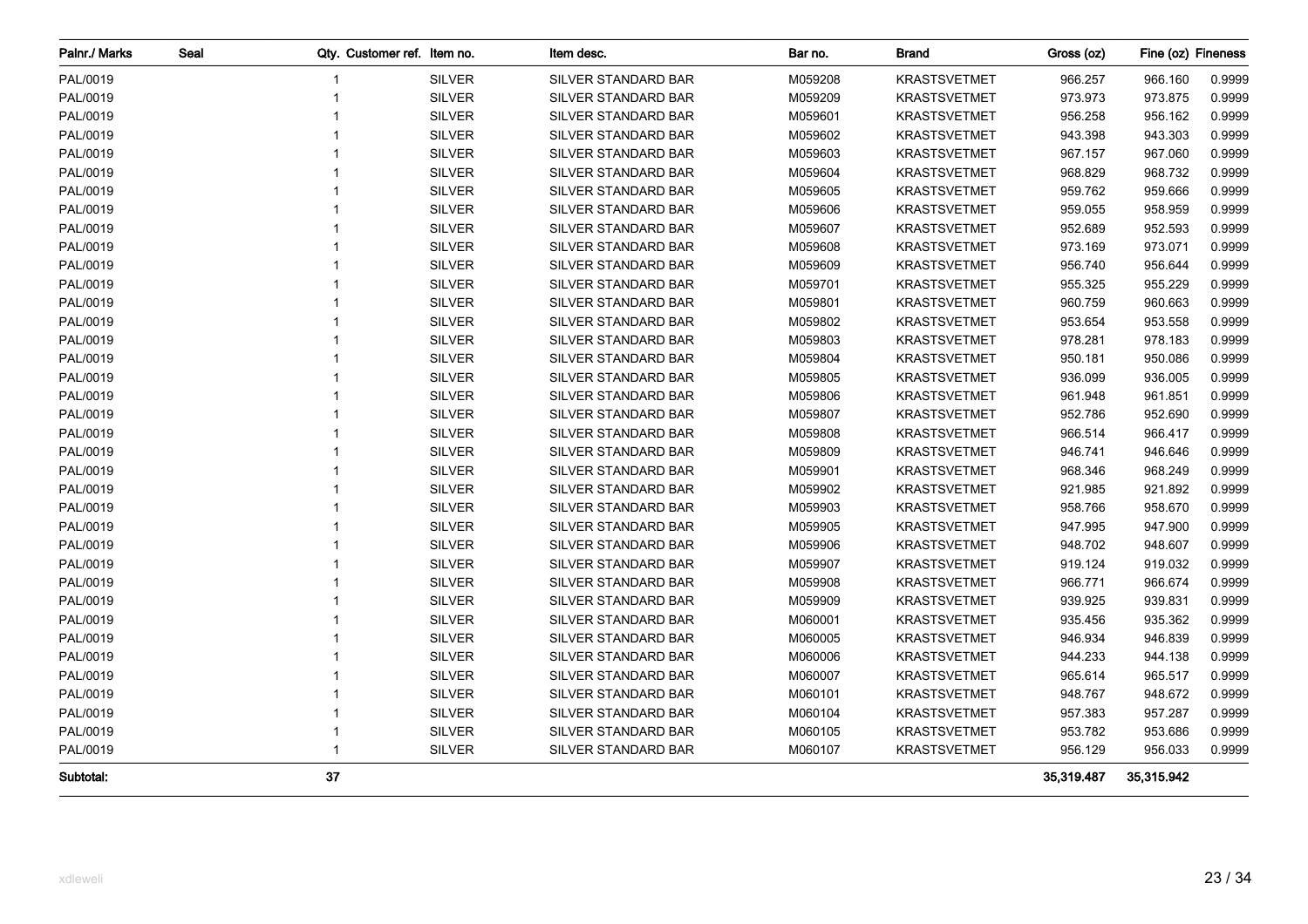| Palnr./ Marks | Seal | Qty. Customer ref. Item no. |               | Item desc.          | Bar no. | Brand               | Gross (oz) | Fine (oz) Fineness |        |
|---------------|------|-----------------------------|---------------|---------------------|---------|---------------------|------------|--------------------|--------|
| PAL/0019      |      |                             | <b>SILVER</b> | SILVER STANDARD BAR | M060108 | <b>KRASTSVETMET</b> | 935.103    | 935.009            | 0.9999 |
| PAL/0019      |      |                             | <b>SILVER</b> | SILVER STANDARD BAR | M060301 | <b>KRASTSVETMET</b> | 946.484    | 946.389            | 0.9999 |
| PAL/0019      |      |                             | <b>SILVER</b> | SILVER STANDARD BAR | M060303 | <b>KRASTSVETMET</b> | 948.059    | 947.964            | 0.9999 |
| PAL/0019      |      |                             | <b>SILVER</b> | SILVER STANDARD BAR | M060305 | <b>KRASTSVETMET</b> | 941.404    | 941.309            | 0.9999 |
| PAL/0019      |      |                             | <b>SILVER</b> | SILVER STANDARD BAR | M060306 | <b>KRASTSVETMET</b> | 937.353    | 937.259            | 0.9999 |
| Subtotal:     |      | ີ                           |               |                     |         |                     | 4.708.403  | 4,707.930          |        |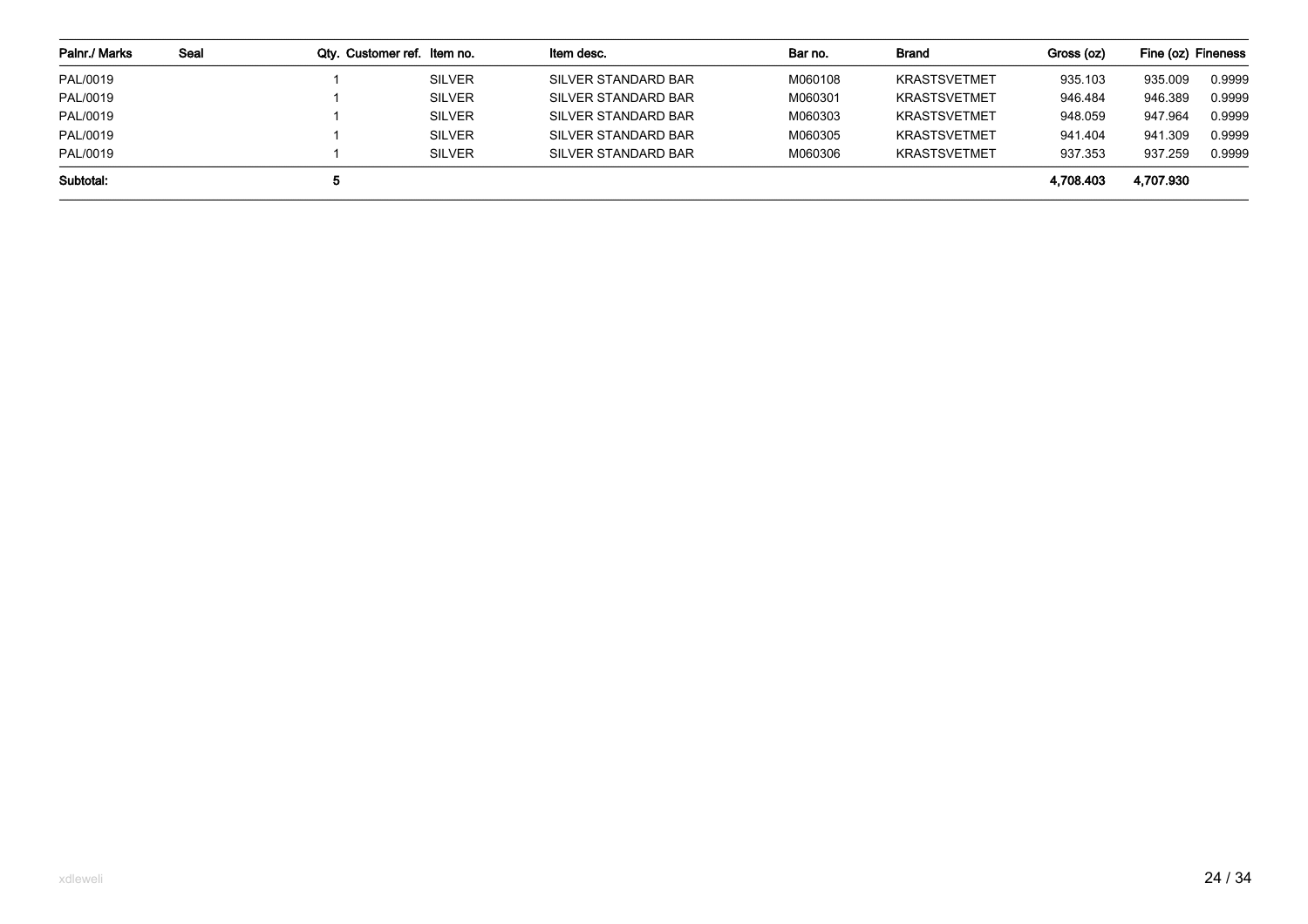| Palnr./ Marks | Seal |    | Qty. Customer ref. Item no. | Item desc.                 | Bar no. | <b>Brand</b>        | Gross (oz) | Fine (oz) Fineness |        |
|---------------|------|----|-----------------------------|----------------------------|---------|---------------------|------------|--------------------|--------|
| PAL/0020      |      |    | <b>SILVER</b>               | SILVER STANDARD BAR        | M059904 | <b>KRASTSVETMET</b> | 931.502    | 931.408            | 0.9999 |
| PAL/0020      |      |    | <b>SILVER</b>               | SILVER STANDARD BAR        | M060002 | <b>KRASTSVETMET</b> | 949.956    | 949.861            | 0.9999 |
| PAL/0020      |      |    | <b>SILVER</b>               | SILVER STANDARD BAR        | M060004 | <b>KRASTSVETMET</b> | 941.308    | 941.213            | 0.9999 |
| PAL/0020      |      |    | <b>SILVER</b>               | <b>SILVER STANDARD BAR</b> | M060008 | <b>KRASTSVETMET</b> | 957.126    | 957.030            | 0.9999 |
| PAL/0020      |      |    | <b>SILVER</b>               | <b>SILVER STANDARD BAR</b> | M060009 | <b>KRASTSVETMET</b> | 964.488    | 964.391            | 0.9999 |
| PAL/0020      |      |    | <b>SILVER</b>               | SILVER STANDARD BAR        | M060102 | <b>KRASTSVETMET</b> | 952.882    | 952.786            | 0.9999 |
| PAL/0020      |      |    | <b>SILVER</b>               | SILVER STANDARD BAR        | M060103 | <b>KRASTSVETMET</b> | 938.736    | 938.642            | 0.9999 |
| PAL/0020      |      |    | <b>SILVER</b>               | SILVER STANDARD BAR        | M060106 | <b>KRASTSVETMET</b> | 949.378    | 949.283            | 0.9999 |
| PAL/0020      |      |    | <b>SILVER</b>               | SILVER STANDARD BAR        | M060109 | <b>KRASTSVETMET</b> | 931.759    | 931.665            | 0.9999 |
| PAL/0020      |      |    | <b>SILVER</b>               | <b>SILVER STANDARD BAR</b> | M060302 | <b>KRASTSVETMET</b> | 954.747    | 954.651            | 0.9999 |
| PAL/0020      |      |    | <b>SILVER</b>               | SILVER STANDARD BAR        | M060304 | <b>KRASTSVETMET</b> | 943.108    | 943.013            | 0.9999 |
| PAL/0020      |      |    | <b>SILVER</b>               | SILVER STANDARD BAR        | M077504 | <b>KRASTSVETMET</b> | 933.593    | 933.500            | 0.9999 |
| PAL/0020      |      |    | <b>SILVER</b>               | <b>SILVER STANDARD BAR</b> | M077505 | <b>KRASTSVETMET</b> | 950.054    | 949.959            | 0.9999 |
| PAL/0020      |      |    | <b>SILVER</b>               | <b>SILVER STANDARD BAR</b> | M077506 | <b>KRASTSVETMET</b> | 962.754    | 962.657            | 0.9999 |
| PAL/0020      |      |    | <b>SILVER</b>               | <b>SILVER STANDARD BAR</b> | M077507 | <b>KRASTSVETMET</b> | 944.942    | 944.848            | 0.9999 |
| PAL/0020      |      |    | <b>SILVER</b>               | SILVER STANDARD BAR        | M077508 | <b>KRASTSVETMET</b> | 947.193    | 947.098            | 0.9999 |
| PAL/0020      |      |    | <b>SILVER</b>               | SILVER STANDARD BAR        | M077509 | <b>KRASTSVETMET</b> | 928.674    | 928.581            | 0.9999 |
| PAL/0020      |      |    | <b>SILVER</b>               | SILVER STANDARD BAR        | M077601 | <b>KRASTSVETMET</b> | 970.309    | 970.212            | 0.9999 |
| PAL/0020      |      |    | <b>SILVER</b>               | SILVER STANDARD BAR        | M077602 | <b>KRASTSVETMET</b> | 961.114    | 961.018            | 0.9999 |
| PAL/0020      |      |    | <b>SILVER</b>               | <b>SILVER STANDARD BAR</b> | M077603 | <b>KRASTSVETMET</b> | 955.745    | 955.649            | 0.9999 |
| PAL/0020      |      |    | <b>SILVER</b>               | SILVER STANDARD BAR        | M077604 | <b>KRASTSVETMET</b> | 962.078    | 961.982            | 0.9999 |
| PAL/0020      |      |    | <b>SILVER</b>               | SILVER STANDARD BAR        | M077605 | <b>KRASTSVETMET</b> | 937.290    | 937.197            | 0.9999 |
| PAL/0020      |      |    | <b>SILVER</b>               | <b>SILVER STANDARD BAR</b> | M077606 | <b>KRASTSVETMET</b> | 954.298    | 954.203            | 0.9999 |
| PAL/0020      |      |    | <b>SILVER</b>               | SILVER STANDARD BAR        | M077607 | <b>KRASTSVETMET</b> | 953.269    | 953.174            | 0.9999 |
| PAL/0020      |      |    | <b>SILVER</b>               | <b>SILVER STANDARD BAR</b> | M077608 | <b>KRASTSVETMET</b> | 957.192    | 957.096            | 0.9999 |
| PAL/0020      |      |    | <b>SILVER</b>               | SILVER STANDARD BAR        | M077609 | <b>KRASTSVETMET</b> | 961.403    | 961.307            | 0.9999 |
| PAL/0020      |      |    | <b>SILVER</b>               | SILVER STANDARD BAR        | M077901 | <b>KRASTSVETMET</b> | 938.448    | 938.354            | 0.9999 |
| Subtotal:     |      | 27 |                             |                            |         |                     | 25,633.346 | 25,630.778         |        |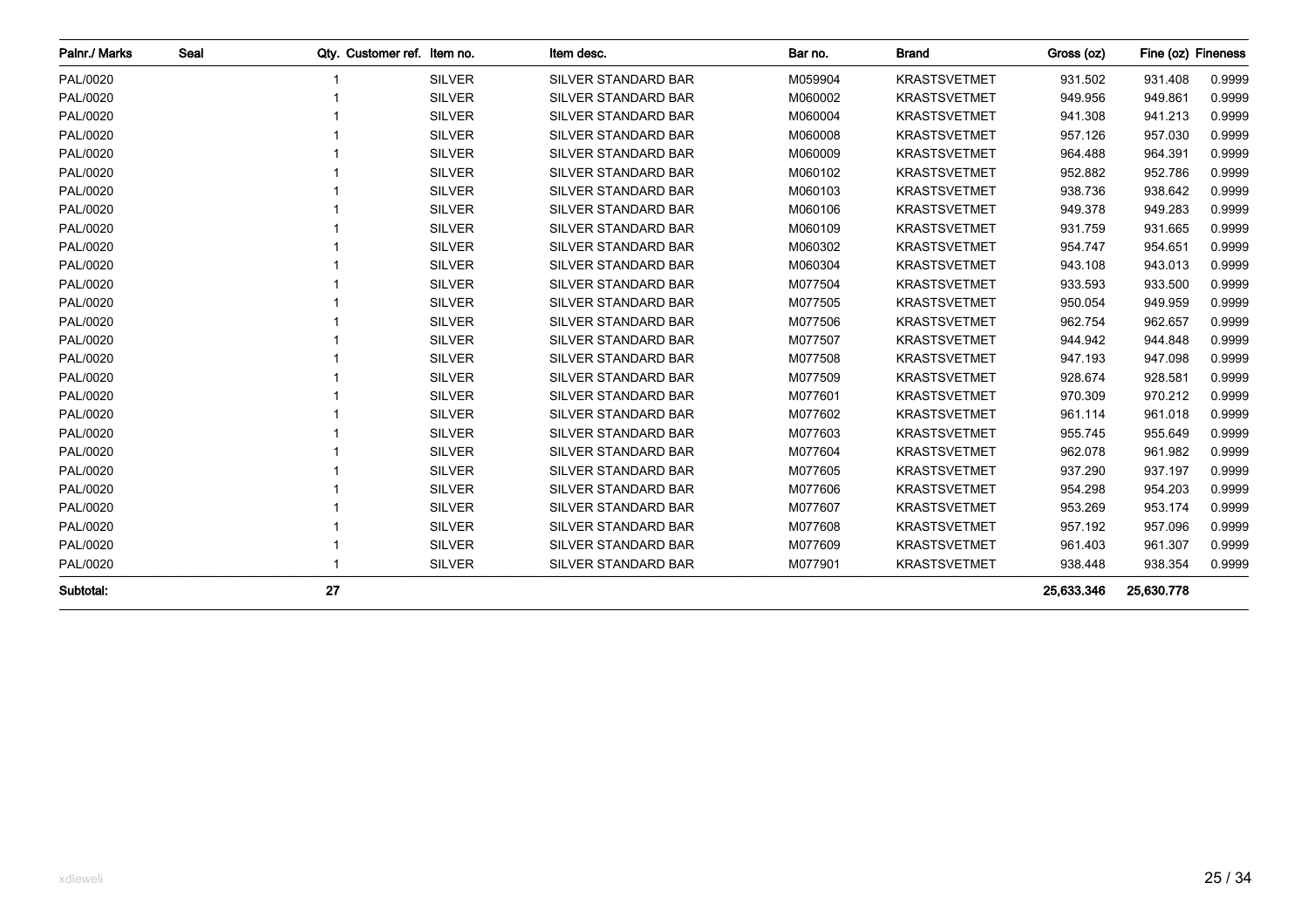| Palnr./ Marks | Seal | Otv. Customer ref. Item no. |               | Item desc.                 | Bar no.  | <b>Brand</b>        | Gross (oz) | Fine (oz) Fineness |        |
|---------------|------|-----------------------------|---------------|----------------------------|----------|---------------------|------------|--------------------|--------|
| PAL/0021      |      |                             | <b>SILVER</b> | <b>SILVER STANDARD BAR</b> | M063201  | <b>KRASTSVETMET</b> | 947.418    | 947.323            | 0.9999 |
| PAL/0021      |      |                             | <b>SILVER</b> | <b>SILVER STANDARD BAR</b> | M063202  | <b>KRASTSVETMET</b> | 936.647    | 936.554            | 0.9999 |
| PAL/0021      |      |                             | <b>SILVER</b> | <b>SILVER STANDARD BAR</b> | M063203  | <b>KRASTSVETMET</b> | 937.805    | 937.711            | 0.9999 |
| PAL/0021      |      |                             | <b>SILVER</b> | <b>SILVER STANDARD BAR</b> | M063204  | <b>KRASTSVETMET</b> | 930.989    | 930.896            | 0.9999 |
| PAL/0021      |      |                             | <b>SILVER</b> | <b>SILVER STANDARD BAR</b> | M063205  | <b>KRASTSVETMET</b> | 947.836    | 947.741            | 0.9999 |
| PAL/0021      |      |                             | <b>SILVER</b> | <b>SILVER STANDARD BAR</b> | M063206  | <b>KRASTSVETMET</b> | 949.347    | 949.252            | 0.9999 |
| PAL/0021      |      |                             | <b>SILVER</b> | <b>SILVER STANDARD BAR</b> | M063207  | <b>KRASTSVETMET</b> | 937.483    | 937.389            | 0.9999 |
| PAL/0021      |      |                             | <b>SILVER</b> | <b>SILVER STANDARD BAR</b> | M063301  | <b>KRASTSVETMET</b> | 974.585    | 974.488            | 0.9999 |
| PAL/0021      |      |                             | <b>SILVER</b> | <b>SILVER STANDARD BAR</b> | M063302  | <b>KRASTSVETMET</b> | 948.350    | 948.255            | 0.9999 |
| PAL/0021      |      |                             | <b>SILVER</b> | <b>SILVER STANDARD BAR</b> | M063303  | <b>KRASTSVETMET</b> | 934.686    | 934.593            | 0.9999 |
| PAL/0021      |      |                             | <b>SILVER</b> | <b>SILVER STANDARD BAR</b> | M063305  | <b>KRASTSVETMET</b> | 946.421    | 946.326            | 0.9999 |
| PAL/0021      |      |                             | <b>SILVER</b> | <b>SILVER STANDARD BAR</b> | M063308  | <b>KRASTSVETMET</b> | 945.296    | 945.201            | 0.9999 |
| PAL/0021      |      |                             | <b>SILVER</b> | <b>SILVER STANDARD BAR</b> | M063404  | <b>KRASTSVETMET</b> | 954.877    | 954.781            | 0.9999 |
| PAL/0021      |      |                             | <b>SILVER</b> | <b>SILVER STANDARD BAR</b> | M063409  | <b>KRASTSVETMET</b> | 960.246    | 960.150            | 0.9999 |
| PAL/0021      |      |                             | <b>SILVER</b> | <b>SILVER STANDARD BAR</b> | M063502  | <b>KRASTSVETMET</b> | 964.940    | 964.844            | 0.9999 |
| PAL/0021      |      |                             | <b>SILVER</b> | <b>SILVER STANDARD BAR</b> | M063504  | <b>KRASTSVETMET</b> | 961.114    | 961.018            | 0.9999 |
| PAL/0021      |      |                             | <b>SILVER</b> | SILVER STANDARD BAR        | M063505  | <b>KRASTSVETMET</b> | 963.332    | 963.236            | 0.9999 |
| PAL/0021      |      |                             | <b>SILVER</b> | <b>SILVER STANDARD BAR</b> | M063507  | <b>KRASTSVETMET</b> | 960.278    | 960.182            | 0.9999 |
| PAL/0021      |      |                             | <b>SILVER</b> | <b>SILVER STANDARD BAR</b> | M063508  | <b>KRASTSVETMET</b> | 969.570    | 969.473            | 0.9999 |
| PAL/0021      |      |                             | <b>SILVER</b> | SILVER STANDARD BAR        | PT069703 | <b>PRIOKSKY</b>     | 974.039    | 973.941            | 0.9999 |
| Subtotal:     |      | 20                          |               |                            |          |                     | 19.045.259 | 19,043.354         |        |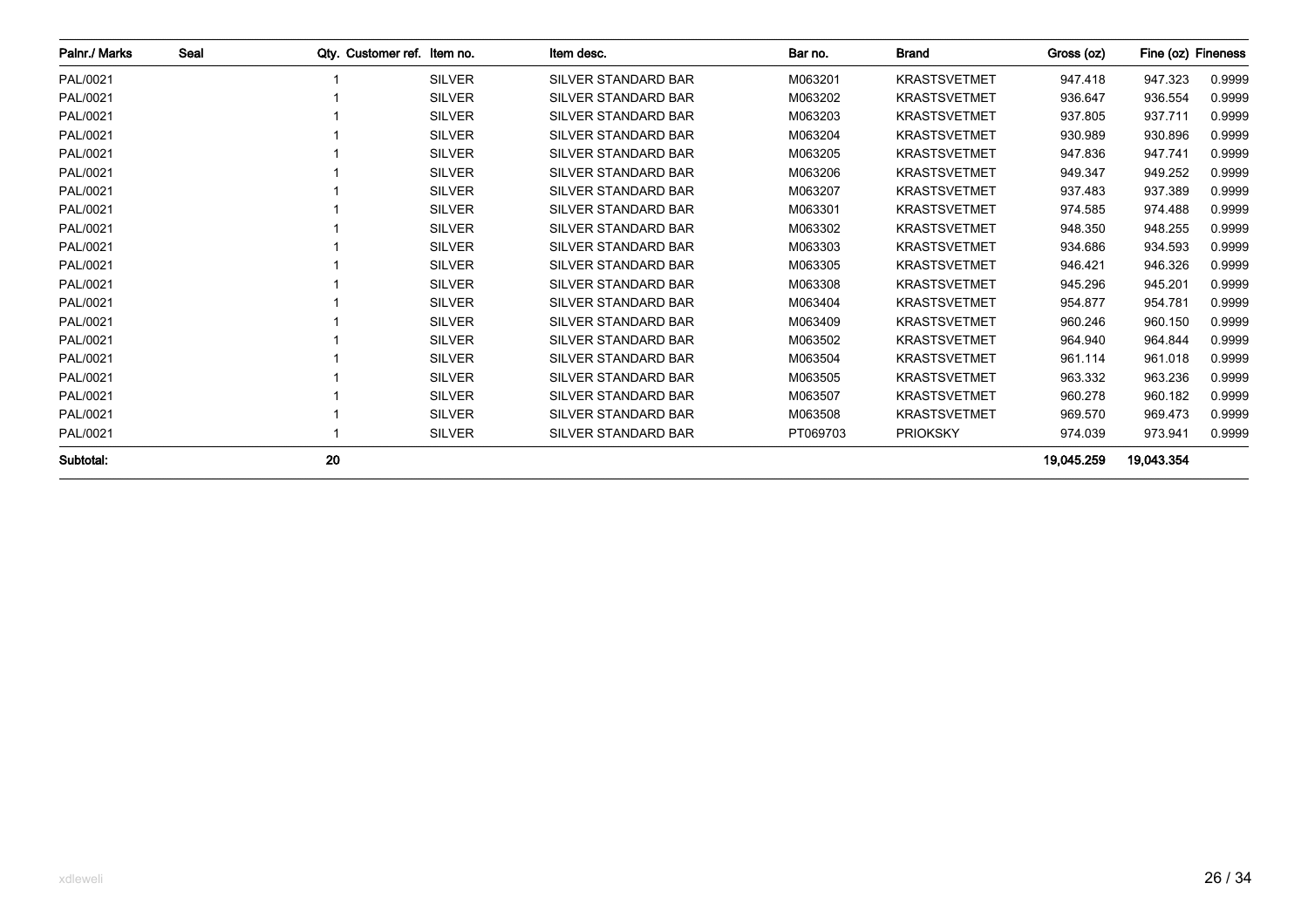| Palnr./ Marks | Seal | Qty. Customer ref. Item no. |               | Item desc.          | Bar no. | <b>Brand</b>                       | Gross (oz) | Fine (oz) Fineness |        |
|---------------|------|-----------------------------|---------------|---------------------|---------|------------------------------------|------------|--------------------|--------|
| PAL/0022      |      |                             | <b>SILVER</b> | SILVER STANDARD BAR | M052503 | <b>OJSC</b><br><b>KRASTSVETMET</b> | 958.476    | 958.380            | 0.9999 |
| PAL/0022      |      |                             | <b>SILVER</b> | SILVER STANDARD BAR | M052505 | <b>OJSC</b><br><b>KRASTSVETMET</b> | 952.046    | 951.951            | 0.9999 |
| PAL/0022      |      |                             | <b>SILVER</b> | SILVER STANDARD BAR | M057205 | <b>OJSC</b><br><b>KRASTSVETMET</b> | 954.522    | 954.426            | 0.9999 |
| PAL/0022      |      |                             | <b>SILVER</b> | SILVER STANDARD BAR | M057209 | <b>OJSC</b><br><b>KRASTSVETMET</b> | 953.461    | 953.365            | 0.9999 |
| PAL/0022      |      |                             | <b>SILVER</b> | SILVER STANDARD BAR | M057306 | <b>OJSC</b><br><b>KRASTSVETMET</b> | 934.717    | 934.623            | 0.9999 |
| PAL/0022      |      |                             | <b>SILVER</b> | SILVER STANDARD BAR | M057307 | <b>OJSC</b><br><b>KRASTSVETMET</b> | 969.568    | 969.471            | 0.9999 |
| PAL/0022      |      |                             | <b>SILVER</b> | SILVER STANDARD BAR | M057308 | <b>OJSC</b><br><b>KRASTSVETMET</b> | 942.722    | 942.628            | 0.9999 |
| PAL/0022      |      |                             | <b>SILVER</b> | SILVER STANDARD BAR | M057402 | <b>OJSC</b><br><b>KRASTSVETMET</b> | 963.299    | 963.203            | 0.9999 |
| Subtotal:     |      | 8                           |               |                     |         |                                    | 7.628.811  | 7,628.047          |        |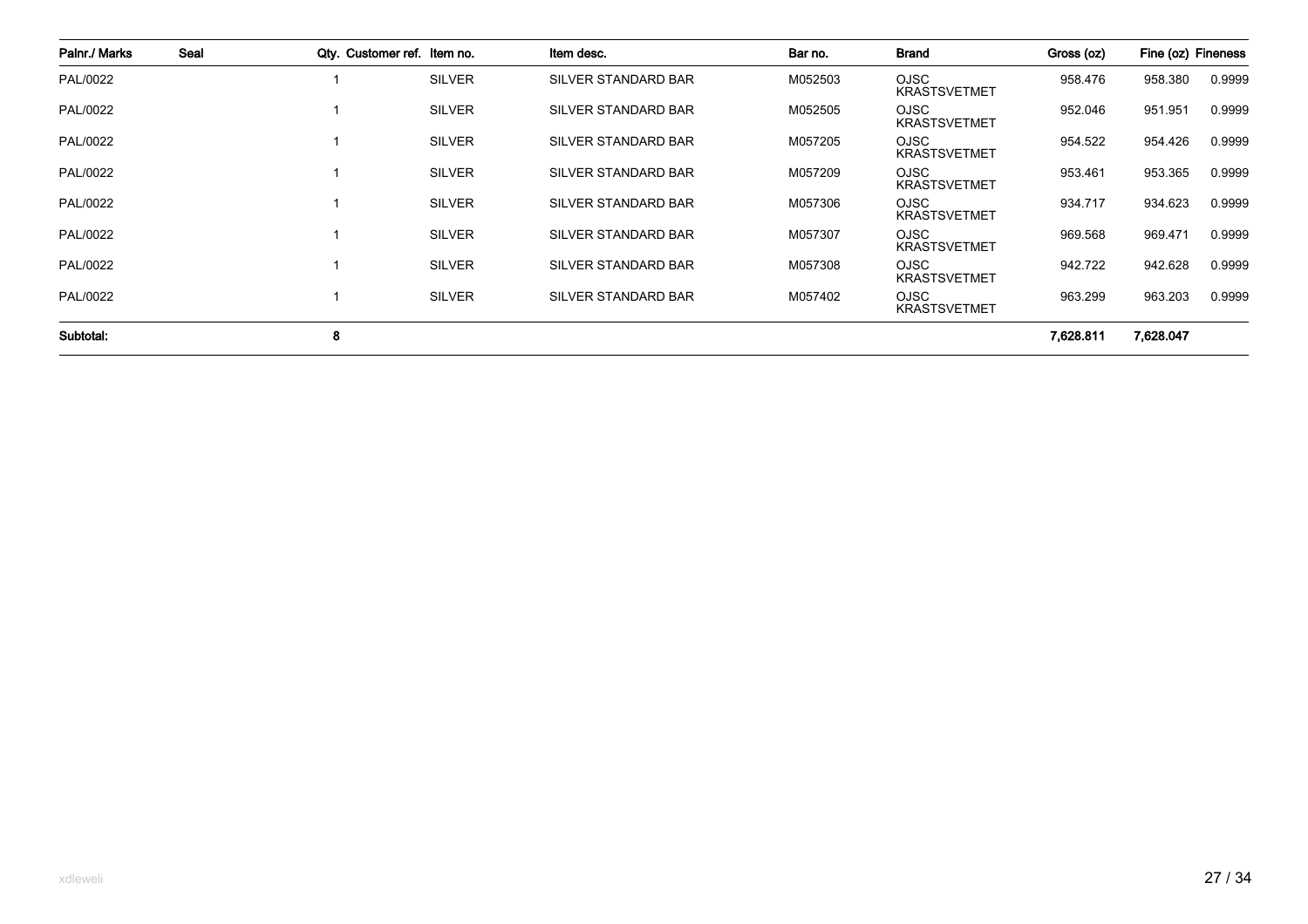| Palnr./ Marks | Seal | Qty. Customer ref. Item no. |               | Item desc.                 | Bar no. | <b>Brand</b>                       | Gross (oz) | Fine (oz) Fineness |        |
|---------------|------|-----------------------------|---------------|----------------------------|---------|------------------------------------|------------|--------------------|--------|
| PAL/0023      |      | $\mathbf{1}$                | <b>SILVER</b> | SILVER STANDARD BAR        | M052408 | <b>OJSC</b><br><b>KRASTSVETMET</b> | 966.064    | 965.967            | 0.9999 |
| PAL/0023      |      | 1                           | <b>SILVER</b> | SILVER STANDARD BAR        | M052409 | <b>OJSC</b><br><b>KRASTSVETMET</b> | 955.133    | 955.037            | 0.9999 |
| PAL/0023      |      | $\mathbf{1}$                | <b>SILVER</b> | SILVER STANDARD BAR        | M052501 | <b>OJSC</b><br><b>KRASTSVETMET</b> | 939.379    | 939.285            | 0.9999 |
| PAL/0023      |      | $\mathbf{1}$                | <b>SILVER</b> | <b>SILVER STANDARD BAR</b> | M052502 | <b>OJSC</b><br><b>KRASTSVETMET</b> | 934.010    | 933.916            | 0.9999 |
| PAL/0023      |      | $\mathbf{1}$                | <b>SILVER</b> | SILVER STANDARD BAR        | M052504 | <b>OJSC</b><br><b>KRASTSVETMET</b> | 942.240    | 942.146            | 0.9999 |
| PAL/0023      |      | $\overline{1}$              | <b>SILVER</b> | SILVER STANDARD BAR        | M052506 | <b>OJSC</b><br><b>KRASTSVETMET</b> | 956.161    | 956.066            | 0.9999 |
| PAL/0023      |      | $\mathbf{1}$                | <b>SILVER</b> | SILVER STANDARD BAR        | M052507 | <b>OJSC</b><br><b>KRASTSVETMET</b> | 941.404    | 941.310            | 0.9999 |
| PAL/0023      |      | $\mathbf{1}$                | <b>SILVER</b> | SILVER STANDARD BAR        | M052508 | <b>OJSC</b><br><b>KRASTSVETMET</b> | 955.422    | 955.326            | 0.9999 |
| PAL/0023      |      | $\overline{1}$              | <b>SILVER</b> | SILVER STANDARD BAR        | M052509 | OJSC<br><b>KRASTSVETMET</b>        | 944.491    | 944.396            | 0.9999 |
| PAL/0023      |      | $\overline{1}$              | <b>SILVER</b> | SILVER STANDARD BAR        | M052601 | <b>OJSC</b><br><b>KRASTSVETMET</b> | 952.753    | 952.658            | 0.9999 |
| PAL/0023      |      | $\mathbf{1}$                | <b>SILVER</b> | SILVER STANDARD BAR        | M052602 | <b>OJSC</b><br><b>KRASTSVETMET</b> | 963.267    | 963.170            | 0.9999 |
| PAL/0023      |      | $\overline{1}$              | <b>SILVER</b> | SILVER STANDARD BAR        | M052603 | <b>OJSC</b><br><b>KRASTSVETMET</b> | 967.832    | 967.735            | 0.9999 |
| PAL/0023      |      | $\mathbf{1}$                | <b>SILVER</b> | SILVER STANDARD BAR        | M052604 | <b>OJSC</b><br><b>KRASTSVETMET</b> | 956.290    | 956.194            | 0.9999 |
| PAL/0023      |      | $\mathbf{1}$                | <b>SILVER</b> | <b>SILVER STANDARD BAR</b> | M052605 | <b>OJSC</b><br><b>KRASTSVETMET</b> | 964.746    | 964.649            | 0.9999 |
| PAL/0023      |      | 1                           | <b>SILVER</b> | SILVER STANDARD BAR        | M052606 | OJSC<br><b>KRASTSVETMET</b>        | 951.692    | 951.597            | 0.9999 |
| PAL/0023      |      | $\mathbf{1}$                | <b>SILVER</b> | SILVER STANDARD BAR        | M052607 | <b>OJSC</b><br><b>KRASTSVETMET</b> | 949.924    | 949.829            | 0.9999 |
| PAL/0023      |      | $\mathbf{1}$                | <b>SILVER</b> | SILVER STANDARD BAR        | M052608 | <b>OJSC</b><br><b>KRASTSVETMET</b> | 960.598    | 960.502            | 0.9999 |
| PAL/0023      |      | $\mathbf{1}$                | <b>SILVER</b> | SILVER STANDARD BAR        | M052609 | <b>OJSC</b><br><b>KRASTSVETMET</b> | 965.710    | 965.614            | 0.9999 |
| PAL/0023      |      | $\mathbf{1}$                | <b>SILVER</b> | SILVER STANDARD BAR        | M052701 | <b>OJSC</b><br><b>KRASTSVETMET</b> | 969.697    | 969.600            | 0.9999 |
| PAL/0023      |      | $\mathbf{1}$                | <b>SILVER</b> | SILVER STANDARD BAR        | M052702 | <b>OJSC</b><br><b>KRASTSVETMET</b> | 960.245    | 960.149            | 0.9999 |
| PAL/0023      |      | $\mathbf{1}$                | <b>SILVER</b> | SILVER STANDARD BAR        | M052703 | OJSC<br><b>KRASTSVETMET</b>        | 960.019    | 959.923            | 0.9999 |
| PAL/0023      |      | $\mathbf{1}$                | <b>SILVER</b> | SILVER STANDARD BAR        | M052704 | <b>OJSC</b><br><b>KRASTSVETMET</b> | 951.500    | 951.404            | 0.9999 |
| Subtotal:     |      | 22                          |               |                            |         |                                    | 21,008.577 | 21,006.473         |        |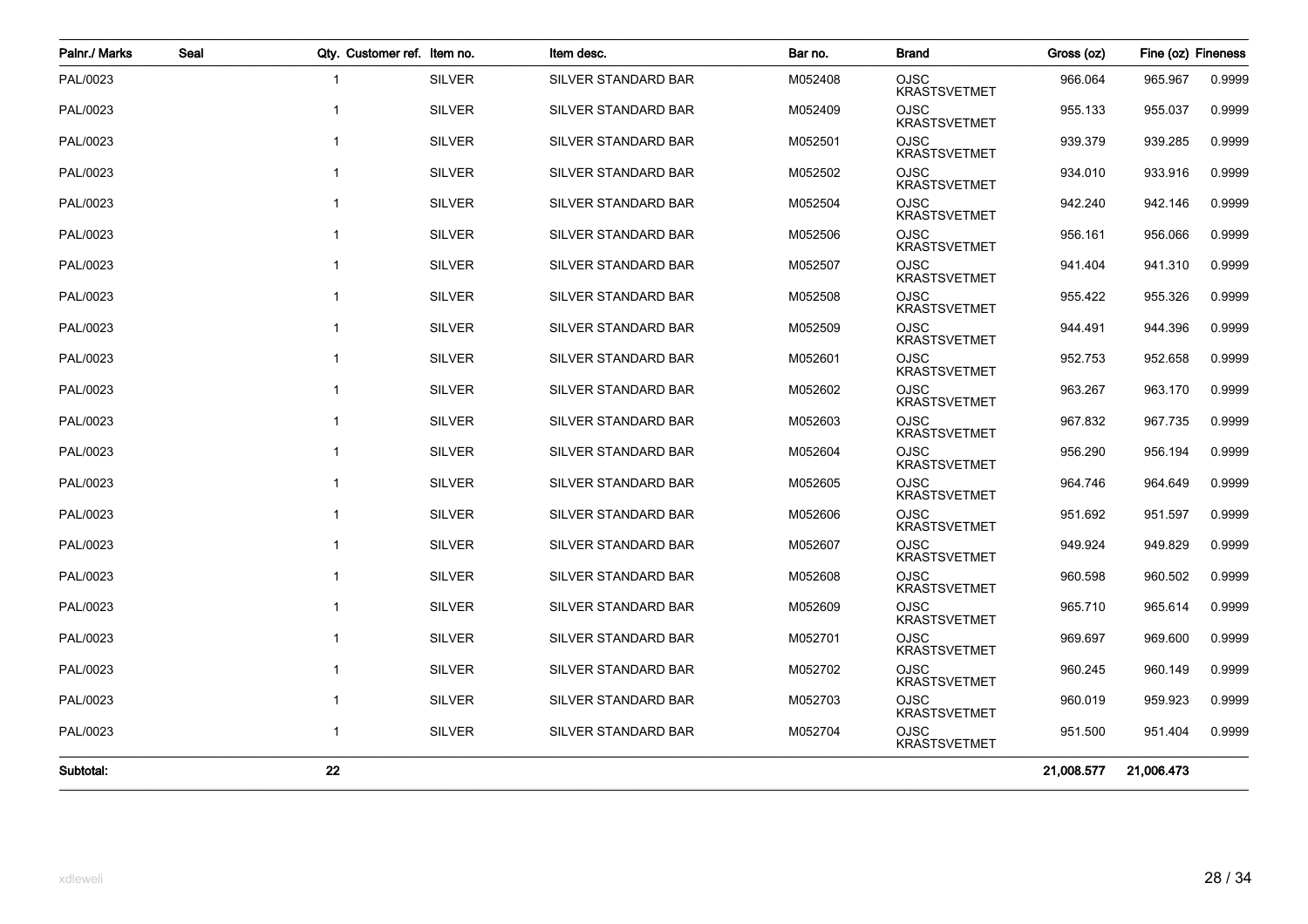| Palnr./ Marks | Seal |                         | Qty. Customer ref. Item no. | Item desc.                 | Bar no. | <b>Brand</b>                       | Gross (oz) | Fine (oz) Fineness |        |
|---------------|------|-------------------------|-----------------------------|----------------------------|---------|------------------------------------|------------|--------------------|--------|
| PAL/0023      |      | $\overline{\mathbf{1}}$ | <b>SILVER</b>               | SILVER STANDARD BAR        | M052705 | <b>OJSC</b><br><b>KRASTSVETMET</b> | 946.452    | 946.357            | 0.9999 |
| PAL/0023      |      | 1                       | <b>SILVER</b>               | SILVER STANDARD BAR        | M052706 | <b>OJSC</b><br><b>KRASTSVETMET</b> | 962.302    | 962.206            | 0.9999 |
| PAL/0023      |      | 1                       | <b>SILVER</b>               | <b>SILVER STANDARD BAR</b> | M052707 | <b>OJSC</b><br><b>KRASTSVETMET</b> | 952.593    | 952.497            | 0.9999 |
| PAL/0023      |      | 1                       | <b>SILVER</b>               | SILVER STANDARD BAR        | M052708 | <b>OJSC</b><br><b>KRASTSVETMET</b> | 961.434    | 961.338            | 0.9999 |
| PAL/0023      |      | 1                       | <b>SILVER</b>               | SILVER STANDARD BAR        | M052709 | <b>OJSC</b><br><b>KRASTSVETMET</b> | 965.099    | 965.003            | 0.9999 |
| PAL/0023      |      | 1                       | <b>SILVER</b>               | SILVER STANDARD BAR        | M057201 | <b>OJSC</b><br><b>KRASTSVETMET</b> | 930.409    | 930.316            | 0.9999 |
| PAL/0023      |      |                         | <b>SILVER</b>               | SILVER STANDARD BAR        | M057202 | <b>OJSC</b><br><b>KRASTSVETMET</b> | 956.033    | 955.937            | 0.9999 |
| PAL/0023      |      |                         | <b>SILVER</b>               | <b>SILVER STANDARD BAR</b> | M057203 | <b>OJSC</b><br><b>KRASTSVETMET</b> | 936.774    | 936.681            | 0.9999 |
| PAL/0023      |      | -1                      | <b>SILVER</b>               | SILVER STANDARD BAR        | M057204 | <b>OJSC</b><br><b>KRASTSVETMET</b> | 940.118    | 940.024            | 0.9999 |
| PAL/0023      |      |                         | <b>SILVER</b>               | SILVER STANDARD BAR        | M057206 | <b>OJSC</b><br><b>KRASTSVETMET</b> | 948.606    | 948.511            | 0.9999 |
| PAL/0023      |      | 1                       | <b>SILVER</b>               | <b>SILVER STANDARD BAR</b> | M057207 | <b>OJSC</b><br><b>KRASTSVETMET</b> | 964.939    | 964.842            | 0.9999 |
| PAL/0023      |      |                         | <b>SILVER</b>               | <b>SILVER STANDARD BAR</b> | M057208 | <b>OJSC</b><br><b>KRASTSVETMET</b> | 941.404    | 941.310            | 0.9999 |
| PAL/0023      |      | 1                       | <b>SILVER</b>               | SILVER STANDARD BAR        | M057301 | <b>OJSC</b><br><b>KRASTSVETMET</b> | 956.965    | 956.870            | 0.9999 |
| PAL/0023      |      |                         | <b>SILVER</b>               | <b>SILVER STANDARD BAR</b> | M057302 | <b>OJSC</b><br><b>KRASTSVETMET</b> | 953.107    | 953.012            | 0.9999 |
| PAL/0023      |      |                         | <b>SILVER</b>               | <b>SILVER STANDARD BAR</b> | M057303 | <b>OJSC</b><br><b>KRASTSVETMET</b> | 953.718    | 953.623            | 0.9999 |
| PAL/0023      |      | 1                       | <b>SILVER</b>               | SILVER STANDARD BAR        | M057304 | <b>OJSC</b><br><b>KRASTSVETMET</b> | 936.421    | 936.327            | 0.9999 |
| PAL/0023      |      | 1                       | <b>SILVER</b>               | SILVER STANDARD BAR        | M057305 | <b>OJSC</b><br><b>KRASTSVETMET</b> | 942.047    | 941.953            | 0.9999 |
| PAL/0023      |      | 1                       | <b>SILVER</b>               | SILVER STANDARD BAR        | M057401 | <b>OJSC</b><br><b>KRASTSVETMET</b> | 973.941    | 973.843            | 0.9999 |
| Subtotal:     |      | 18                      |                             |                            |         |                                    | 17,122.362 | 17,120.650         |        |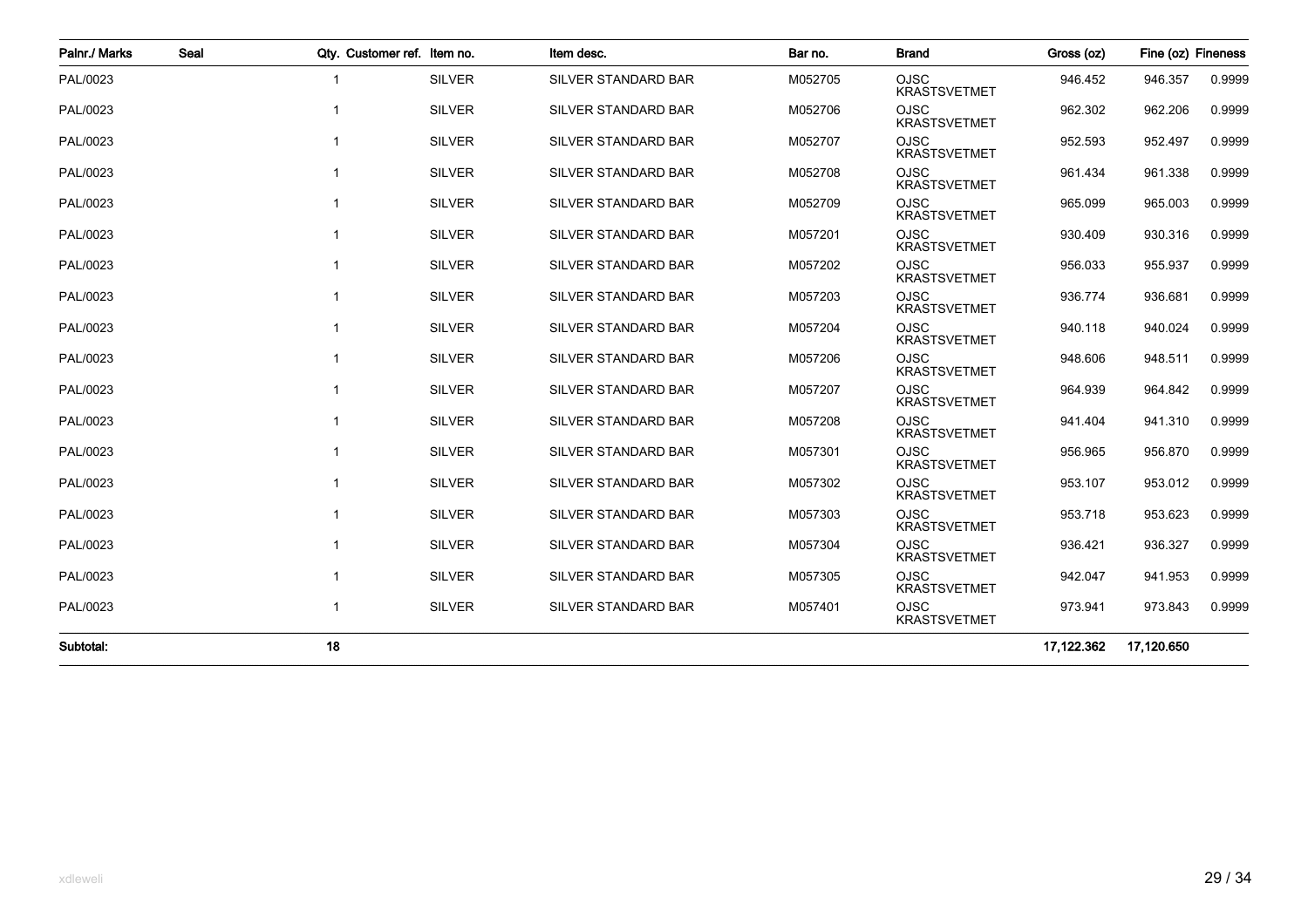| Palnr./ Marks | Seal | Qty. Customer ref. Item no. |               | Item desc.          | Bar no. | Brand                   | Gross (oz) | Fine (oz) Fineness |        |
|---------------|------|-----------------------------|---------------|---------------------|---------|-------------------------|------------|--------------------|--------|
| PAL/0024      |      |                             | <b>SILVER</b> | SILVER STANDARD BAR | V02986  | <b>JBR RECOVERY LTD</b> | 950.398    | 949.447            | 0.9990 |
| PAL/0024      |      |                             | <b>SILVER</b> | SILVER STANDARD BAR | V02987  | <b>JBR RECOVERY LTD</b> | 900.999    | 900.098            | 0.9990 |
| PAL/0024      |      |                             | <b>SILVER</b> | SILVER STANDARD BAR | V02988  | <b>JBR RECOVERY LTD</b> | 925.198    | 924.272            | 0.9990 |
| PAL/0024      |      |                             | <b>SILVER</b> | SILVER STANDARD BAR | V02989  | <b>JBR RECOVERY LTD</b> | 902.799    | 901.896            | 0.9990 |
| PAL/0024      |      |                             | <b>SILVER</b> | SILVER STANDARD BAR | V02990  | <b>JBR RECOVERY LTD</b> | 931.699    | 930.767            | 0.9990 |
| PAL/0024      |      |                             | <b>SILVER</b> | SILVER STANDARD BAR | V02991  | <b>JBR RECOVERY LTD</b> | 902.301    | 901.398            | 0.9990 |
| PAL/0024      |      |                             | <b>SILVER</b> | SILVER STANDARD BAR | V02992  | <b>JBR RECOVERY LTD</b> | 949.900    | 948.950            | 0.9990 |
| PAL/0024      |      |                             | <b>SILVER</b> | SILVER STANDARD BAR | V02993  | <b>JBR RECOVERY LTD</b> | 948.099    | 947.151            | 0.9990 |
| PAL/0024      |      |                             | <b>SILVER</b> | SILVER STANDARD BAR | V02994  | <b>JBR RECOVERY LTD</b> | 857.000    | 856.143            | 0.9990 |
| PAL/0024      |      |                             | <b>SILVER</b> | SILVER STANDARD BAR | V02995  | JBR RECOVERY LTD        | 950.900    | 949.949            | 0.9990 |
| Subtotal:     |      | 10                          |               |                     |         |                         | 9.219.293  | 9,210.071          |        |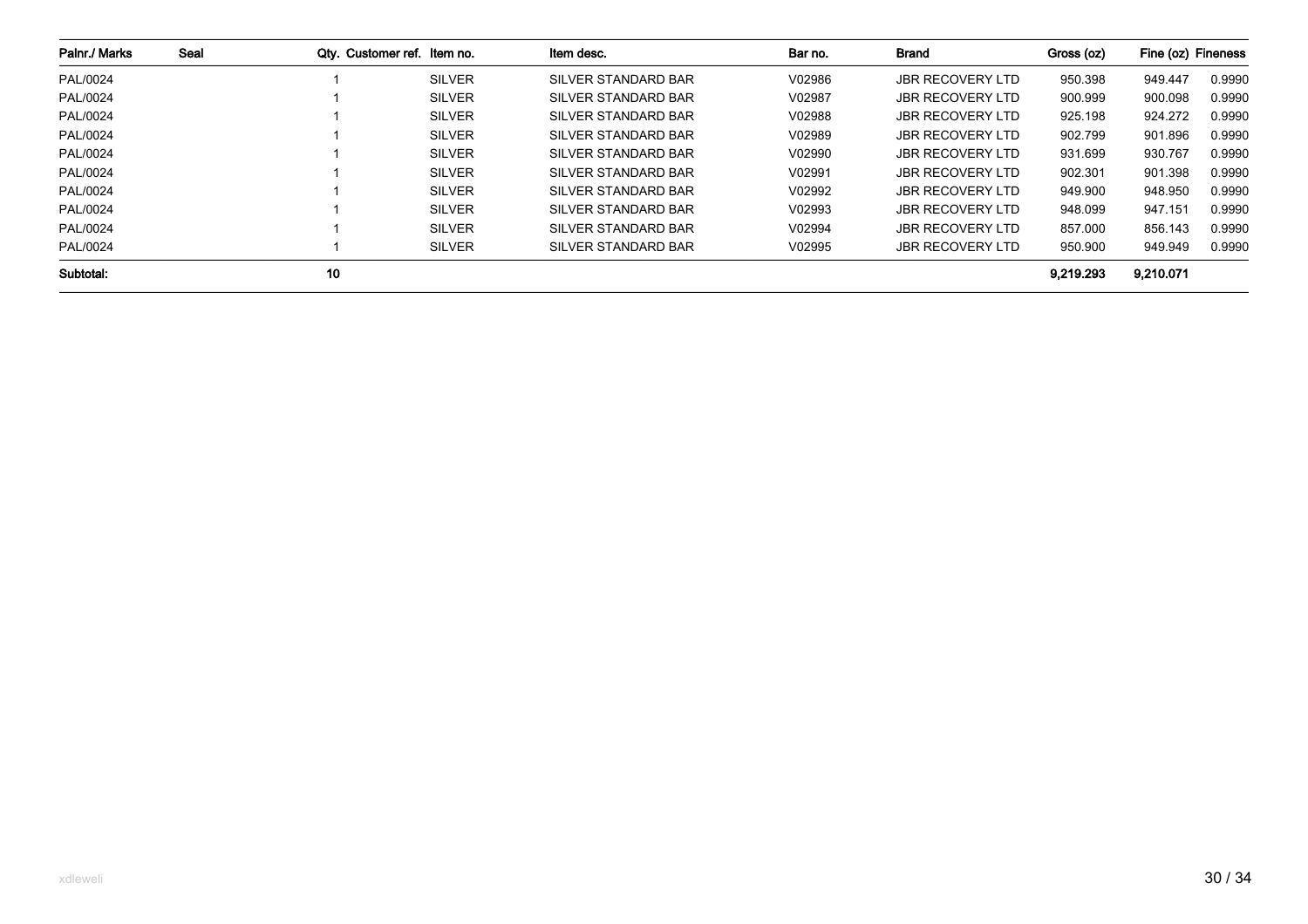| Palnr./ Marks | Seal | Qty. Customer ref. Item no. |               | Item desc.                 | Bar no. | <b>Brand</b>            | Gross (oz) | Fine (oz) Fineness |        |
|---------------|------|-----------------------------|---------------|----------------------------|---------|-------------------------|------------|--------------------|--------|
| PAL/0025      |      |                             | <b>SILVER</b> | <b>SILVER STANDARD BAR</b> | V02672  | <b>JBR RECOVERY LTD</b> | 896.300    | 895.403            | 0.9990 |
| PAL/0025      |      |                             | <b>SILVER</b> | SILVER STANDARD BAR        | V02673  | <b>JBR RECOVERY LTD</b> | 934.000    | 933.066            | 0.9990 |
| PAL/0025      |      |                             | <b>SILVER</b> | SILVER STANDARD BAR        | V02674  | <b>JBR RECOVERY LTD</b> | 972.900    | 971.927            | 0.9990 |
| PAL/0025      |      |                             | <b>SILVER</b> | SILVER STANDARD BAR        | V02675  | <b>JBR RECOVERY LTD</b> | 927.700    | 926.772            | 0.9990 |
| PAL/0025      |      |                             | <b>SILVER</b> | SILVER STANDARD BAR        | V02676  | <b>JBR RECOVERY LTD</b> | 932.900    | 931.967            | 0.9990 |
| PAL/0025      |      |                             | <b>SILVER</b> | SILVER STANDARD BAR        | V02677  | <b>JBR RECOVERY LTD</b> | 983.200    | 982.216            | 0.9990 |
| PAL/0025      |      |                             | <b>SILVER</b> | SILVER STANDARD BAR        | V02678  | <b>JBR RECOVERY LTD</b> | 980.400    | 979.419            | 0.9990 |
| PAL/0025      |      |                             | <b>SILVER</b> | SILVER STANDARD BAR        | V02679  | <b>JBR RECOVERY LTD</b> | 936.700    | 935.763            | 0.9990 |
| PAL/0025      |      |                             | <b>SILVER</b> | SILVER STANDARD BAR        | V02680  | <b>JBR RECOVERY LTD</b> | 944.900    | 943.955            | 0.9990 |
| PAL/0025      |      |                             | <b>SILVER</b> | SILVER STANDARD BAR        | V02681  | <b>JBR RECOVERY LTD</b> | 944.500    | 943.555            | 0.9990 |
| PAL/0025      |      |                             | <b>SILVER</b> | SILVER STANDARD BAR        | V02682  | <b>JBR RECOVERY LTD</b> | 963.200    | 962.236            | 0.9990 |
| PAL/0025      |      |                             | <b>SILVER</b> | SILVER STANDARD BAR        | V02683  | <b>JBR RECOVERY LTD</b> | 922.900    | 921.977            | 0.9990 |
| PAL/0025      |      |                             | <b>SILVER</b> | <b>SILVER STANDARD BAR</b> | V02684  | <b>JBR RECOVERY LTD</b> | 910.300    | 909.389            | 0.9990 |
| PAL/0025      |      |                             | <b>SILVER</b> | SILVER STANDARD BAR        | V02685  | <b>JBR RECOVERY LTD</b> | 929.300    | 928.370            | 0.9990 |
| PAL/0025      |      |                             | <b>SILVER</b> | SILVER STANDARD BAR        | V02686  | <b>JBR RECOVERY LTD</b> | 939.600    | 938.660            | 0.9990 |
| PAL/0025      |      |                             | <b>SILVER</b> | SILVER STANDARD BAR        | V02687  | <b>JBR RECOVERY LTD</b> | 933.600    | 932.666            | 0.9990 |
| Subtotal:     |      | 16                          |               |                            |         |                         | 15,052.400 | 15,037.341         |        |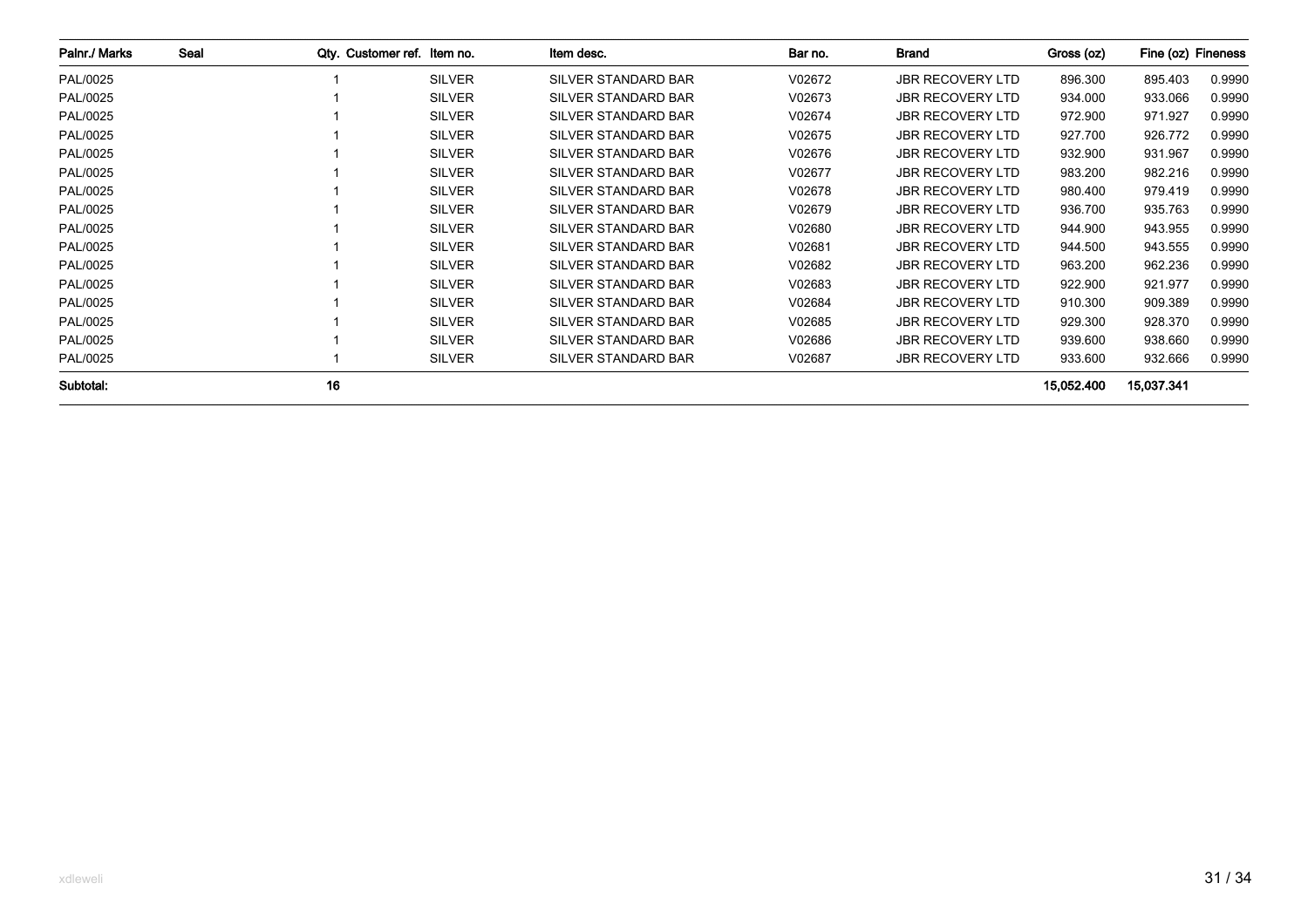| Palnr./ Marks | Seal | Qty. Customer ref. Item no. |               | Item desc.                 | Bar no. | Brand                   | Gross (oz) | Fine (oz) Fineness |        |
|---------------|------|-----------------------------|---------------|----------------------------|---------|-------------------------|------------|--------------------|--------|
| PAL/0026      |      |                             | <b>SILVER</b> | <b>SILVER STANDARD BAR</b> | V3698   | <b>JBR RECOVERY LTD</b> | 952.100    | 951.148            | 0.9990 |
| PAL/0026      |      |                             | <b>SILVER</b> | <b>SILVER STANDARD BAR</b> | V3699   | <b>JBR RECOVERY LTD</b> | 973.100    | 972.127            | 0.9990 |
| PAL/0026      |      |                             | <b>SILVER</b> | <b>SILVER STANDARD BAR</b> | V3700   | <b>JBR RECOVERY LTD</b> | 955.700    | 954.744            | 0.9990 |
| PAL/0026      |      |                             | <b>SILVER</b> | <b>SILVER STANDARD BAR</b> | V3701   | <b>JBR RECOVERY LTD</b> | 976.100    | 975.124            | 0.9990 |
| PAL/0026      |      |                             | <b>SILVER</b> | <b>SILVER STANDARD BAR</b> | V3702   | <b>JBR RECOVERY LTD</b> | 984.100    | 983.116            | 0.9990 |
| PAL/0026      |      |                             | <b>SILVER</b> | <b>SILVER STANDARD BAR</b> | V4313   | <b>JBR RECOVERY LTD</b> | 934.300    | 933.365            | 0.9990 |
| PAL/0026      |      |                             | <b>SILVER</b> | <b>SILVER STANDARD BAR</b> | V4314   | <b>JBR RECOVERY LTD</b> | 882.800    | 881.917            | 0.9990 |
| PAL/0026      |      |                             | <b>SILVER</b> | <b>SILVER STANDARD BAR</b> | V4315   | <b>JBR RECOVERY LTD</b> | 914.800    | 913.885            | 0.9990 |
| PAL/0026      |      |                             | <b>SILVER</b> | <b>SILVER STANDARD BAR</b> | V4317   | <b>JBR RECOVERY LTD</b> | 975.000    | 974.025            | 0.9990 |
| PAL/0026      |      |                             | <b>SILVER</b> | <b>SILVER STANDARD BAR</b> | V4318   | <b>JBR RECOVERY LTD</b> | 965.500    | 964.534            | 0.9990 |
| PAL/0026      |      |                             | <b>SILVER</b> | <b>SILVER STANDARD BAR</b> | V4319   | <b>JBR RECOVERY LTD</b> | 939.800    | 938.860            | 0.9990 |
| PAL/0026      |      |                             | <b>SILVER</b> | <b>SILVER STANDARD BAR</b> | V4320   | <b>JBR RECOVERY LTD</b> | 992.100    | 991.108            | 0.9990 |
| PAL/0026      |      |                             | <b>SILVER</b> | <b>SILVER STANDARD BAR</b> | V4321   | <b>JBR RECOVERY LTD</b> | 935.700    | 934.764            | 0.9990 |
| PAL/0026      |      |                             | <b>SILVER</b> | <b>SILVER STANDARD BAR</b> | V4322   | <b>JBR RECOVERY LTD</b> | 999.900    | 998.900            | 0.9990 |
| PAL/0026      |      |                             | <b>SILVER</b> | <b>SILVER STANDARD BAR</b> | V4323   | <b>JBR RECOVERY LTD</b> | 909.800    | 908.890            | 0.9990 |
| PAL/0026      |      |                             | <b>SILVER</b> | SILVER STANDARD BAR        | V4324   | <b>JBR RECOVERY LTD</b> | 924.000    | 923.076            | 0.9990 |
| Subtotal:     |      | 16                          |               |                            |         |                         | 15,214.800 | 15,199.583         |        |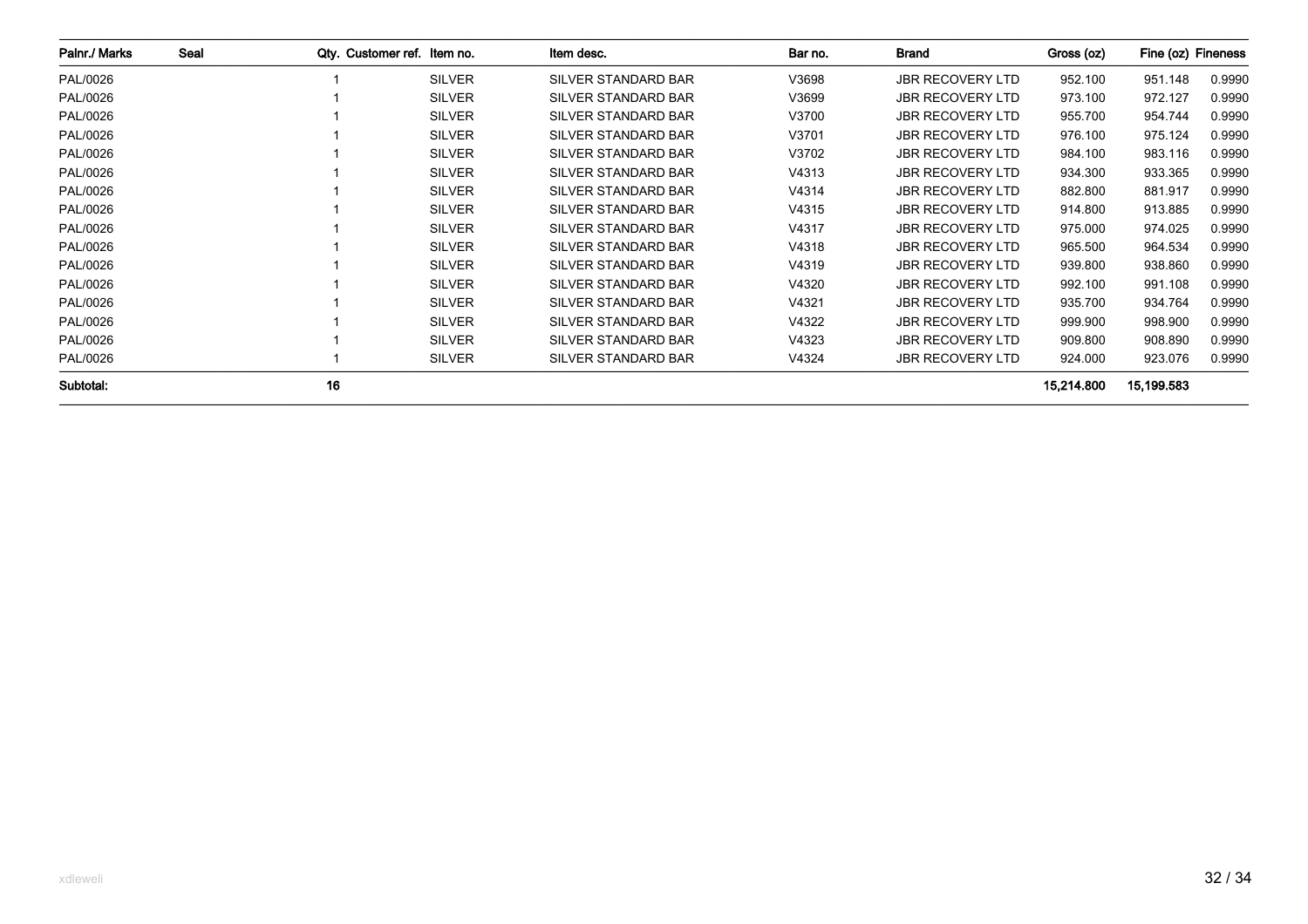| Palnr./ Marks   | Seal | Otv. Customer ref. Item no. |               | Item desc.                 | Bar no.    | <b>Brand</b>         | Gross (oz) | Fine (oz) Fineness |        |
|-----------------|------|-----------------------------|---------------|----------------------------|------------|----------------------|------------|--------------------|--------|
| <b>PAL/0027</b> |      |                             | <b>SILVER</b> | <b>SILVER STANDARD BAR</b> | 20110307D1 | <b>HENAN YUGUANG</b> | 952.154    | 951.678            | 0.9995 |
| <b>PAL/0027</b> |      |                             | <b>SILVER</b> | <b>SILVER STANDARD BAR</b> | 20110307D2 | <b>HENAN YUGUANG</b> | 920.740    | 920.279            | 0.9995 |
| <b>PAL/0027</b> |      |                             | <b>SILVER</b> | <b>SILVER STANDARD BAR</b> | 20110308A1 | <b>HENAN YUGUANG</b> | 919.183    | 918.723            | 0.9995 |
| <b>PAL/0027</b> |      |                             | <b>SILVER</b> | <b>SILVER STANDARD BAR</b> | 20110308B7 | <b>HENAN YUGUANG</b> | 944.190    | 943.718            | 0.9995 |
| <b>PAL/0027</b> |      |                             | <b>SILVER</b> | <b>SILVER STANDARD BAR</b> | 20110308B8 | <b>HENAN YUGUANG</b> | 947.029    | 946.555            | 0.9995 |
| <b>PAL/0027</b> |      |                             | <b>SILVER</b> | <b>SILVER STANDARD BAR</b> | 20110308H2 | <b>HENAN YUGUANG</b> | 943.538    | 943.066            | 0.9995 |
| <b>PAL/0027</b> |      |                             | <b>SILVER</b> | <b>SILVER STANDARD BAR</b> | 20110308H3 | <b>HENAN YUGUANG</b> | 934.879    | 934.411            | 0.9995 |
| <b>PAL/0027</b> |      |                             | <b>SILVER</b> | <b>SILVER STANDARD BAR</b> | 20110308J3 | <b>HENAN YUGUANG</b> | 960.938    | 960.457            | 0.9995 |
| PAL/0027        |      |                             | <b>SILVER</b> | <b>SILVER STANDARD BAR</b> | 20110308K6 | <b>HENAN YUGUANG</b> | 963.587    | 963.105            | 0.9995 |
| PAL/0027        |      |                             | <b>SILVER</b> | <b>SILVER STANDARD BAR</b> | 20110310K2 | <b>HENAN YUGUANG</b> | 953.221    | 952.744            | 0.9995 |
| <b>PAL/0027</b> |      |                             | <b>SILVER</b> | <b>SILVER STANDARD BAR</b> | 200906226  | <b>NIPPON MINING</b> | 921.311    | 921.218            | 0.9999 |
| <b>PAL/0027</b> |      |                             | <b>SILVER</b> | <b>SILVER STANDARD BAR</b> | 200906227  | <b>NIPPON MINING</b> | 920.379    | 920.287            | 0.9999 |
| <b>PAL/0027</b> |      |                             | <b>SILVER</b> | <b>SILVER STANDARD BAR</b> | 200906228  | <b>NIPPON MINING</b> | 924.848    | 924.755            | 0.9999 |
| <b>PAL/0027</b> |      |                             | <b>SILVER</b> | <b>SILVER STANDARD BAR</b> | 4394       | YUNNAN COPPER        | 993.490    | 993.390            | 0.9999 |
| <b>PAL/0027</b> |      |                             | <b>SILVER</b> | <b>SILVER STANDARD BAR</b> | 4437       | YUNNAN COPPER        | 976.482    | 976.384            | 0.9999 |
| PAL/0027        |      |                             | <b>SILVER</b> | <b>SILVER STANDARD BAR</b> | 4441       | YUNNAN COPPER        | 1,033.903  | 1,033.799          | 0.9999 |
| <b>PAL/0027</b> |      |                             | <b>SILVER</b> | <b>SILVER STANDARD BAR</b> | 4442       | YUNNAN COPPER        | 1.007.347  | 1,007.246          | 0.9999 |
| <b>PAL/0027</b> |      |                             | <b>SILVER</b> | <b>SILVER STANDARD BAR</b> | 4444       | YUNNAN COPPER        | 985.484    | 985.385            | 0.9999 |
| <b>PAL/0027</b> |      |                             | <b>SILVER</b> | <b>SILVER STANDARD BAR</b> | 4453       | YUNNAN COPPER        | 983.394    | 983.295            | 0.9999 |
| <b>PAL/0027</b> |      |                             | <b>SILVER</b> | <b>SILVER STANDARD BAR</b> | 4460       | YUNNAN COPPER        | 992.332    | 992.232            | 0.9999 |
| PAL/0027        |      |                             | <b>SILVER</b> | SILVER STANDARD BAR        | 4462       | YUNNAN COPPER        | 1,014.660  | 1,014.558          | 0.9999 |
| Subtotal:       |      | 21                          |               |                            |            |                      | 20.193.089 | 20,187.285         |        |